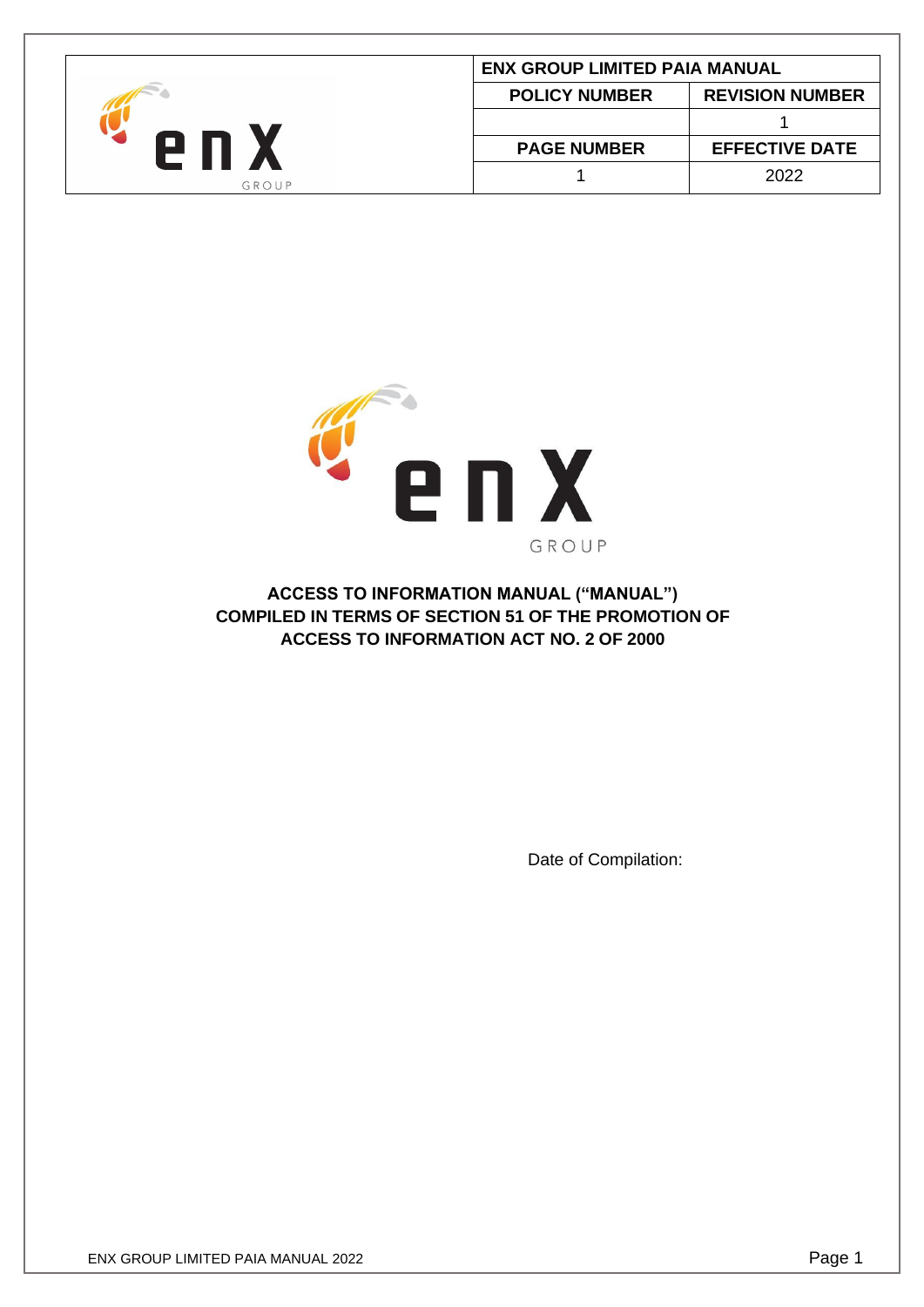|       |                      | <b>ENX GROUP LIMITED PAIA MANUAL</b> |  |  |
|-------|----------------------|--------------------------------------|--|--|
|       | <b>POLICY NUMBER</b> | <b>REVISION NUMBER</b>               |  |  |
| 2 I   |                      |                                      |  |  |
|       | <b>PAGE NUMBER</b>   | <b>EFFECTIVE DATE</b>                |  |  |
| GROUP |                      | 2022                                 |  |  |

# **INDEX**

| 10. A DESCRIPTION OF SUBJECTS WE HOLD RECORDS ON AND CATEGORIES OF          |                                                                                                                                                                                                                                                                                                             |
|-----------------------------------------------------------------------------|-------------------------------------------------------------------------------------------------------------------------------------------------------------------------------------------------------------------------------------------------------------------------------------------------------------|
|                                                                             |                                                                                                                                                                                                                                                                                                             |
|                                                                             |                                                                                                                                                                                                                                                                                                             |
| 13. ACCESS TO HEALTH RECORDS OR OTHER RECORDS IN TERMS OF SECTION 61 OF THE |                                                                                                                                                                                                                                                                                                             |
|                                                                             |                                                                                                                                                                                                                                                                                                             |
|                                                                             |                                                                                                                                                                                                                                                                                                             |
|                                                                             |                                                                                                                                                                                                                                                                                                             |
| 17. GROUNDS FOR REFUSAL OF ACCESS AND PROTECTION OF INFORMATION  17         |                                                                                                                                                                                                                                                                                                             |
| 18. REMEDIES AVAILABLE TO A REQUESTER ON REFUSAL OF ACCESS 18               |                                                                                                                                                                                                                                                                                                             |
|                                                                             | <b>DETAILS OF OUR INFORMATION OFFICER AND DEPUTY INFORMATION OFFICERS 8</b><br><b>INFORMATION THAT IS AUTOMATICALLY AVAILABLE WITHOUT A PAIA REQUEST 9</b><br>CATEGORIES OF RECORDS WHICH ARE AVAILABLE WITHOUT REQUEST IN TERMS OF<br>RECORDS WHICH INFORMATION IS NOT AUTOMATICALLY AVAILABLE IN TERMS OF |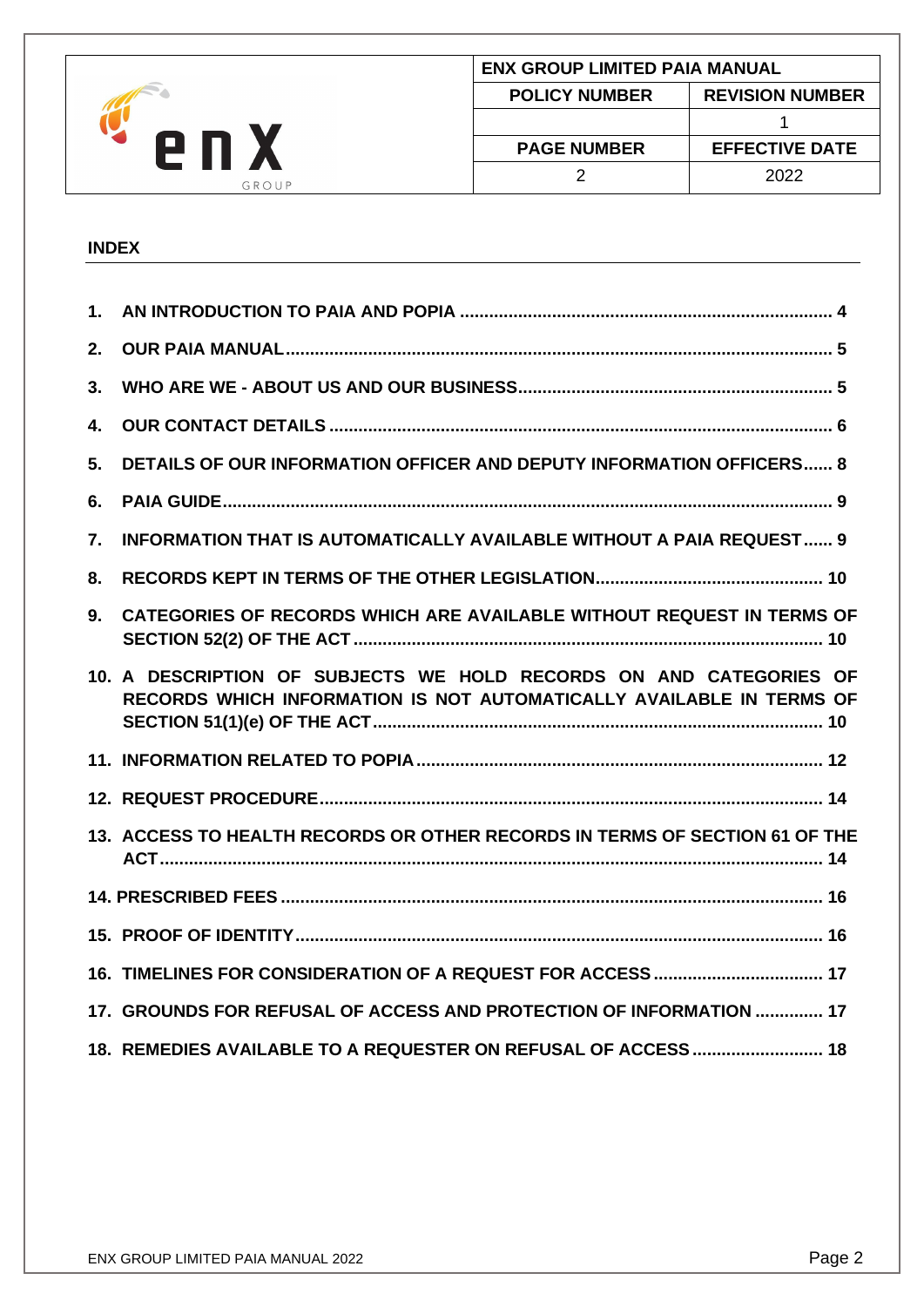|            |                      | <b>ENX GROUP LIMITED PAIA MANUAL</b> |  |  |
|------------|----------------------|--------------------------------------|--|--|
|            | <b>POLICY NUMBER</b> | <b>REVISION NUMBER</b>               |  |  |
| <u> 11</u> |                      |                                      |  |  |
|            | <b>PAGE NUMBER</b>   | <b>EFFECTIVE DATE</b>                |  |  |
| GROUP      |                      | 2022                                 |  |  |

| FORM 1 - OBJECTION TO THE PROCESSING OF PERSONAL INFORMATION 44 |  |
|-----------------------------------------------------------------|--|
|                                                                 |  |

| <b>ANNEXURE " LAWS "</b> |  |
|--------------------------|--|
|--------------------------|--|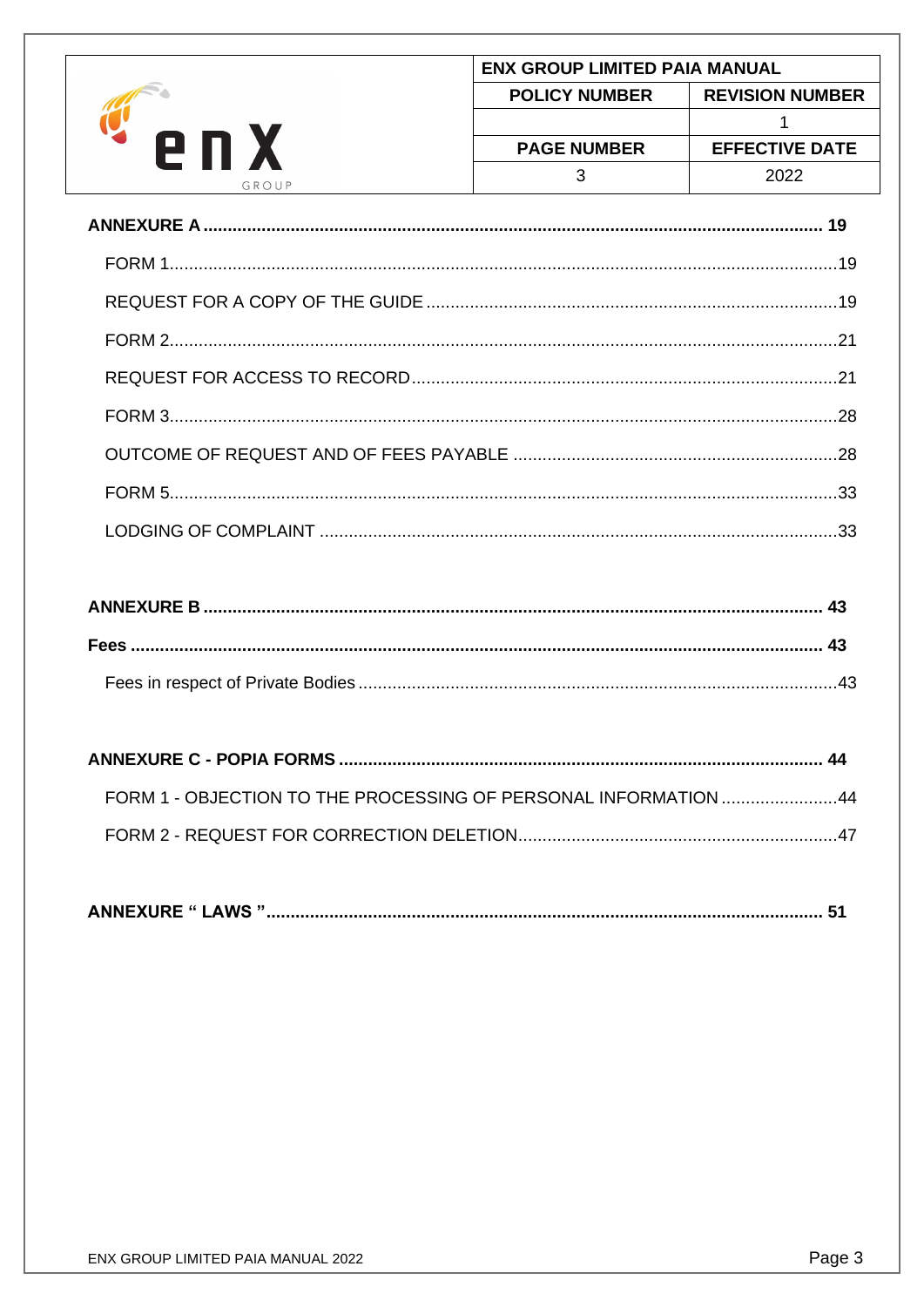|       | <b>ENX GROUP LIMITED PAIA MANUAL</b> |                        |  |
|-------|--------------------------------------|------------------------|--|
|       | <b>POLICY NUMBER</b>                 | <b>REVISION NUMBER</b> |  |
|       |                                      |                        |  |
|       | <b>PAGE NUMBER</b>                   | <b>EFFECTIVE DATE</b>  |  |
| GROUP |                                      | 2022                   |  |

## <span id="page-3-0"></span>**1. AN INTRODUCTION TO PAIA AND POPIA**

- 1.1 The Promotion of Access to Information Act, 2000 ("**PAIA**") came into operation on 9 March 2001, which among other things,
	- 1.1.1 seeks to give effect to the Constitutional right of access to any information held by the State or by any other person where such information is required for the exercise or protection of any right and gives natural and juristic persons the right of access to records held by either a private or public body, subject to certain limitations, in order to enable them to exercise or protect their rights;
	- 1.1.2 sets out the requisite procedural issues attached to information requests, including the obligation to compile a PAIA Manual;
	- 1.1.3 obliges both public and private bodies to compile a PAIA manual, which PAIA manual sets out how a person, who is desirous of requesting certain information which he/she /it believes he/she/it has a right to, may go about requesting such information.
- 1.2 Where a person is desirous of obtaining information from a private and / or private body, in terms of PAIA, then such person must make a request for this by following the laid out procedure and using the prescribed forms, described under the private and / or private body's PAIA Manual.
- 1.3 On receipt of the request, the body receiving the request must decide if it is able to provide the requested information to the requester in accordance with the provisions of PAIA.
- 1.4 The Protection of Personal Information Act, 4 of 2013 ("POPIA"), which largely commenced on 1 July 2020, gives effect to a person's rights to privacy, including the rights to data privacy, and which Act, in accordance with this objective, describes and prescribes a series of conditions which have to be met when personal information is processed and used by another person, which conditions establish the minimum requirements for the processing of personal information.
- 1.5 POPIA amends certain provisions of PAIA, balancing the need for access and to information against the need to ensure the protection of personal information.
- 1.6 POPIA has established the office of the Information Regulator who will oversee and ensure that POPIA and PAIA are complied with by all persons, including individuals, and public and private entities in South Africa.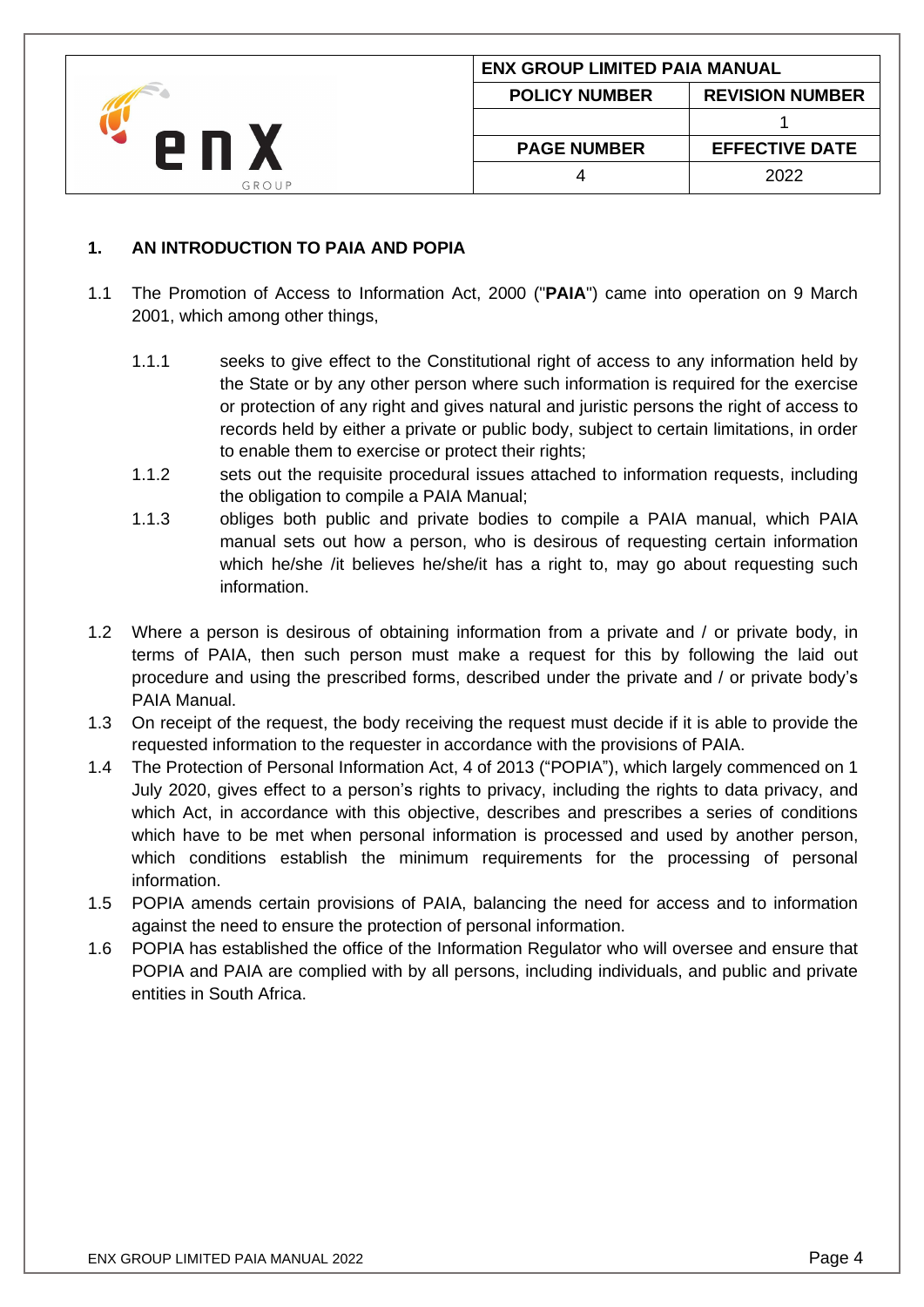|       | <b>ENX GROUP LIMITED PAIA MANUAL</b> |                        |  |
|-------|--------------------------------------|------------------------|--|
|       | <b>POLICY NUMBER</b>                 | <b>REVISION NUMBER</b> |  |
|       |                                      |                        |  |
|       | <b>PAGE NUMBER</b>                   | <b>EFFECTIVE DATE</b>  |  |
| GROUP |                                      | 2022                   |  |

### <span id="page-4-0"></span>**2. OUR PAIA MANUAL**

- 2.1 This Manual is compiled in accordance with section 51 of PAIA, as amended by POPIA.
- 2.2 This Manual applies to all information held by enX Group Limited Registration Number 2001/029771/06
- 2.3 For purposes of this Manual, we refer to ourselves as "**enX", "we"," us" or "our".**
- 2.4 This Manual sets out how any person may:
	- 2.4.1 go about requesting information, including personal information, which they believe we hold and which they have a right to:
	- 2.4.2 which forms have to be completed by such person requesting the information;
	- 2.4.3 any fees and or deposits that may have to be paid before the requested information is provided, should we agree to provide the requested information;
	- 2.4.4 lodge a withdrawal, objection or complaint against the processing by us of personal information in terms of POPIA;
	- 2.4.5 make or file a request for us to delete or destroy personal information in terms of **POPIA**

# <span id="page-4-1"></span>**3. WHO ARE WE - ABOUT US AND OUR BUSINESS**

enX is an industrial group that provides unsurpassed quality branded and in some segments locally manufactured, industrial equipment, related components, service and technical expertise to a wide range of industry sectors in South Africa and sub-Saharan Africa.

Clients range from heavy industrial, mining and construction groups to wholesalers, retailers, technology and telecommunications companies, banks and manufacturers.

The group operates through the following segments:

- enX Petrochemicals (comprises oil and chemical distribution businesses) manufacturing, marketing and distribution of oil lubricants, agents and distributor of polymer, rubber, fillers and specialised chemicals
- enX Equipment (comprises EIE, power and wood businesses) provides distribution, leasing, rental, after market and value-added services for industrial and materials handling equipment such as forklifts, port and crane equipment, power generators, and hi-tech wood machinery
- enX Fleet (Leasing, administrative services, tracking, insurance and remarketing)

If you would like to find out more about us, including our main business activities, our company profile is available at [http://www.enxgroup.co.za.](http://www.enxgroup.co.za./)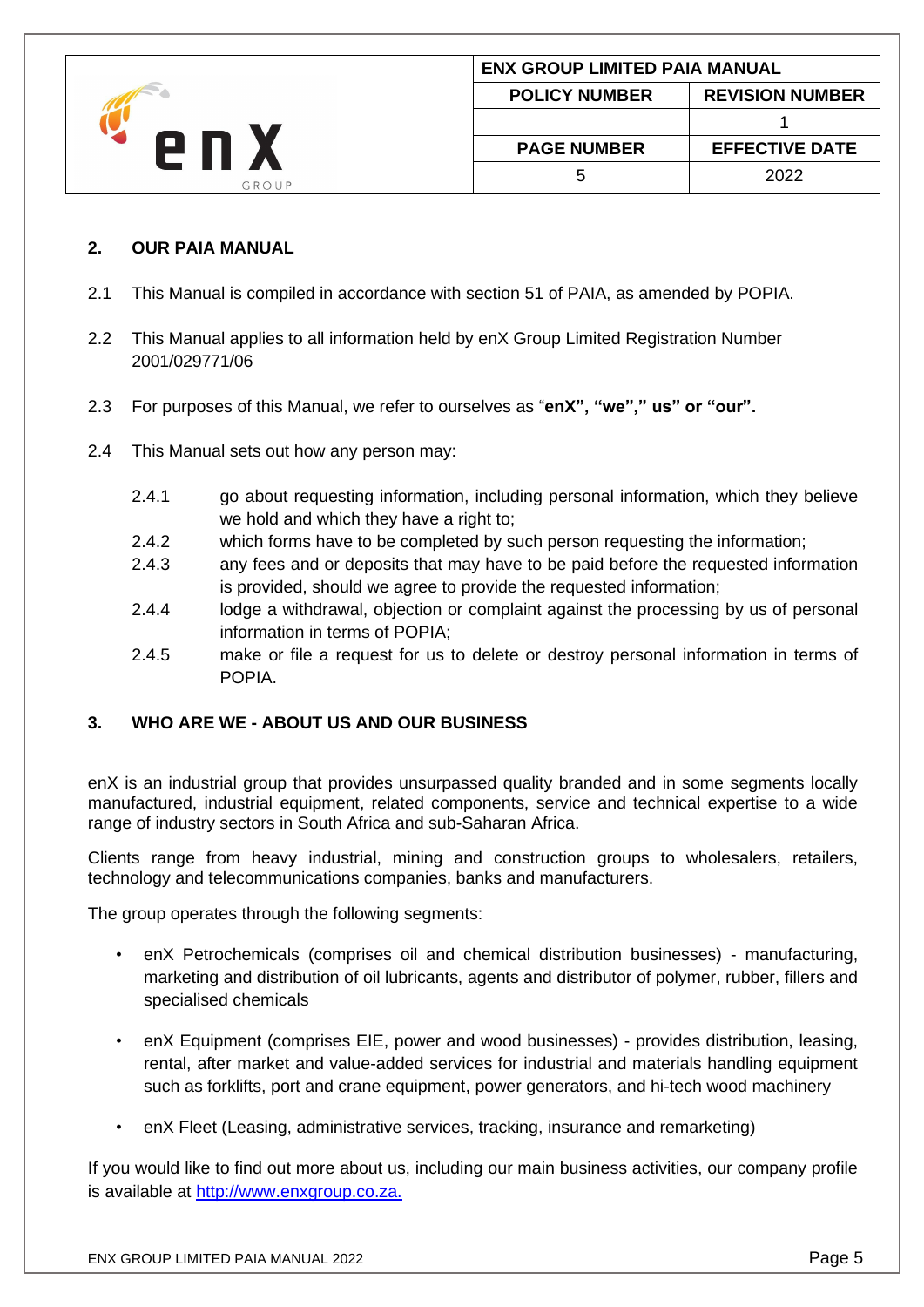

## <span id="page-5-0"></span>**4. OUR CONTACT DETAILS**

#### 4.1 Our contact details are as follows:

enX Group Limited and various subsidiaries:

| 600SA Holdings (Pty) Ltd                         | South Africa                              | 1968/000066/07 | 100.00% |
|--------------------------------------------------|-------------------------------------------|----------------|---------|
| EIE Group (Pty) Ltd                              | South Africa                              | 1974/002797/07 | 100%    |
| Uni-Cape Equipment (Pty) Ltd                     | South Africa                              | 1985/002524/07 | 100.00% |
| UniCape Marine Equipment (Pty) Ltd               | South Africa                              | 2019/170595/07 | 100.00% |
| Saficon Industrial Equipment (Pty) Ltd           | South Africa                              | 1970/002074/07 | 100.00% |
| enX Trading Investments (Pty) Ltd                | South Africa                              | 2012/001052/07 | 100.00% |
| Austro (Pty) Ltd                                 | South Africa                              | 1974/003305/07 | 100.00% |
| Centlube (Pty) Ltd                               | South Africa                              | 2011/126819/07 | 100.00% |
| Ingwe Lubricants (Pty) Ltd                       | South Africa                              | 2014/182020/07 | 100.00% |
| New Way Power (Pty) Ltd                          | South Africa                              | 1983/003012/07 | 100.00% |
| Power O2 (Pty) Ltd                               | South Africa                              | 1989/003104/07 | 100.00% |
| West African Group (Pty) Ltd                     | South Africa                              | 2005/040012/07 | 100.00% |
| West African International (Pty) Ltd             | South Africa                              | 1995/008104/07 | 100.00% |
| <b>AGL Empowered (Pty) Ltd</b>                   | South Africa                              | 2016/357762/07 | 57.00 % |
| African Group Lubricants (Pty) Ltd               | South Africa                              | 2014/176422/07 | 100.00% |
| <b>AGL DRC Ltd</b>                               | Democratic Republic of Congo 6-83-N97219Y |                | 100.00% |
| WAG Chemicals (Pty) Ltd                          | South Africa                              | 1986/003393/07 | 100.00% |
| Zestcor Eleven (Pty) Ltd                         | South Africa                              | 1998/004139/07 | 37.00 % |
| Eqstra Investment Holdings (Pty) Ltd             | <b>United States</b>                      | 2016/229947/07 | 100.00% |
| Amasondo Fleet Services (Pty) Ltd                | South Africa                              | 2000/015762/07 | 60.00%  |
| enX Corporation Ltd                              | South Africa                              | 1984/007045/06 | 100.00% |
| enX Fleet Management Botswana (Pty) Ltd Botswana |                                           | 2001/1608      | 100.00% |
| Eqstra (Lesotho) (Pty) Ltd                       | Lesotho                                   | 99/446         | 100.00% |
| Eqstra (Swaziland) (Pty) Ltd                     | Eswatini (formerly Swaziland)             | 744/1999       | 100.00% |
| Eqstra Financial Services (Pty) Ltd              | South Africa                              | 1956/002589/07 | 100.00% |
| Eqstra Fleet Services (Pty) Ltd                  | South Africa                              | 1988/002850/07 | 100.00% |
| Eqstra Fleet Services (PVP) (Pty) Ltd            | Lesotho                                   | 2000/201       | 80.00%  |
| Eqstra Fleet Services Namibia (Pty) Ltd          | Namibia                                   | 89/548         | 100.00% |
| Eqstra NH Equipment (Pty) Ltd                    | South Africa                              | 1959/001593/07 | 100.00% |
| Eqstra Zambia Ltd                                | Zambia                                    | 96126          | 100.00% |
| GPS Tracking Solutions (Pty) Ltd                 | South Africa                              | 2002/031133/07 | 100.00% |
| Omatemba Fleet Services (Pty) Ltd                | Namibia                                   | 2003/331       | 70.00 % |
| K2016224128 (South Africa) (Pty) Ltd             | South Africa                              | 2016/224128/07 | 100.00% |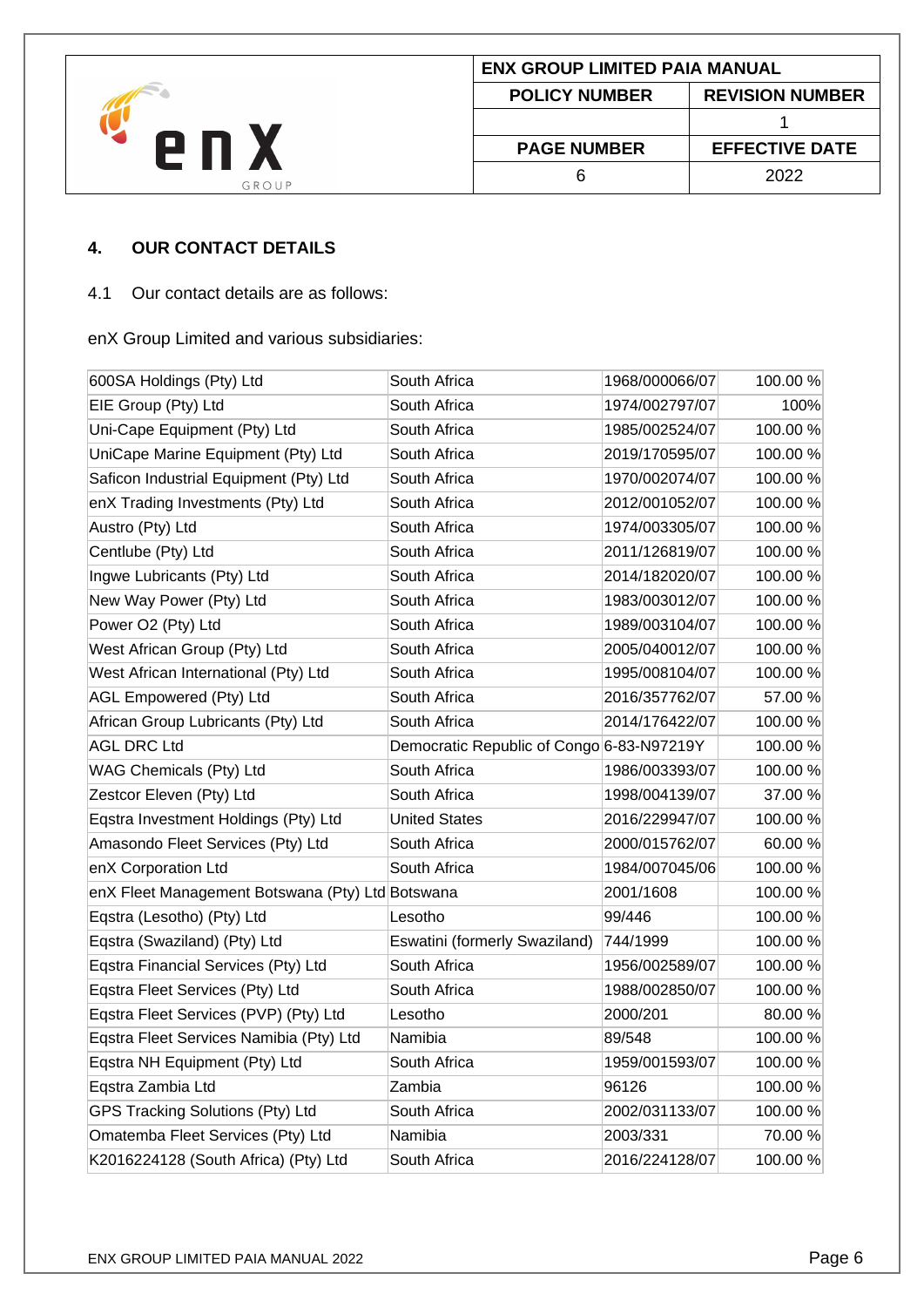|       | <b>ENX GROUP LIMITED PAIA MANUAL</b> |                        |  |
|-------|--------------------------------------|------------------------|--|
|       | <b>POLICY NUMBER</b>                 | <b>REVISION NUMBER</b> |  |
|       |                                      |                        |  |
|       | <b>PAGE NUMBER</b>                   | <b>EFFECTIVE DATE</b>  |  |
| GROUP |                                      | 2022                   |  |

If you have a PAIA request you would like to submit to one of them, you should follow the procedures set out in this Manual, as it will also apply to them.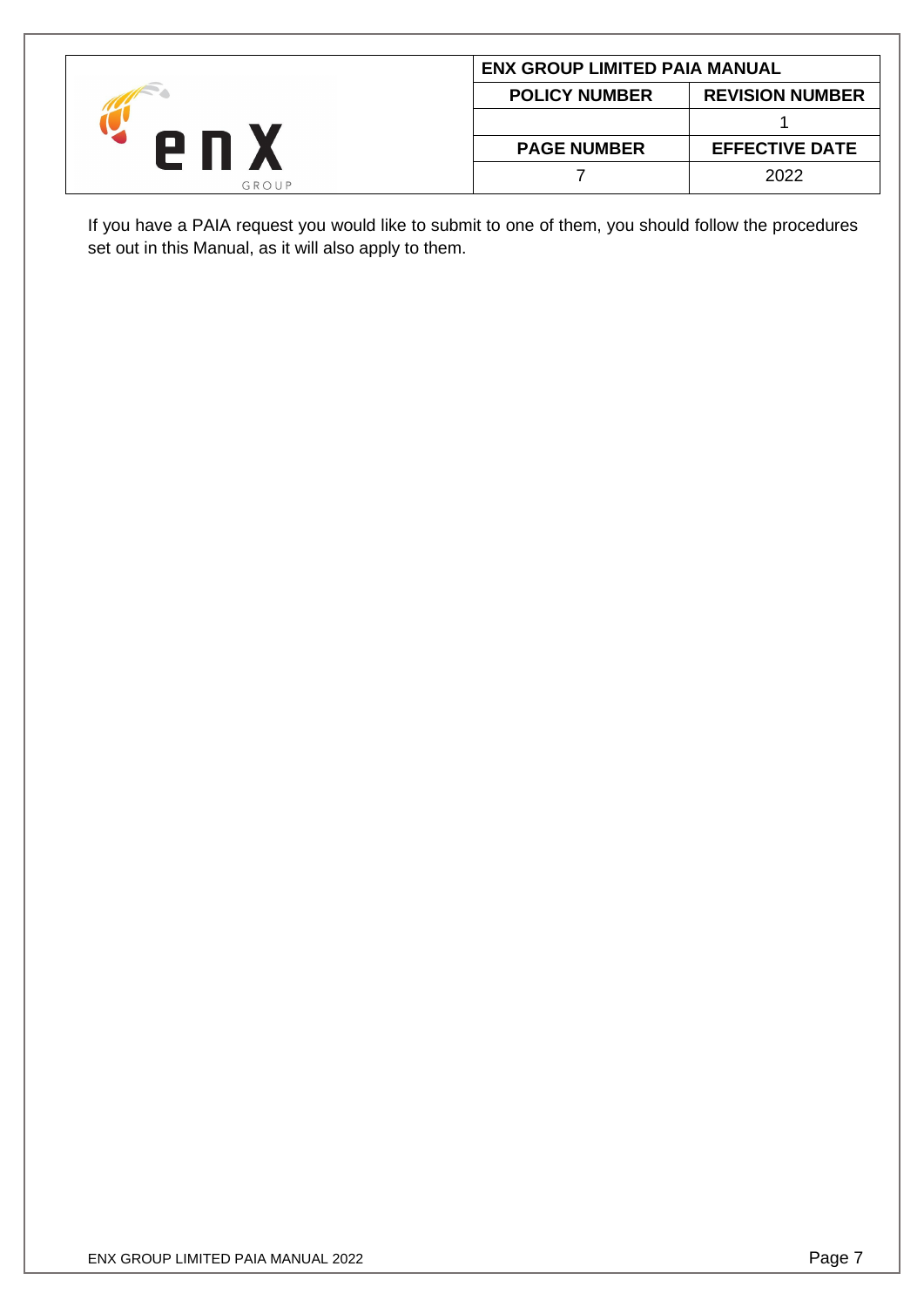

# <span id="page-7-0"></span>**5. DETAILS OF OUR INFORMATION OFFICER AND DEPUTY INFORMATION OFFICERS**

5.1 The details of our Information Officer is as follows:

## **Information Officer (s):**

Name: Andrew Hannington Address: 9<sup>th</sup> Floor Katherine Towers, 1 Park Lane, Sandton Telephone number: [011 966](tel:0112228300) 2000 Email: ahannington@enxgroup.co.za Information Regulator reference number

### **Deputy Information Officer(s):**

Name: Denish Haripal Address: 61 Maple Street, Pomona Telephone number: [011 966](tel:0112228300) 2090 Email: dharipal@enxgroup.co.za Information Regulator reference number

#### **Correspondence:**

For the attention of the Information Officer Phone number for PAIA / POPIA requests: [011](tel:0112228300) 966 2000 Email address for PAIA / POPIA requests: info@enxgroup.co.za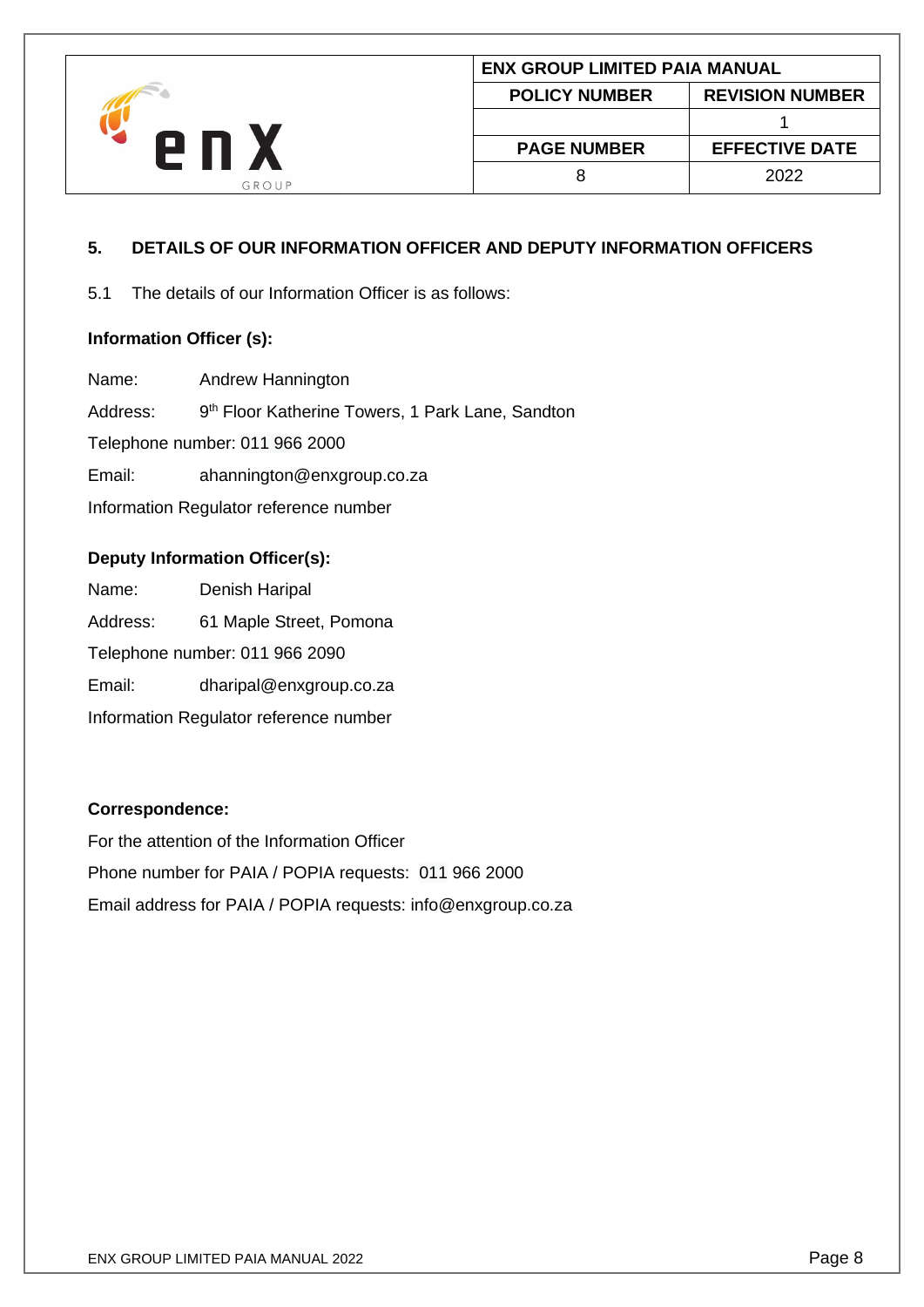|              | <b>ENX GROUP LIMITED PAIA MANUAL</b> |                        |
|--------------|--------------------------------------|------------------------|
| 2 N<br>GROUP | <b>POLICY NUMBER</b>                 | <b>REVISION NUMBER</b> |
|              |                                      |                        |
|              | <b>PAGE NUMBER</b>                   | <b>EFFECTIVE DATE</b>  |
|              |                                      | 2022                   |

## <span id="page-8-0"></span>**6. PAIA GUIDE**

- 6.1 In order to assist those who are not familiar with PAIA or POPIA, a Guide that contains information to assist one in understanding how they may exercise their rights under PAIA ("the Guide") is available in all the South African official languages.
- 6.2 The Guide is currently available on the following site:

**[Guide on how to use the Promotion of Access to Information Act 2 of 2000](https://www.justice.gov.za/inforeg/docs/misc/PAIA-Guide-English_20210905.pdf)**, as amended [Oct 2021].

This Guide will specifically assist a person on how to access his/her personal information in terms of s23 of POPIA.

**[Afrikaans](https://www.justice.gov.za/inforeg/docs/misc/PAIA-Guide-Afrikaans_20210905.pdf)** - **[isiNdebele](https://www.justice.gov.za/inforeg/docs/misc/PAIA-Guide-Ndebele_20210914.pdf)** - **[isiXhosa](https://www.justice.gov.za/inforeg/docs/misc/PAIA-Guide-Xhosa_20210914.pdf)** - **[isiZulu](https://www.justice.gov.za/inforeg/docs/misc/PAIA-Guide-isiZulu_20210905.pdf)** - **[Siswati](https://www.justice.gov.za/inforeg/docs/misc/PAIA-Guide-Swati_20210923.pdf)** - **[Sepedi](https://www.justice.gov.za/inforeg/docs/misc/PAIA-Guide-Sepedi_20210910.pdf)** - **[Sesotho](https://www.justice.gov.za/inforeg/docs/misc/PAIA-Guide-SeSotho_20210914.pdf)** - **[Setswana](https://www.justice.gov.za/inforeg/docs/misc/PAIA-Guide-Tswana_20210914.pdf)** - **[Tshivenda](https://www.justice.gov.za/inforeg/docs/misc/PAIA-Guide-Venda_20210914.pdf)** - **[Xitsonga](https://www.justice.gov.za/inforeg/docs/misc/PAIA-Guide-Tsonga_20210914.pdf)**

6.3 If you have any queries, or need a copy of the Guide, please contact the Information Regulator directly at:

**The Information Regulator (South Africa)**

JD House, 27 Stiemens Street, Braamfontein, Johannesburg, 2001

P.O Box 31533, Braamfontein, Johannesburg, 2017

**General enquiries: enquiries@inforegulator.org.za.**

# <span id="page-8-1"></span>**7. INFORMATION THAT IS AUTOMATICALLY AVAILABLE WITHOUT A PAIA REQUEST**

- 7.1 All information which is housed in the public area of our websites, is automatically available which can be automatically accessed by you, subject to our website disclaimer, without having to go through the formal PAIA request process.
- 7.2 Automatically available information includes:
	- 7.2.1 Annual Reports
	- 7.2.2 Company Results
	- 7.2.3 Interim Reports
	- 7.2.4 Media Releases
- 7.3 The aforesaid automatically available information is available on the enX website <https://www.enxgroup.co.za./>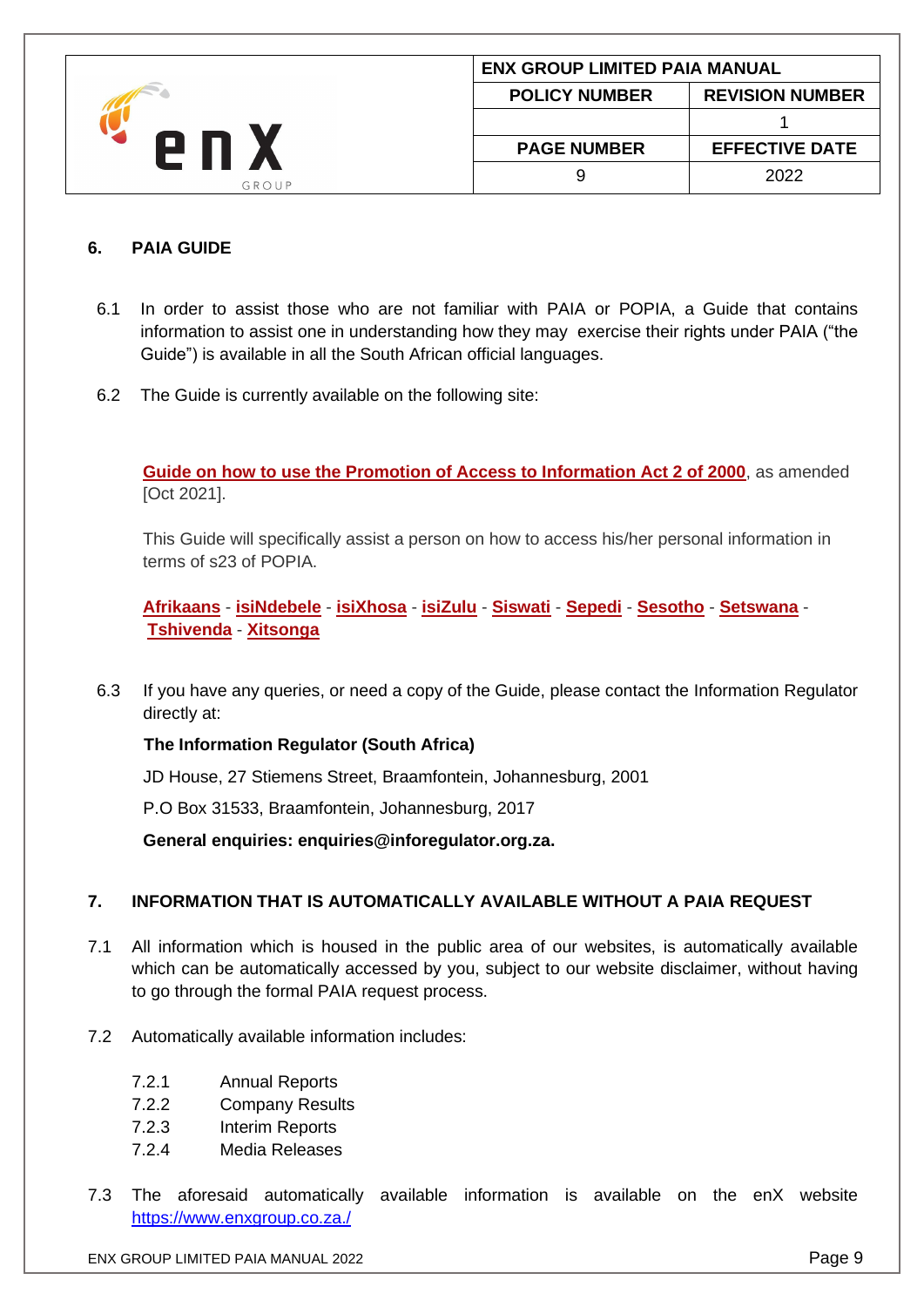|       |                      | <b>ENX GROUP LIMITED PAIA MANUAL</b> |  |
|-------|----------------------|--------------------------------------|--|
| GROUP | <b>POLICY NUMBER</b> | <b>REVISION NUMBER</b>               |  |
|       |                      |                                      |  |
|       | <b>PAGE NUMBER</b>   | <b>EFFECTIVE DATE</b>                |  |
|       | 10                   | 2022                                 |  |

# <span id="page-9-0"></span>**8. RECORDS KEPT IN TERMS OF THE OTHER LEGISLATION**

- 8.1 enX is subject to many laws and regulations, some of which require us to keep certain records.
- 8.2 These laws are detailed under **Annexure " Laws".**
- 8.3 This list is not exhaustive.

# <span id="page-9-1"></span>**9. CATEGORIES OF RECORDS WHICH ARE AVAILABLE WITHOUT REQUEST IN TERMS OF SECTION 52(2) OF THE ACT**

At the time of this publication the Minister of Justice and Constitutional Development had not yet published any regulations under this section of PAIA.

# <span id="page-9-2"></span>**10. A DESCRIPTION OF SUBJECTS WE HOLD RECORDS ON AND CATEGORIES OF RECORDS WHICH INFORMATION IS NOT AUTOMATICALLY AVAILABLE IN TERMS OF SECTION 51(1)(e) OF THE ACT**

10.1 The following information and records identified by the headings and/or departments listed below, are not automatically available and a person has to request access to these records by completing a request of information in the prescribed manner as described under this Manual using the Form C.

# 10.1.1 **Companies Act and Trust Property Control Act Records**

- Documents of Incorporation;
- Memorandum of Incorporation;
- Trust Deeds;
- Minutes of Trustees, Board of Directors meetings and General Meetings;
- Written Resolutions;
- Records relating to the appointment of trustees /directors / auditors / company secretary / public officer and other officers;
- Share Register and other Statutory Registers; and
- **Other Statutory Records.**

# 10.1.2 **Financial Records**

- Annual Financial Statements:
- Tax Returns;
- Accounting Records;
- Banking Records:
- Bank Statements:
- Paid Cheques;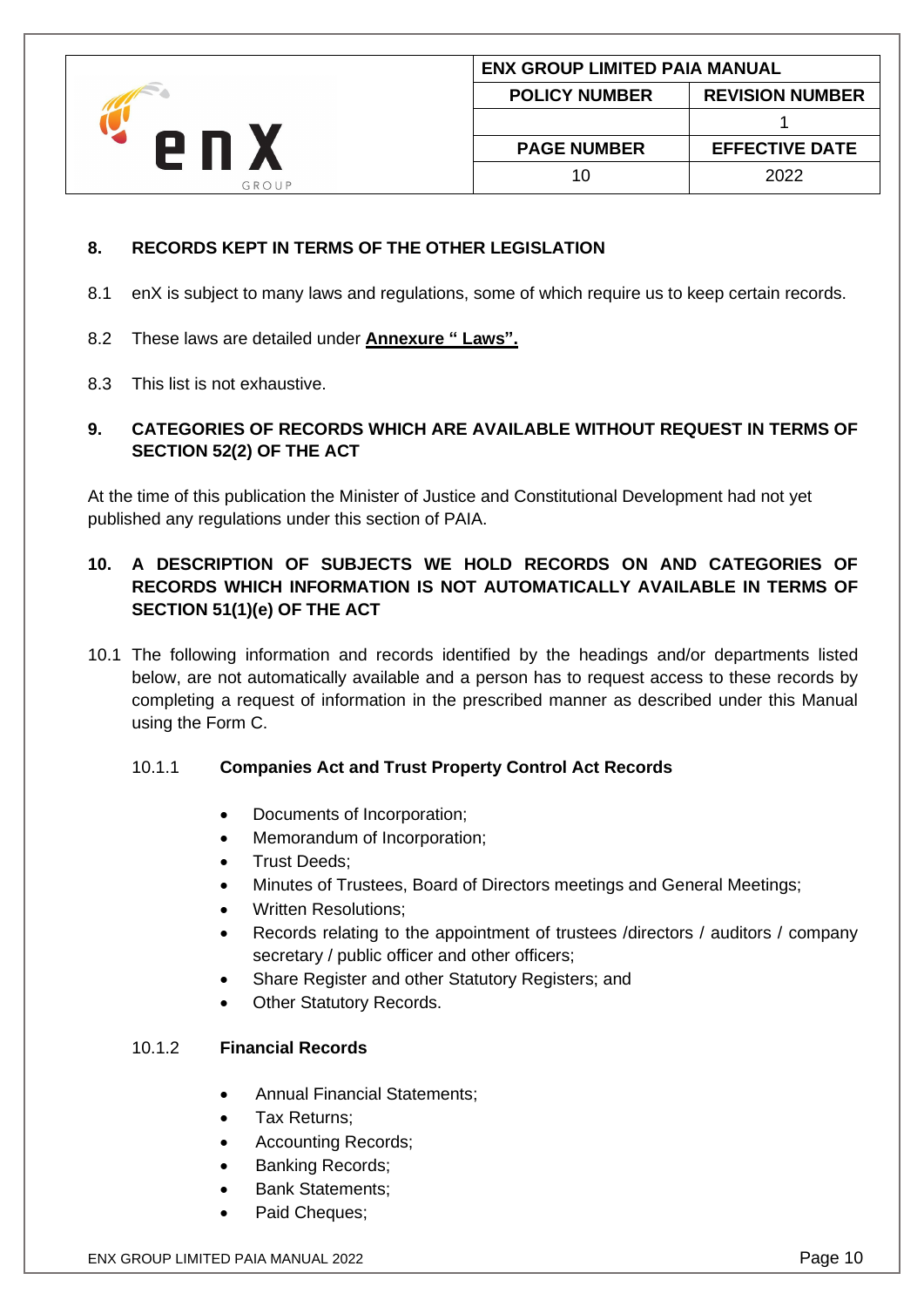

- Electronic Banking Records;
- Asset Register;
- Rental Agreements; and
- Invoices.

## 10.1.3 **Income Tax Records**

- PAYE Records;
- Documents issued to employees for income tax purposes;
- Records of payments made to SARS on behalf of employees;
- All other statutory compliances;
- VAT;
- Regional Services Levies;
- Skills Development Levies;
- UIF; and
- Workmen's Compensation.

## 10.1.4 **Personnel Documents and Records**

- Employment contracts;
- Employment policies and procedures;
- Employment Equity Plan;
- Medical Aid records;
- Pension Fund records:
- Internal evaluations and disciplinary records;
- Salary records;
- Disciplinary codes;
- Leave records;
- Training records and manuals;
- Operating manuals;
- Personal records provided by personnel;
- Other statutory records; and
- Related correspondence.

#### 10.1.5 **Other**

- Administration;
- Information Technology;
- Insurance;
- Intellectual Property;
- Movable and Immovable Property;
- Operations;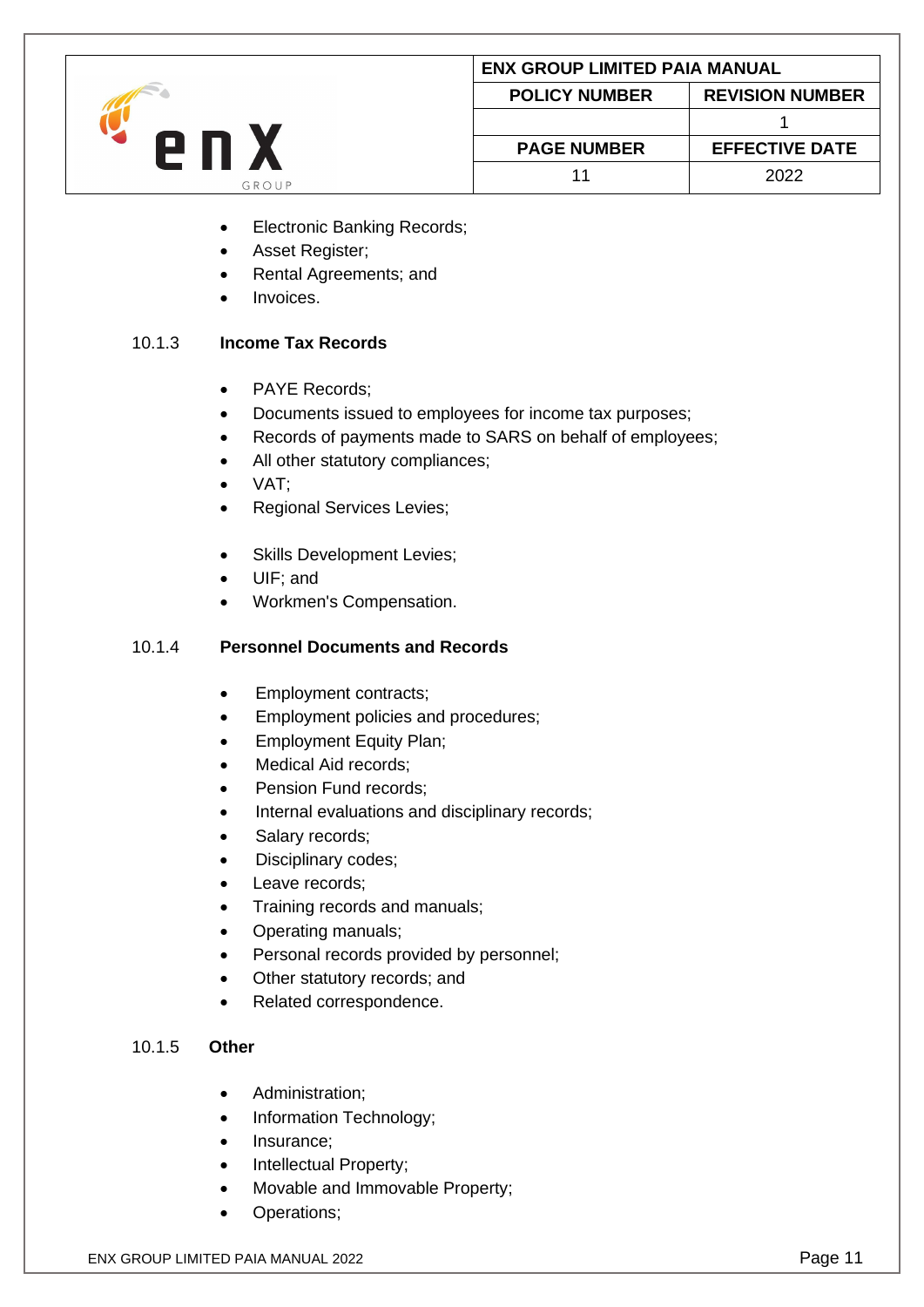|       | <b>ENX GROUP LIMITED PAIA MANUAL</b> |                        |
|-------|--------------------------------------|------------------------|
| GROUP | <b>POLICY NUMBER</b>                 | <b>REVISION NUMBER</b> |
|       |                                      |                        |
|       | <b>PAGE NUMBER</b>                   | <b>EFFECTIVE DATE</b>  |
|       | 12                                   | 2022                   |

- Third Parties; and
- Medical and Health information.

### <span id="page-11-0"></span>**11. INFORMATION RELATED TO POPIA**

- 11. In terms of POPIA we are required to provide you with a description of the personal information which we process and why it is processed, and who we may share this information with, which detail is described below:
- 11.1.1 **Personal information we process** the type of personal information that we process will depend on the purpose for which it is collected. We will disclose to you why the personal information is being collected and will process the personal information for that purpose only, which is done under our specific and detailed processing notices housed on our website. Below is a listing of the personal information that is processed by us, including the category of data subject that it belongs to. The information provided under this section refers to broad categories of information. This list is not exhaustive.
	- **Clients**  Natural persons: names; contact details; physical and postal addresses; date of birth; ID number; tax related information; nationality; gender; confidential correspondence.
	- **Clients** Juristic persons / entities: names of contact persons; name of legal entity; physical and postal address and contact details; financial information; registration number; founding documents; tax related information; authorised signatories; beneficiaries; ultimate beneficial owners.
	- **Clients**  Foreign persons / entities: names; contact details; physical and postal, financial information addresses; date of birth; passport number tax related information; nationality; gender; confidential correspondence; registration number; founding documents; tax related information; authorised signatories, beneficiaries, ultimate beneficial owners.
	- **Contracted Service Providers**: Names of contact persons; name of legal entity; physical and postal address and contact details; financial information; registration number; founding documents; tax related information; authorised signatories, beneficiaries, ultimate beneficial owners.
	- **Intermediary / Advisor:** Names of contact persons; name of legal entity; physical and postal address and contact details; financial information; registration number; founding documents; tax related information; authorised signatories, beneficiaries, ultimate beneficial owners.
	- **Employees / Directors / Potential Personnel / Shareholders / Volunteers / Employees' family members / Temporary Staff:** gender, pregnancy; marital status; race, age, language, education information; financial information; employment history; ID number; next of kin; children's name, gender, age, school, grades; physical and postal address; contact details; opinions, criminal behaviour and/or criminal records; well-being; trade union membership; external commercial interests; medical information.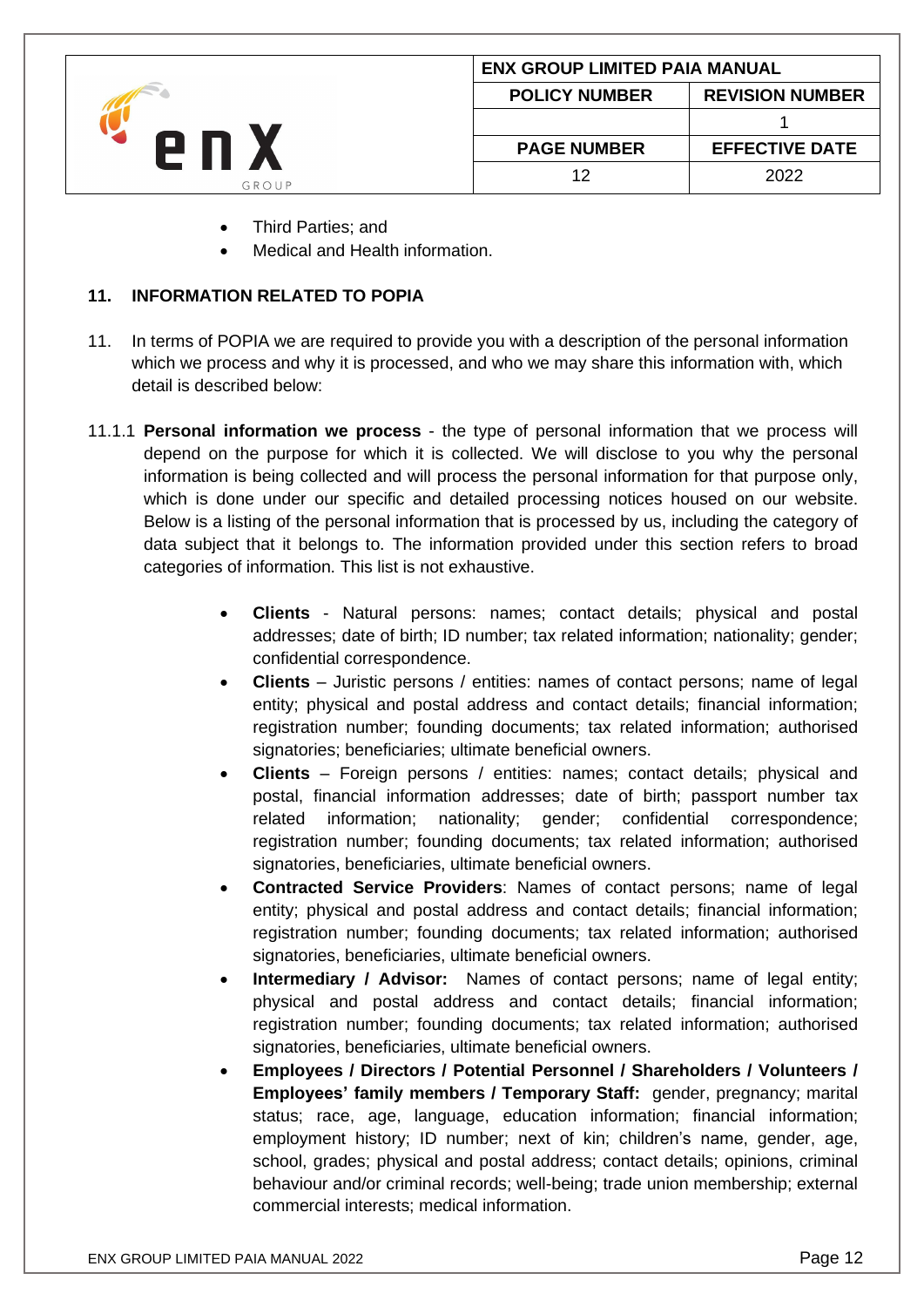|              |                      | <b>ENX GROUP LIMITED PAIA MANUAL</b> |  |
|--------------|----------------------|--------------------------------------|--|
| 2 N<br>GROUP | <b>POLICY NUMBER</b> | <b>REVISION NUMBER</b>               |  |
|              |                      |                                      |  |
|              | <b>PAGE NUMBER</b>   | <b>EFFECTIVE DATE</b>                |  |
|              | 13                   | 2022                                 |  |

- **Website end-users / Application end-users:** names, electronic identification data: IP address; log-in data, cookies, electronic localization data; cell phone details, GPS data.
- 11.1.2 **Sharing of personal information -** we may supply personal Information to the following potential recipients:
	- Management;
	- Employees;
	- Temporary Staff;
	- Sub-contracted Operators:
	- Stakeholders and shareholders; and
	- Other recipients in international organisation.
- 11.1.3 **Cross border exchanges** we may disclose personal information we process to any of our overseas subsidiaries, associate entities or third-party service providers, with whom we engage in business or whose services or products we elect to use, including cloud services hosted in international jurisdictions. Personal information may also be disclosed where we have a legal duty or a legal right to do so.We will in this regard, endeavour to enter into written agreements to ensure that other parties comply with the POPIA and our confidentiality and privacy requirements.
- 11.1.4 **General description of information security measures –** enX employs appropriate, reasonable technical and organisational measures to prevent loss of, damage to or unauthorised destruction of personal information and unlawful access to or processing of personal information. These measures include:
	- Firewalls;
	- Virus protection software and update protocols;
	- Logical and physical access control;
	- Secure setup of hardware and software making up our information technology infrastructure; and
	- Outsourced service providers who are contracted to implement security controls.
- 11.2 Any request for access to personal information as per the provisions of POPIA, must be made in accordance with the provisions of PAIA. This process is outlined in paragraph 12 below.
- 11.3 You have the right to request the correction, deletion or destruction of your personal information, in the prescribed form, which form is available on our website. We have also attached the prescribed forms to this Manual for your convenience.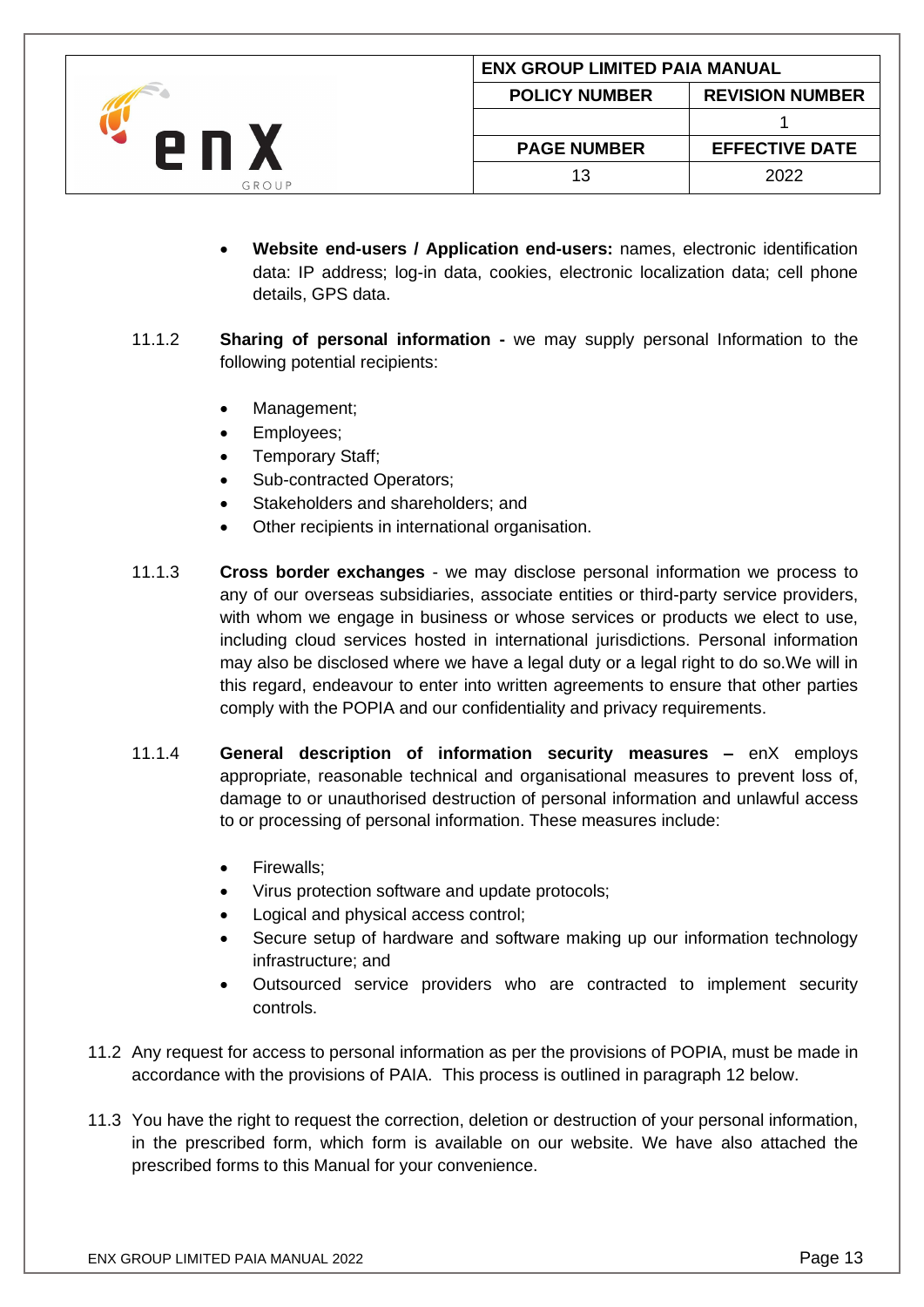|       | <b>ENX GROUP LIMITED PAIA MANUAL</b> |                        |
|-------|--------------------------------------|------------------------|
| GROUP | <b>POLICY NUMBER</b>                 | <b>REVISION NUMBER</b> |
|       |                                      |                        |
|       | <b>PAGE NUMBER</b>                   | <b>EFFECTIVE DATE</b>  |
|       | 14                                   | 2022                   |

11.4 You may object to the processing of your personal information in the prescribed form, which form is available on our website.We have also attached the prescribed forms to this Manual for your convenience.

# <span id="page-13-0"></span>**12. REQUEST PROCEDURE**

- 12.1 PAIA states that a requester must be given access to any record of a private body if- that record is required for the exercise or protection of any rights; that person complies with the procedural requirements in this Act relating to a request for access to that record; and access to that record is not refused in terms of any ground for refusal contemplated in Chapter 4 of PAIA. A request contemplated includes a request for access to a record containing personal information about the requester or the person on whose behalf the request is made.
- 12.2 Any request for access to a record or to personal information in terms of PAIA or POPIA must be made on the form attached hereto marked Form 2 - **Annexure "A"** - called - **Request for access to record of private body**, or one which substantially corresponds with the form.
- 12.3 A request for access to information which is not housed under this form or which does not comply with POPIA or PAIA will be rejected and returned to you.
- 12.4 Section 54 of PAIA entitles enX to levy a charge or to request a fee to enable it to recover the cost of processing a request and providing access to records. The fees that may be charged are set out in the Regulations promulgated under PAIA and POPIA. Where a decision to grant a request has been taken by enX, the record will not be disclosed until the necessary deposits and / or fees have been paid in full, where applicable. The Fee payable will depend on the type of information requested. These fees are described under Annexure "B" - Fees in respect of private bodies.

# <span id="page-13-1"></span>**13. ACCESS TO HEALTH RECORDS OR OTHER RECORDS IN TERMS OF SECTION 61 OF THE ACT**

- 13.1 For the purposes of this section, the term "relevant person" shall refer to the requester and /or the authorized person making a request on the persons behalf.
- 13.2 Requesters must stipulate in their request for information and/or what health information is required, understanding that information held by a medical practitioner must be obtained directly from him or her. No hospital can release information held by another party, or information that is protected by a medical practitioner /patient relationship.
- 13.3 The Information Officer, in terms of Section 50 of the Act, may only grant a request for access to information and/or a record provided by a medical practitioner in his or her capacity as such, about the physical or mental health of the requester him /herself, or to authorised person making such a request on behalf of the person concerned.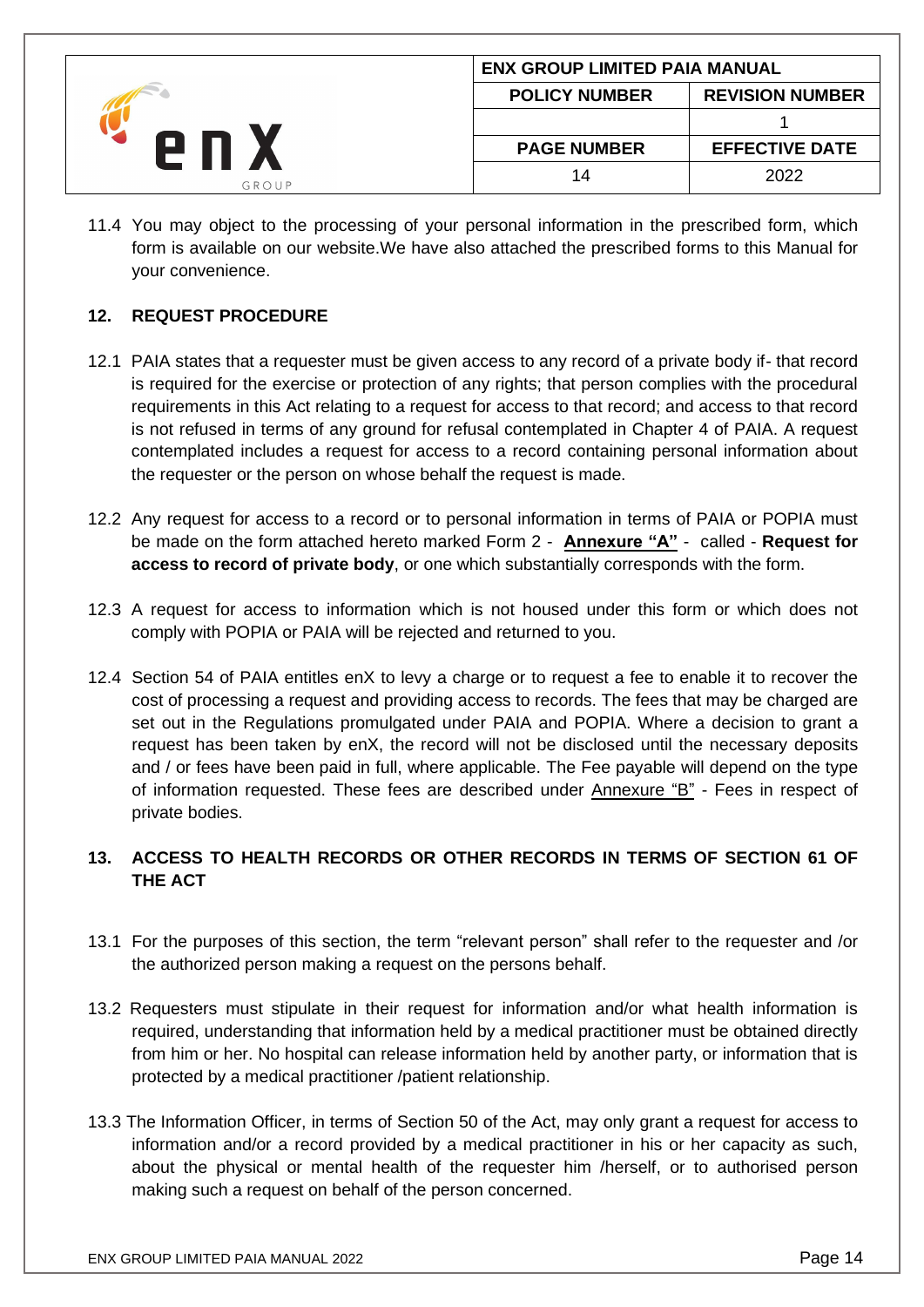|       | <b>ENX GROUP LIMITED PAIA MANUAL</b> |                        |
|-------|--------------------------------------|------------------------|
| GROUP | <b>POLICY NUMBER</b>                 | <b>REVISION NUMBER</b> |
|       |                                      |                        |
|       | <b>PAGE NUMBER</b>                   | <b>EFFECTIVE DATE</b>  |
|       | 15                                   | 2022                   |

- 13.4 The Information Officer may in terms of Section 61 (1) of the Act, refuse access to information and/or records, if he or she is of the opinion that such disclosure would cause serious harm to the requester's physical and/ or mental health.
- 13.5 Before the Information Officer allows, grants or facilitates access to information and/or records, he or she may consult with the treating medical practitioner who, subject to Section 61(2) had been nominated by the relevant person.
- 13.6 If the relevant person is:
- 13.6.1 under the age of 16 years, a person having parental responsibilities for the relevant person, must make the nomination referred to in Section 61(2)(a) of the Act; and/or
- 13.6.2 incapable of managing his or her affairs, a person appointed by the court to manage those affairs must make that nomination.
- 13.7 If after the Information Officer has given access to the medical practitioner, and the medical practitioner is of the opinion that the disclosure of the information and/or record to the relevant person, would likely cause serious harm to his or her physical and/or mental health, or well being, the Information Officer may only grant access to that information and/or record if he or she has been given sufficient guarantees by the requester, that adequate provision has been made for such counselling or arrangement as are reasonably practicable before, during or after the disclosure of the information and/or record limit, alleviate or avoid such harm to the relevant person.
- 13.8 Before access to the information and/or record is so given to the requester, the person responsible for such counselling or arrangements must be given access to the information and/or record.
- 13.9 The Information Officer may also refuse access to the Information and/or records in terms of any other law.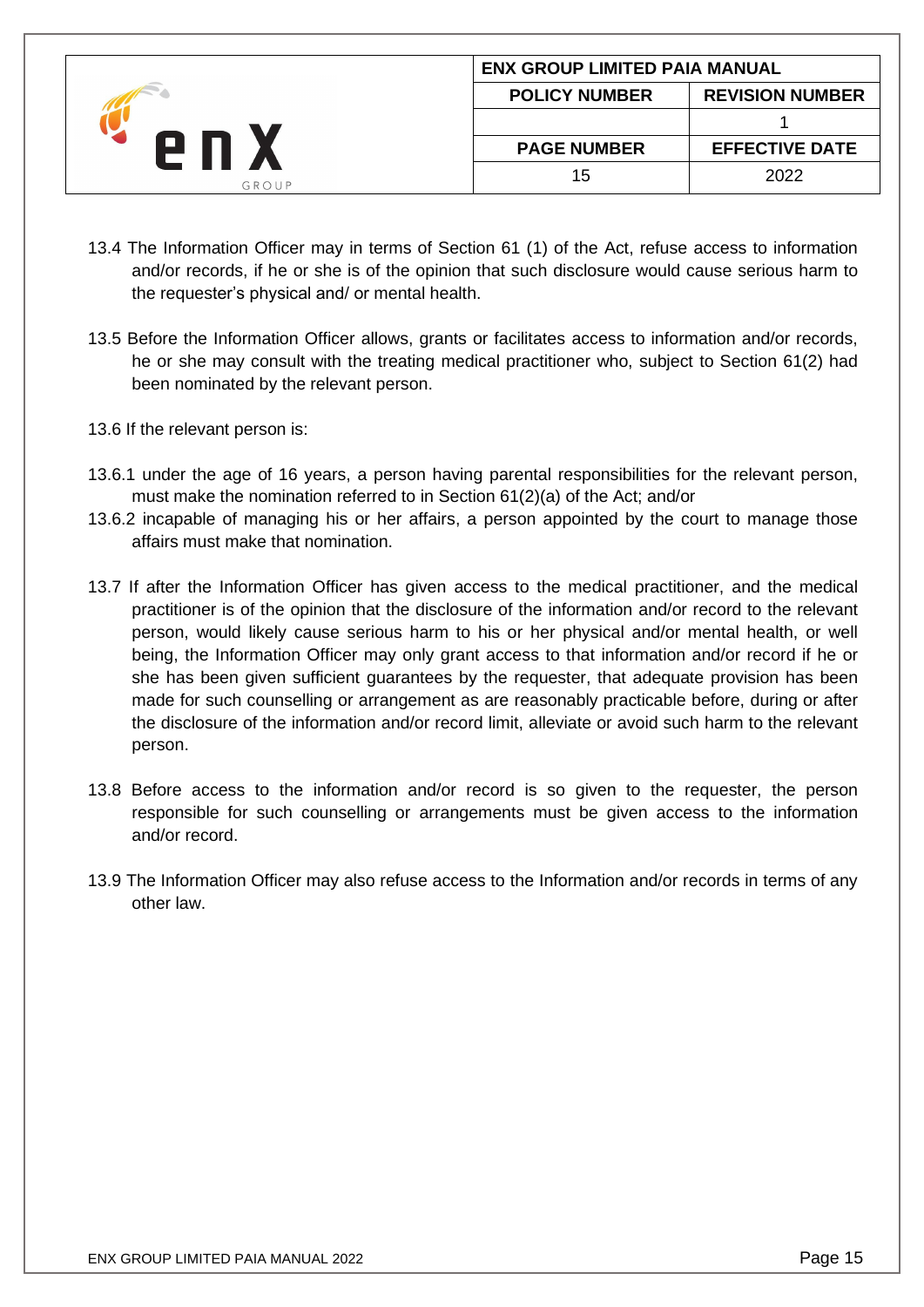|       | <b>ENX GROUP LIMITED PAIA MANUAL</b> |                        |
|-------|--------------------------------------|------------------------|
| GROUP | <b>POLICY NUMBER</b>                 | <b>REVISION NUMBER</b> |
|       |                                      |                        |
|       | <b>PAGE NUMBER</b>                   | <b>EFFECTIVE DATE</b>  |
|       | 16                                   | 2022                   |

### <span id="page-15-0"></span>**14. PRESCRIBED FEES**

- 14.1 Section 54 of PAIA entitles enX levy a request fee where records are requested under PAIA.
- 14.2 No request fee may be charged where a data subject in terms of POPIA asks a responsible party to confirm, (\*which has to be done free of charge), whether or not the responsible party holds personal information about the data subject.
- 14.3 Where personal records have to be produced or provided to a requester by enX, in terms of either PAIA or POPIA, then certain prescribed fees may be levied by enX, and such records will not be disclosed until the necessary deposits and / or fees have been paid in full, where applicable.
- 14.4 The Fees payable will depend on the type of information requested. These fees are described under **Annexure "B"** - Fees in respect of private bodies.
- 14.5 The Information Officer will then make a decision in respect of the request and the requester will be notified of the decision on the required form.
- 14.6 Should the request be refused, the requester may lodge an application at court against the tender or payment of the requested fee as will be advised in the Notice (in terms of (sec 54(3)(b) of the Act).
- 14.7 If the request is granted then a further access fee is payable for the search, reproduction and preparation of the record in a particular format as well as for any time, that has exceeded the prescribed hours, to search and in order prepare the record for disclosure (in terms of sec 54(6)) of the Act).
- 14.8 The fees schedule can be downloaded from the Department of Justice website at [http://www.doj.gov.za.](http://www.doj.gov.za/)

# <span id="page-15-1"></span>**15. PROOF OF IDENTITY**

When requesting records or information under PAIA or POPIA, you will be required to submit acceptable proof of identity such as a certified copy of your identity document or other legal forms of identity.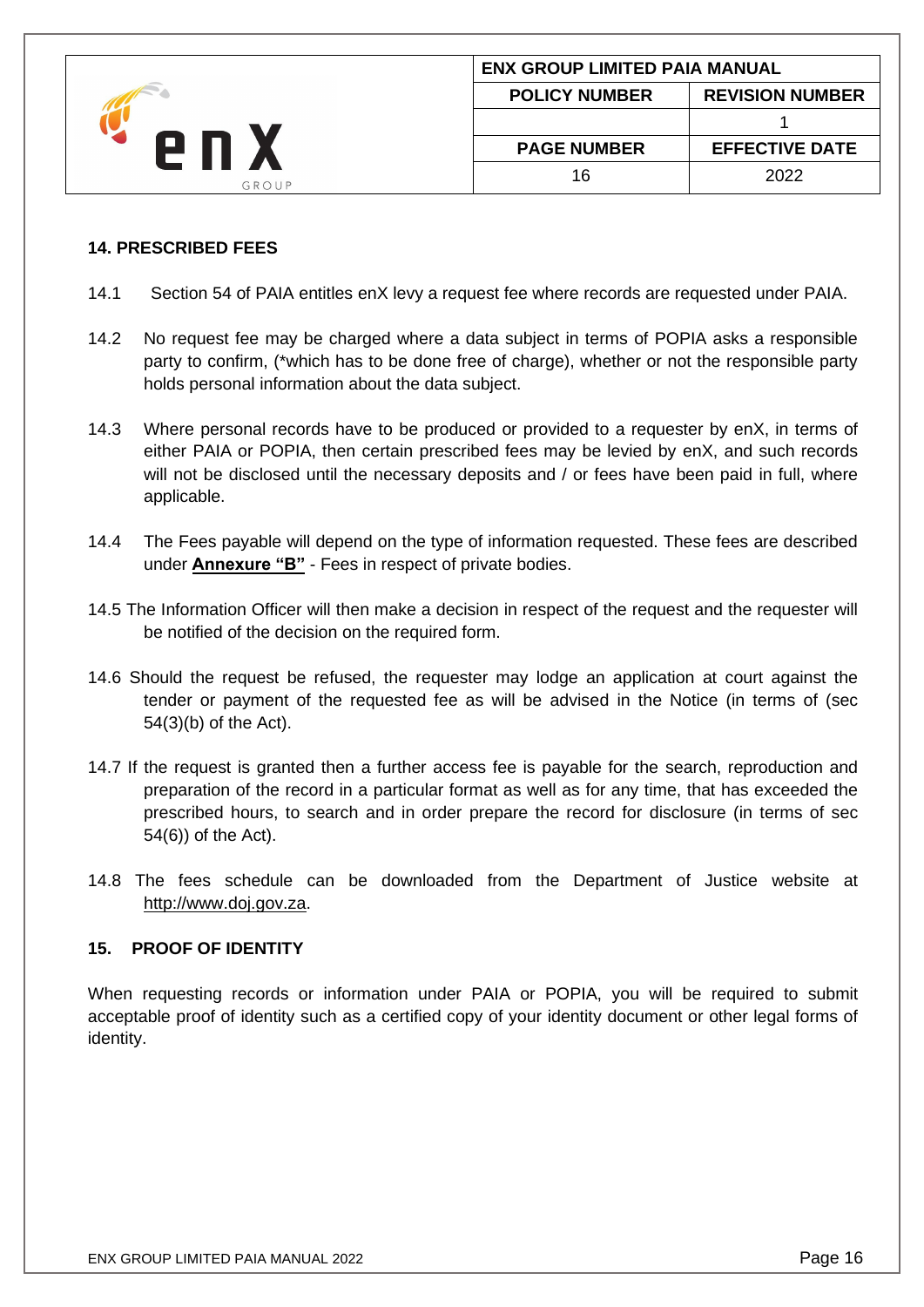|       |                      | <b>ENX GROUP LIMITED PAIA MANUAL</b> |  |
|-------|----------------------|--------------------------------------|--|
| 2 N   | <b>POLICY NUMBER</b> | <b>REVISION NUMBER</b>               |  |
|       |                      |                                      |  |
|       | <b>PAGE NUMBER</b>   | <b>EFFECTIVE DATE</b>                |  |
| GROUP |                      | 2022                                 |  |

## <span id="page-16-0"></span>**16. TIMELINES FOR CONSIDERATION OF A REQUEST FOR ACCESS**

- 16.1 Requests will be processed within 30 (thirty) days, from date of receipt thereof, unless the request contains considerations that are of such a nature that an extension of the time limit is needed.
- 16.2 Should an extension be required, you will be notified, together with reasons explaining why the extension is necessary, which in most cases be a period of 30 (thirty) days.

# <span id="page-16-1"></span>**17. GROUNDS FOR REFUSAL OF ACCESS AND PROTECTION OF INFORMATION**

- 17.1 There are various grounds upon which a request for access to a record may be refused. These grounds include:
	- the protection of personal information of a third person (who is a natural person) from unreasonable disclosure;
	- the protection of commercial information of a third party (for example: trade secrets; financial, commercial, scientific or technical information that may harm the commercial or financial interests of a third party);
	- if disclosure would result in the breach of a duty of confidence owed to a third party;
	- if disclosure would jeopardise the safety of an individual or prejudice or impair certain property rights of a third person;
	- if the record was produced during legal proceedings, unless that legal privilege has been waived;
	- if the record contains trade secrets, financial or sensitive information or any information that would put enX at a disadvantage in negotiations or prejudice it in commercial competition; and/or
	- if the record contains information about research being carried out or about to be carried out on behalf of a third party or by enX
- 17.2 Section 70 of PAIA contains an overriding provision. Disclosure of a record is compulsory if it would reveal (i) a substantial contravention of, or failure to comply with the law; or (ii) there is an imminent and serious public safety or environmental risk; and (iii) the public interest in the disclosure of the record in question clearly outweighs the harm contemplated by its disclosure.
- 17.3 If the request for access to information affects a third party, then such third party must first be informed within 21 (twenty one) days of receipt of the request. The third party would then have a further 21 (twenty one) days to make representations and/or submissions regarding the granting of access to the record.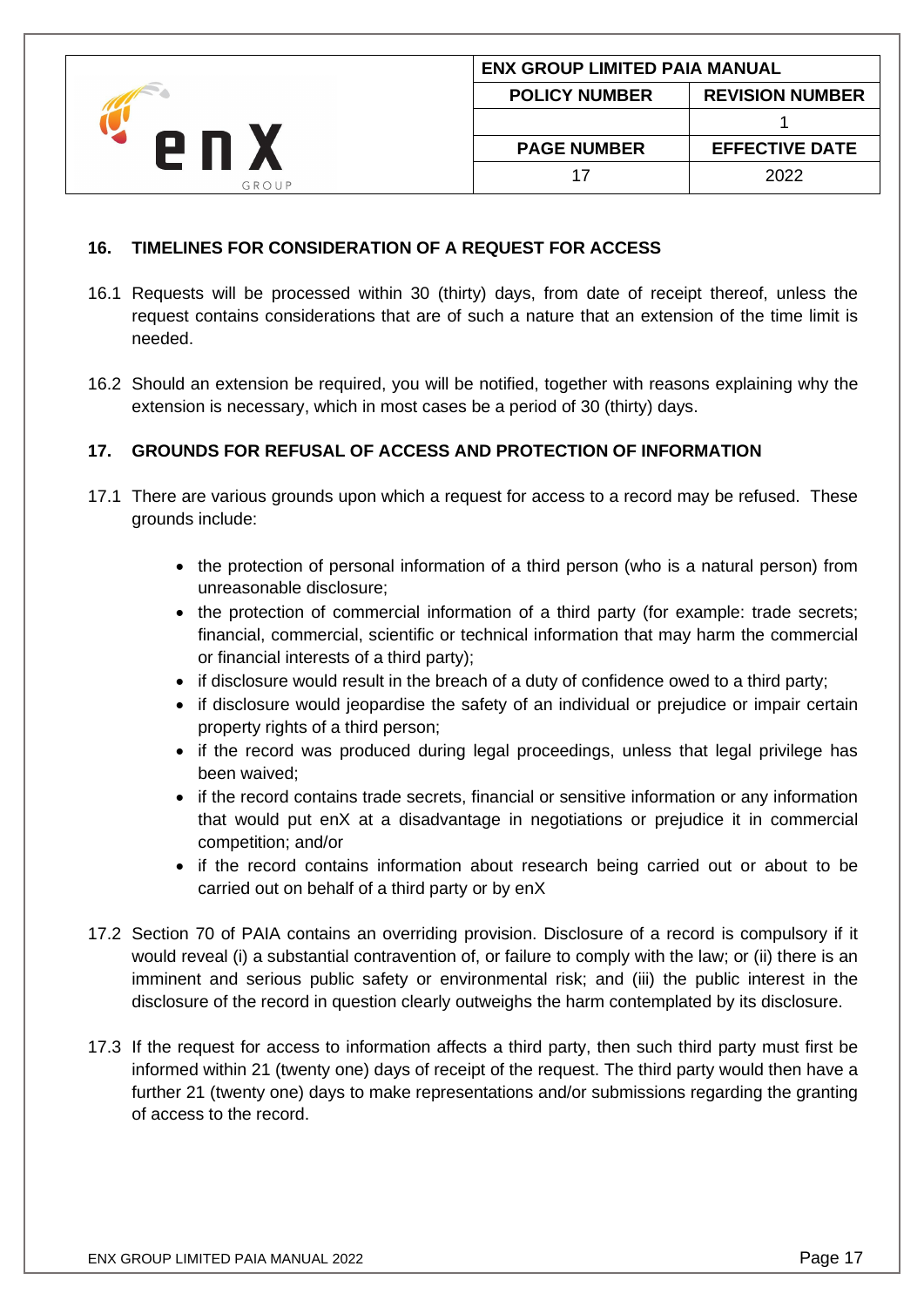|       |                      | <b>ENX GROUP LIMITED PAIA MANUAL</b> |  |
|-------|----------------------|--------------------------------------|--|
| GROUP | <b>POLICY NUMBER</b> | <b>REVISION NUMBER</b>               |  |
|       |                      |                                      |  |
|       | <b>PAGE NUMBER</b>   | <b>EFFECTIVE DATE</b>                |  |
|       | 18                   | 2022                                 |  |

### <span id="page-17-0"></span>**18. REMEDIES AVAILABLE TO A REQUESTER ON REFUSAL OF ACCESS**

- 18.1 If the Information Officer decides to grant a requester access to the particular record, such access must be granted within 30 (thirty) days of being informed of the decision.
- 18.2 Where the Information Officer declines any requester access to the particular record, such decision will be relayed to the requester. There is no internal appeal procedure.
- 18.3 In the event that you are not satisfied with the outcome you are entitled to apply to the Information Regulator or a court of competent jurisdiction to take the matter further.
- 18.4 Where a third party is affected by the request for access and the Information Officer has decided to grant you access to the record, the third party has 30 (thirty) days in which to appeal the decision in a court of competent jurisdiction. If no appeal has been lodged by the third party within 30 (thirty) days, you must be granted access to the record.

### **19. AVAILABILITY OF THIS MANUAL**

Copies of this Manual are available for inspection, free of charge, at the registered offices of enX at 11 Gross Treet, Tunney Industrial Estate, Elandsfontein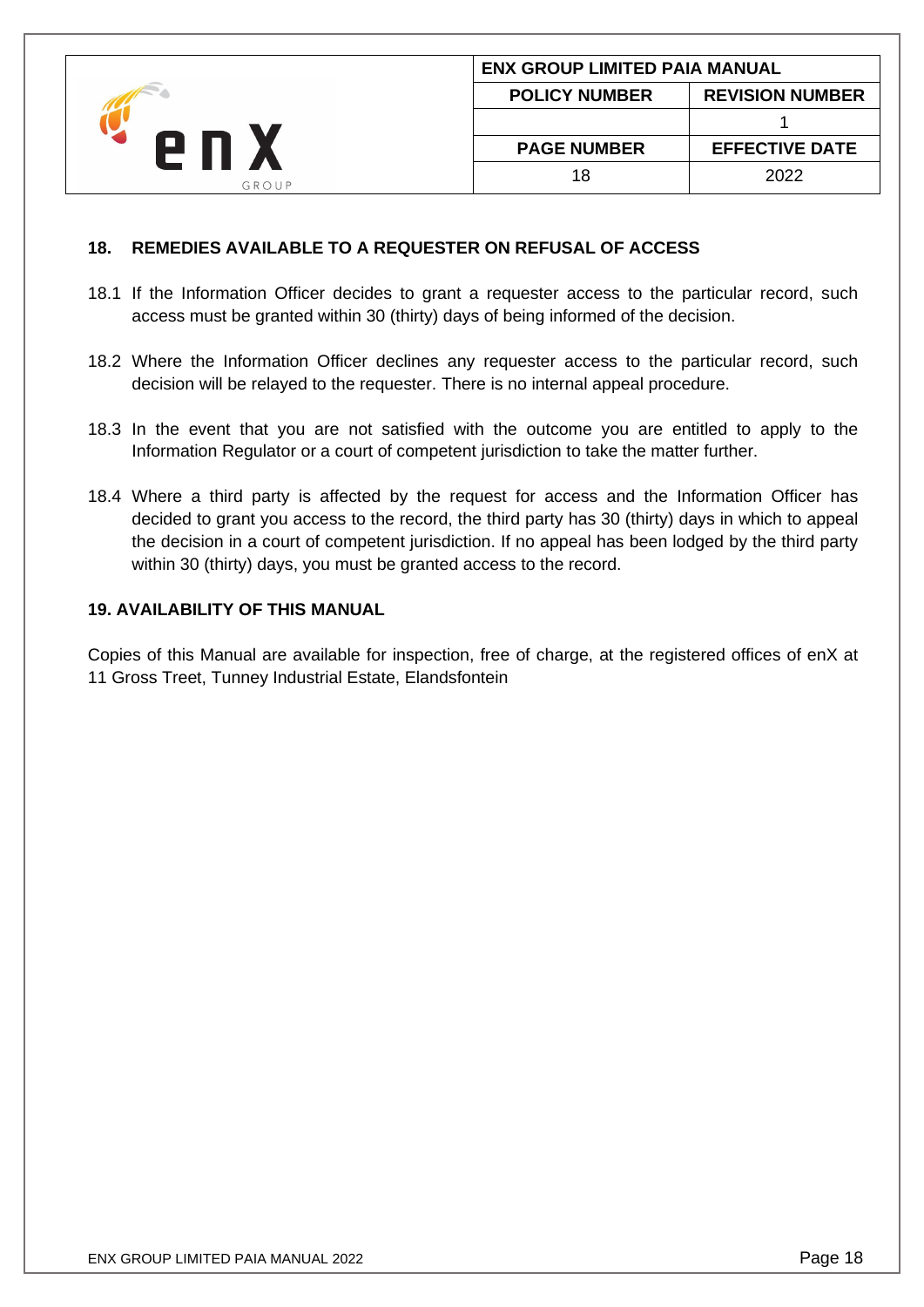<span id="page-18-2"></span><span id="page-18-1"></span><span id="page-18-0"></span>

|                                                                                   |                                                                                                                                                 | <b>ENX GROUP LIMITED PAIA MANUAL</b>   |                             |  |
|-----------------------------------------------------------------------------------|-------------------------------------------------------------------------------------------------------------------------------------------------|----------------------------------------|-----------------------------|--|
|                                                                                   |                                                                                                                                                 | <b>POLICY NUMBER</b>                   | <b>REVISION NUMBER</b><br>1 |  |
| enX                                                                               |                                                                                                                                                 |                                        |                             |  |
|                                                                                   |                                                                                                                                                 | <b>PAGE NUMBER</b>                     | <b>EFFECTIVE DATE</b>       |  |
|                                                                                   | GROUP                                                                                                                                           | 19                                     | 2022                        |  |
|                                                                                   |                                                                                                                                                 | <b>ANNEXURE A</b>                      |                             |  |
|                                                                                   |                                                                                                                                                 | FORM <sub>1</sub>                      |                             |  |
|                                                                                   |                                                                                                                                                 | <b>REQUEST FOR A COPY OF THE GUIDE</b> |                             |  |
|                                                                                   |                                                                                                                                                 | [Regulations 2 and 3]                  |                             |  |
| TO:<br>2017<br><b>OR</b><br>*The information officer<br>Ι,<br>Full names:         | *The Information Regulator<br>P.O Box 31533<br>Braamfontein,<br>E-mail address:<br>inforeg@justice.gov.za<br>+27 (0) 10 023 5200<br>Tel number: |                                        |                             |  |
|                                                                                   |                                                                                                                                                 |                                        |                             |  |
| In<br>my<br>capacity<br>as (mark with<br>"x"):                                    | Information<br>officer                                                                                                                          | Other                                  |                             |  |
| Name of<br>*public/private<br>body<br>$($ if<br>applicable)<br>Postal<br>Address: |                                                                                                                                                 |                                        |                             |  |
| <b>Street</b><br>Address:<br>E-mail                                               |                                                                                                                                                 |                                        |                             |  |
| address:<br>Facsimile:                                                            |                                                                                                                                                 |                                        |                             |  |

Tel.(B): Cellular:

**Contact** numbers: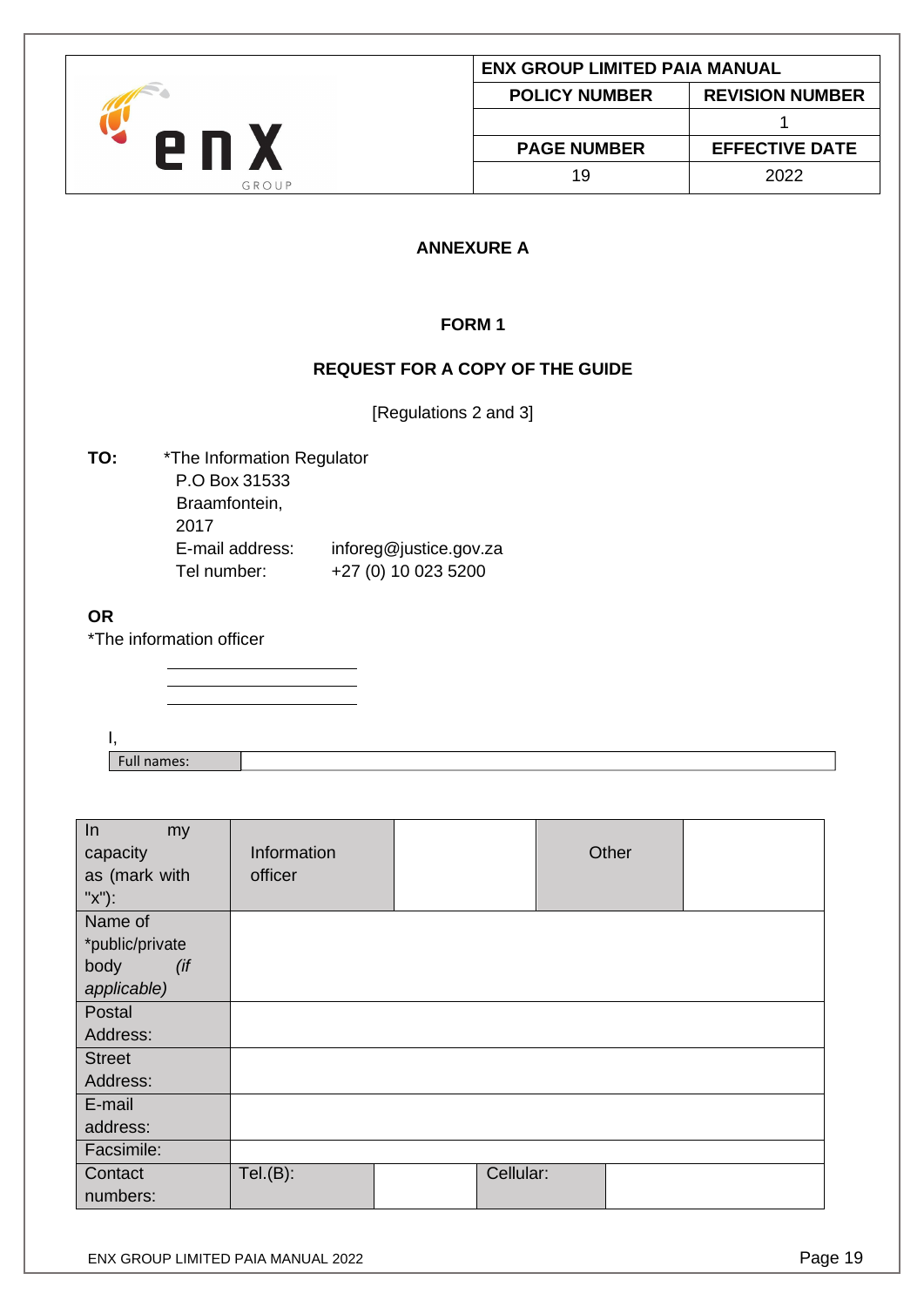|       |                      | <b>ENX GROUP LIMITED PAIA MANUAL</b> |  |
|-------|----------------------|--------------------------------------|--|
| GROUP | <b>POLICY NUMBER</b> | <b>REVISION NUMBER</b>               |  |
|       |                      |                                      |  |
|       | <b>PAGE NUMBER</b>   | <b>EFFECTIVE DATE</b>                |  |
|       | 20                   | 2022                                 |  |

hereby request the following copy(ies) of the Guide:

|     | Language (mark with | No of  | Language(mark with |          | No<br>0f |
|-----|---------------------|--------|--------------------|----------|----------|
| "X" |                     | copies | "X"                |          | copies   |
|     | Sepedi,             |        |                    | Sesotho  |          |
|     | Setswana            |        |                    | siSwati  |          |
|     | <b>Tshivenda</b>    |        |                    | Xitsonga |          |
|     | Afrikaans           |        |                    | English  |          |
|     | isiNdebele          |        |                    | isiXhosa |          |
|     | isiZulu             |        |                    |          |          |

Manner of collection *(mark with "x"):*

| Personalcollection | Postal address | Facsimile | Electronic communication<br>(Please specify) |
|--------------------|----------------|-----------|----------------------------------------------|
|                    |                |           |                                              |
|                    |                |           |                                              |

| -Signed at<br>αι | -- | 1 V<br>$\sim$ 10 <sup><math>-</math></sup> |  |
|------------------|----|--------------------------------------------|--|
|------------------|----|--------------------------------------------|--|

*Signature of requester*

\* Delete whichever is not applicable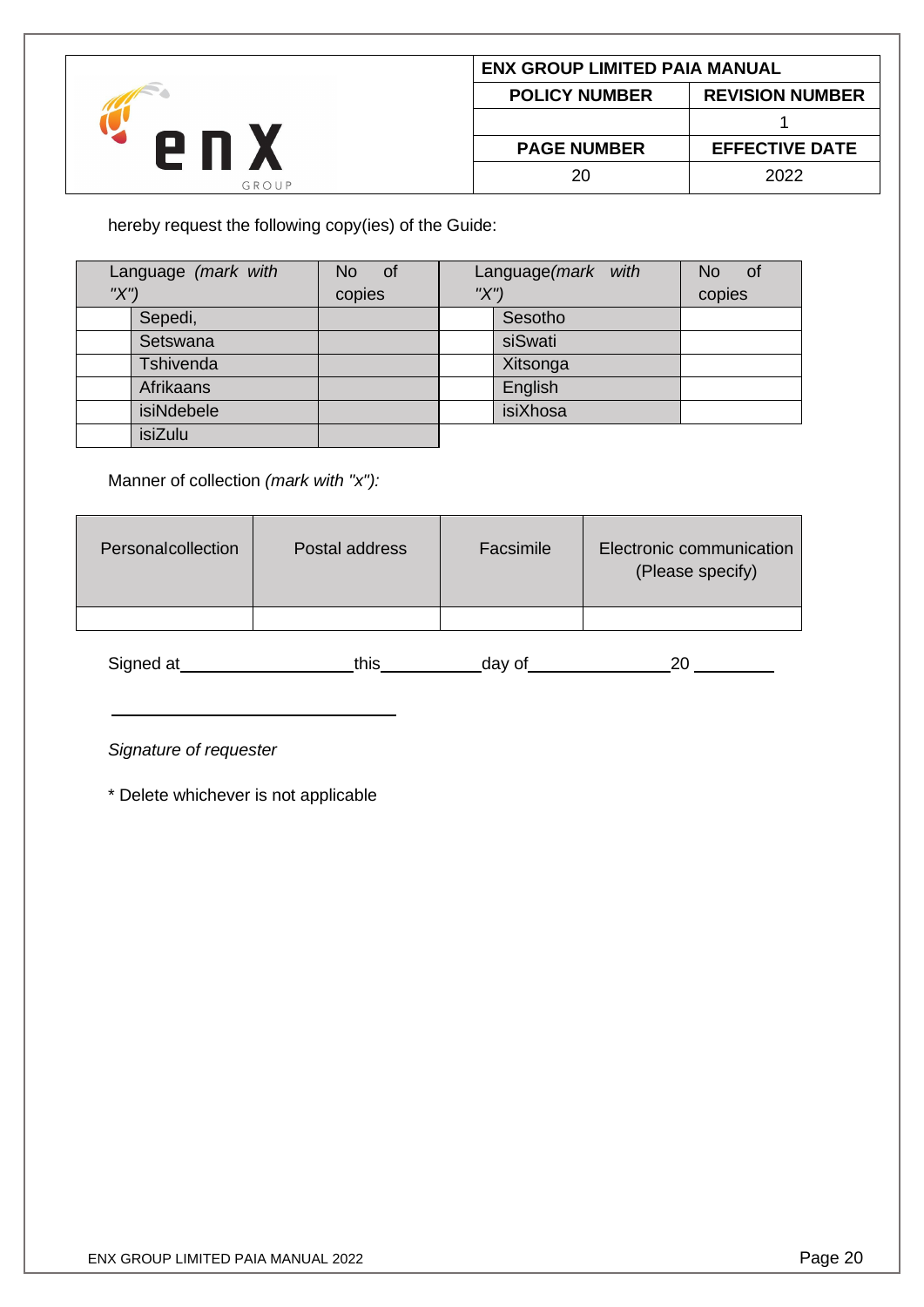<span id="page-20-1"></span><span id="page-20-0"></span>

|                                |                                                                              | <b>ENX GROUP LIMITED PAIA MANUAL</b>                     |                        |
|--------------------------------|------------------------------------------------------------------------------|----------------------------------------------------------|------------------------|
|                                |                                                                              | <b>POLICY NUMBER</b>                                     | <b>REVISION NUMBER</b> |
| enx                            |                                                                              |                                                          | $\mathbf{1}$           |
|                                |                                                                              | <b>PAGE NUMBER</b>                                       | <b>EFFECTIVE DATE</b>  |
|                                | GROUP                                                                        | 21                                                       | 2022                   |
|                                |                                                                              |                                                          |                        |
|                                |                                                                              | FORM <sub>2</sub><br><b>REQUEST FOR ACCESS TO RECORD</b> |                        |
|                                |                                                                              |                                                          |                        |
|                                |                                                                              |                                                          |                        |
| [Regulation 7.]                |                                                                              |                                                          |                        |
|                                |                                                                              |                                                          |                        |
| Note:                          |                                                                              |                                                          |                        |
|                                |                                                                              |                                                          |                        |
|                                | 1. Proof of identity must be attached by the requester.                      |                                                          |                        |
|                                |                                                                              |                                                          |                        |
|                                | 2.If requests made on behalf of another person, proof of such authorisation, |                                                          |                        |
| must be attached to this form. |                                                                              |                                                          |                        |
|                                |                                                                              |                                                          |                        |
| TO:                            |                                                                              |                                                          |                        |
|                                |                                                                              |                                                          |                        |
|                                |                                                                              |                                                          |                        |
| The information officer        |                                                                              |                                                          |                        |
|                                |                                                                              |                                                          |                        |
|                                |                                                                              |                                                          |                        |
|                                |                                                                              |                                                          |                        |
|                                |                                                                              |                                                          |                        |
|                                |                                                                              |                                                          |                        |
|                                |                                                                              |                                                          |                        |
| (Address)                      |                                                                              |                                                          |                        |
| E-mail address:                |                                                                              |                                                          |                        |
| Fax number:                    |                                                                              |                                                          |                        |
|                                |                                                                              |                                                          |                        |
|                                |                                                                              |                                                          |                        |
| Mark with an "X"               |                                                                              |                                                          |                        |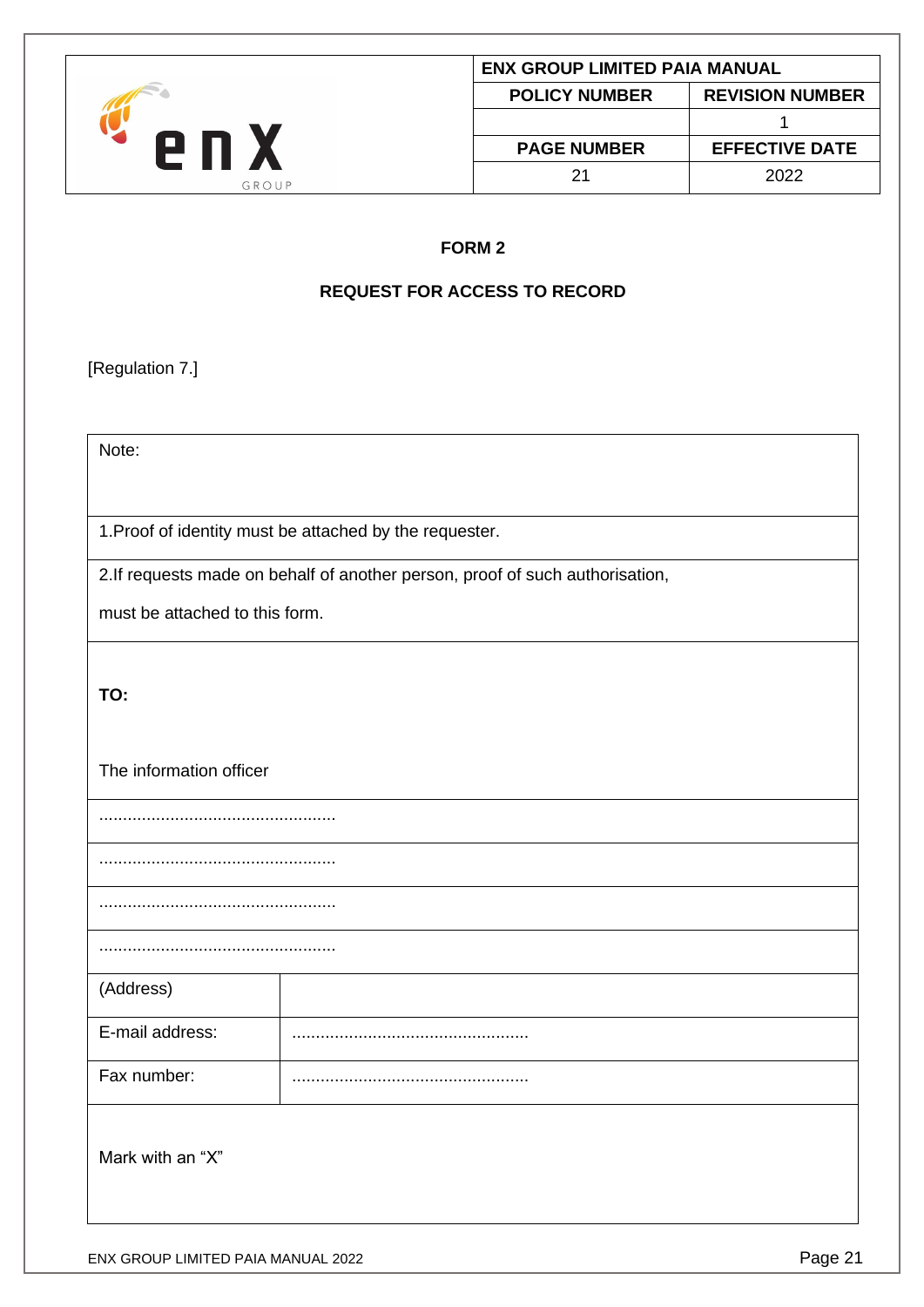| 2 П   | <b>ENX GROUP LIMITED PAIA MANUAL</b> |                        |  |
|-------|--------------------------------------|------------------------|--|
|       | <b>POLICY NUMBER</b>                 | <b>REVISION NUMBER</b> |  |
|       |                                      |                        |  |
|       | <b>PAGE NUMBER</b>                   | <b>EFFECTIVE DATE</b>  |  |
| GROUP | 22                                   | 2022                   |  |

| $\Box$ Request is made in | $\Box$ Request is made on behalf of another person. |
|---------------------------|-----------------------------------------------------|
| my own name               |                                                     |

| PERSONAL INFORMATION                                                             |              |  |            |  |  |
|----------------------------------------------------------------------------------|--------------|--|------------|--|--|
| Full names:                                                                      |              |  |            |  |  |
| Identity number:                                                                 |              |  |            |  |  |
| Capacity in which request is<br>made (when made on behalf of<br>another person): |              |  |            |  |  |
| Postal Address:                                                                  |              |  |            |  |  |
| <b>Street Address:</b>                                                           |              |  |            |  |  |
| E-mail Address:                                                                  |              |  |            |  |  |
| Contact numbers:                                                                 | Tel. (B):    |  | Facsimile: |  |  |
|                                                                                  | Cellular:    |  |            |  |  |
| Full names of person on whose<br>behalf request is made (if<br>applicable):      |              |  |            |  |  |
| Identity number:                                                                 |              |  |            |  |  |
| Postal Address:                                                                  |              |  |            |  |  |
| <b>Street Address:</b>                                                           |              |  |            |  |  |
| E-mail Address:                                                                  |              |  |            |  |  |
| Contact numbers:                                                                 | Tel. $(B)$ : |  | Facsimile  |  |  |
|                                                                                  | Cellular:    |  |            |  |  |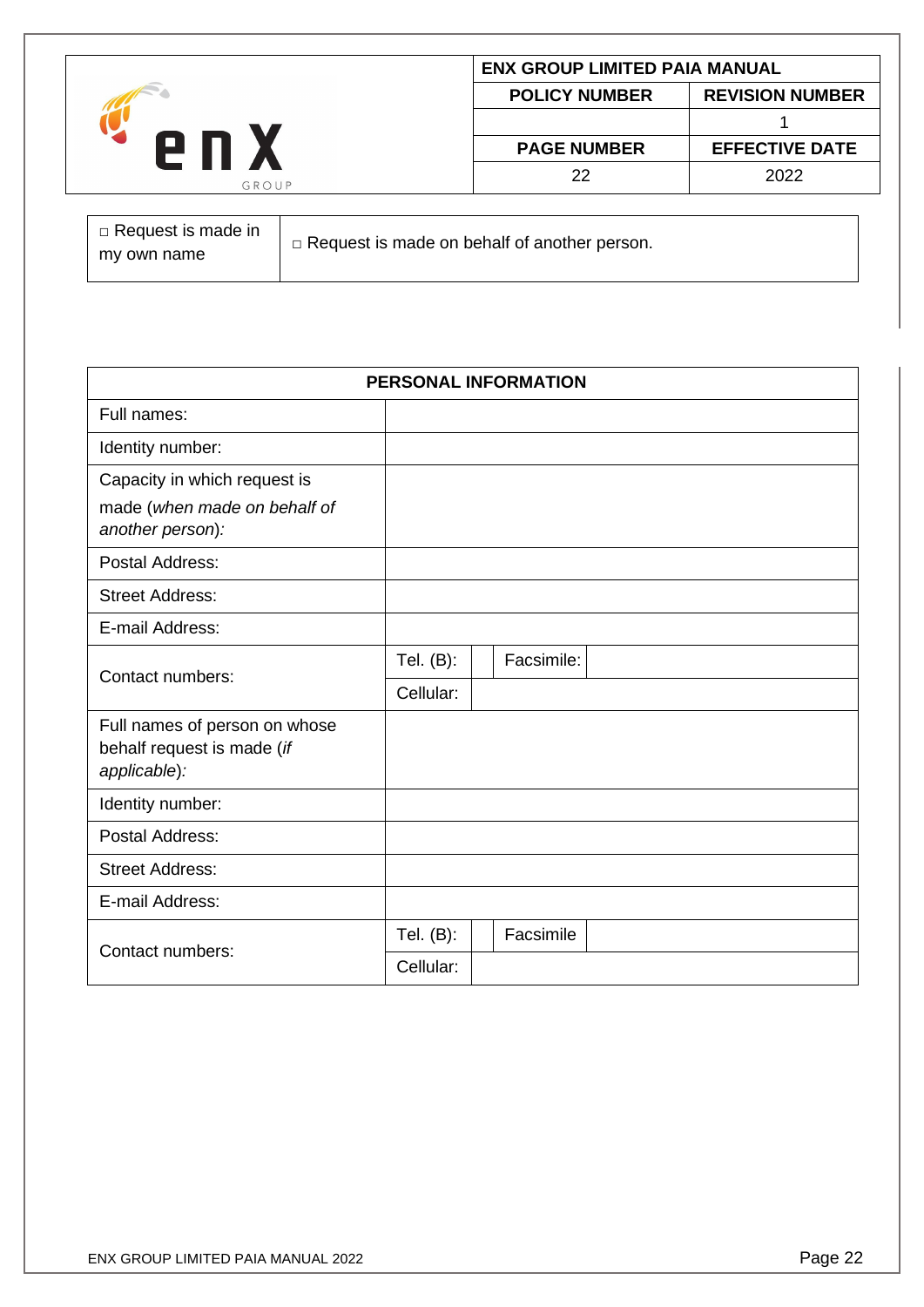| 2 N   |                      | <b>ENX GROUP LIMITED PAIA MANUAL</b> |  |  |
|-------|----------------------|--------------------------------------|--|--|
|       | <b>POLICY NUMBER</b> | <b>REVISION NUMBER</b>               |  |  |
|       |                      |                                      |  |  |
|       | <b>PAGE NUMBER</b>   | <b>EFFECTIVE DATE</b>                |  |  |
| GROUP | 23                   | 2022                                 |  |  |

# **PARTICULARS OF RECORD REQUESTED**

*Provide full particulars of the record to which access is requested, including the reference number if that is known to you, to enable the record to be located.*

(*If the provided space is inadequate, please continue on a separate page and attach it to this form. All additional pages must be signed.*)

| Description of record or relevant<br>part of the record: |  |
|----------------------------------------------------------|--|
| Reference number, if available:                          |  |
| Any further particulars of record:                       |  |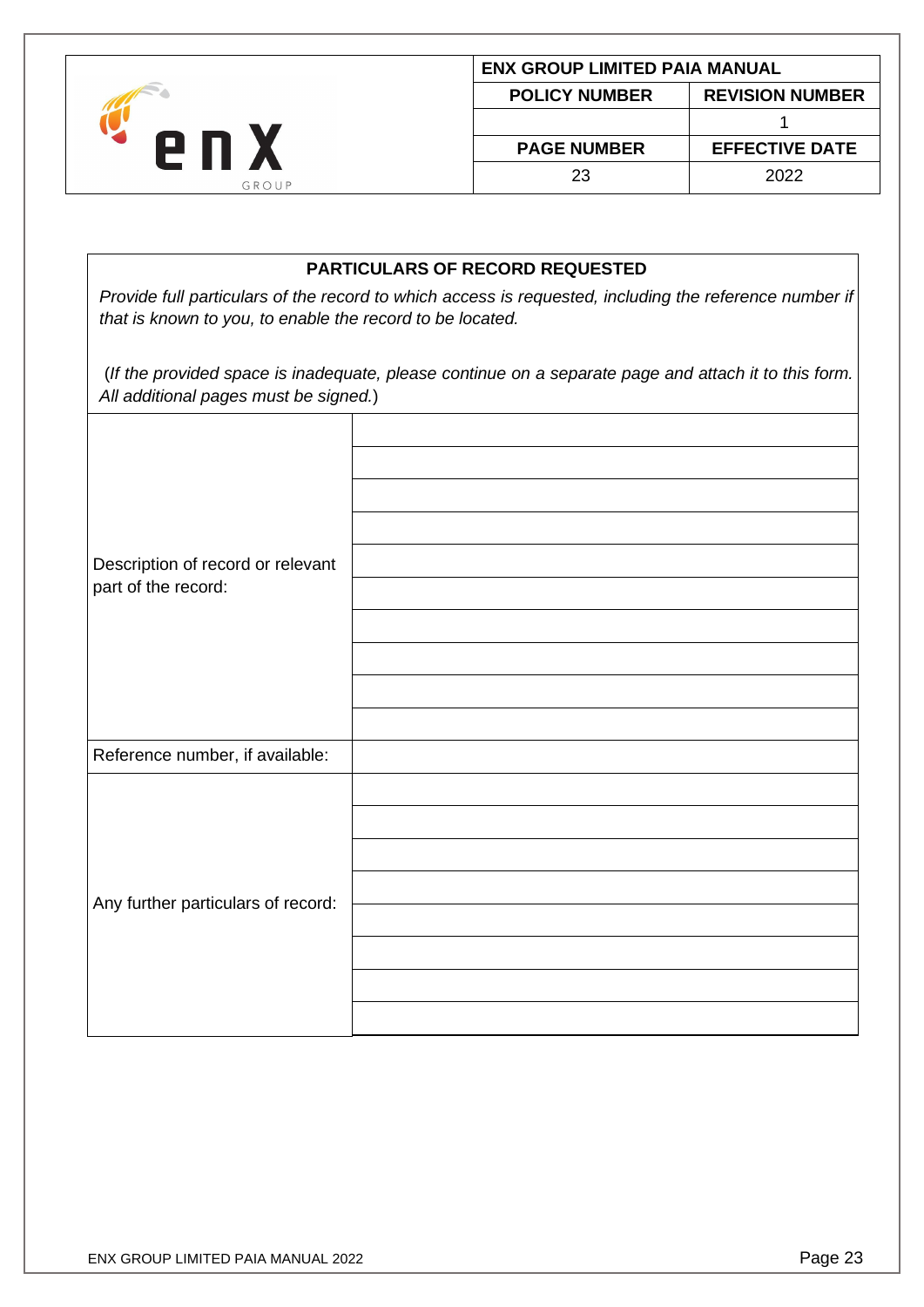

| <b>ENX GROUP LIMITED PAIA MANUAL</b>           |                       |  |
|------------------------------------------------|-----------------------|--|
| <b>REVISION NUMBER</b><br><b>POLICY NUMBER</b> |                       |  |
|                                                |                       |  |
| <b>PAGE NUMBER</b>                             | <b>EFFECTIVE DATE</b> |  |
| 24                                             | 2022                  |  |

| <b>TYPE OF RECORD</b><br>(Mark the applicable box with an "X")                                                                              |  |  |
|---------------------------------------------------------------------------------------------------------------------------------------------|--|--|
| Record is in written or printed<br>form                                                                                                     |  |  |
| Record comprises virtual images<br>(this includes photographs,<br>slides, video recordings,<br>computer-generated images,<br>sketches, etc) |  |  |
| Record consists of recorded<br>words or information which can<br>be reproduced in sound                                                     |  |  |
| Record is held on a computer or<br>in an electronic, or machine-<br>readable form                                                           |  |  |

| <b>FORM OF ACCESS</b>                                                                                                                                               |  |
|---------------------------------------------------------------------------------------------------------------------------------------------------------------------|--|
| (Mark the applicable box with an "X")                                                                                                                               |  |
| Printed copy of record (including copies of any virtual images,<br>transcriptions and information held on computer or in an electronic<br>or machine-readable form) |  |
| Written or printed transcription of virtual images ( <i>this includes</i><br>photographs, slides, video recordings, computer-generated images,<br>sketches, etc)    |  |
| Transcription of soundtrack (written or printed document)                                                                                                           |  |
| Copy of record on flash drive ( <i>including virtual images and</i><br>soundtracks)                                                                                 |  |
| Copy of record on compact disc drive (including virtual images and<br>soundtracks)                                                                                  |  |
| Copy of record saved on cloud storage server                                                                                                                        |  |
|                                                                                                                                                                     |  |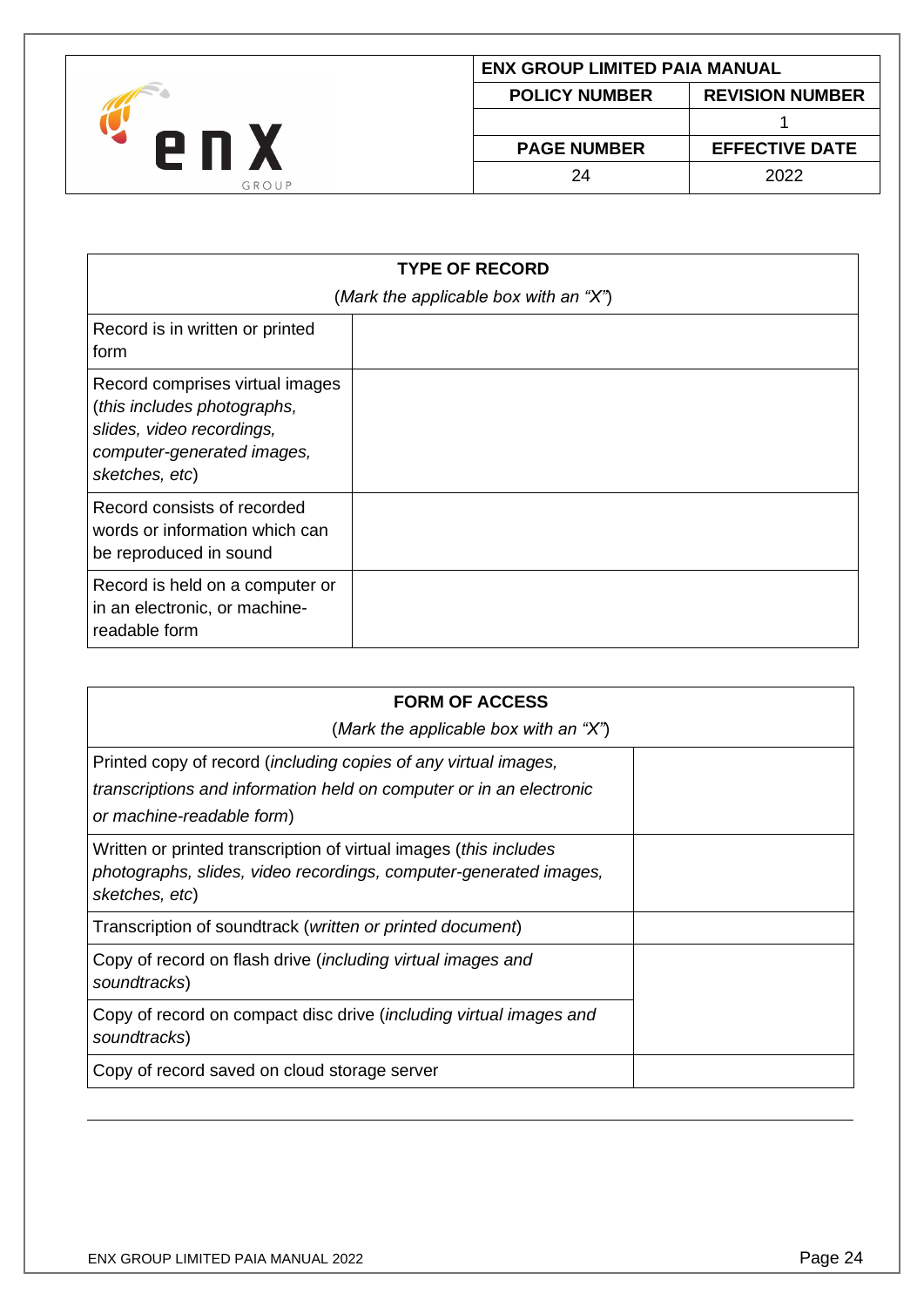

| ENX GROUP LIMITED PAIA MANUAL                  |                       |  |  |
|------------------------------------------------|-----------------------|--|--|
| <b>REVISION NUMBER</b><br><b>POLICY NUMBER</b> |                       |  |  |
|                                                |                       |  |  |
| <b>PAGE NUMBER</b>                             | <b>EFFECTIVE DATE</b> |  |  |
| 25                                             | 2022                  |  |  |

| <b>MANNER OF ACCESS</b>                                                                                                                                                                                                                                 |  |
|---------------------------------------------------------------------------------------------------------------------------------------------------------------------------------------------------------------------------------------------------------|--|
| (Mark the applicable box with an "X")                                                                                                                                                                                                                   |  |
| Personal inspection of record at registered address of public/private<br>body (including listening to recorded words, information which can be<br>reproduced in sound, or information held on computer or in an<br>electronic or machine-readable form) |  |
| Postal services to postal address                                                                                                                                                                                                                       |  |
| Postal services to street address                                                                                                                                                                                                                       |  |
| Courier service to street address                                                                                                                                                                                                                       |  |
| Facsimile of information in written or printed format (including<br><i>transcriptions</i> )                                                                                                                                                             |  |
| E-mail of information ( <i>including soundtracks if possible</i> )                                                                                                                                                                                      |  |
| Cloud share/file transfer                                                                                                                                                                                                                               |  |
| Preferred language:                                                                                                                                                                                                                                     |  |
| (Note that if the record is not available in the language you prefer,<br>access may be granted in the language in which the record is<br>available)                                                                                                     |  |

# **PARTICULARS OF RIGHT TO BE EXERCISED OR PROTECTED**

*If the provided space is inadequate, please continue on a separate page and attach it to this Form. The requester must sign all the additional pages.*

| Indicate which right is to be exercised or<br>protected:                                                       |  |
|----------------------------------------------------------------------------------------------------------------|--|
| Explain why the record requested is required<br>for the exercise or protection of the<br>aforementioned right: |  |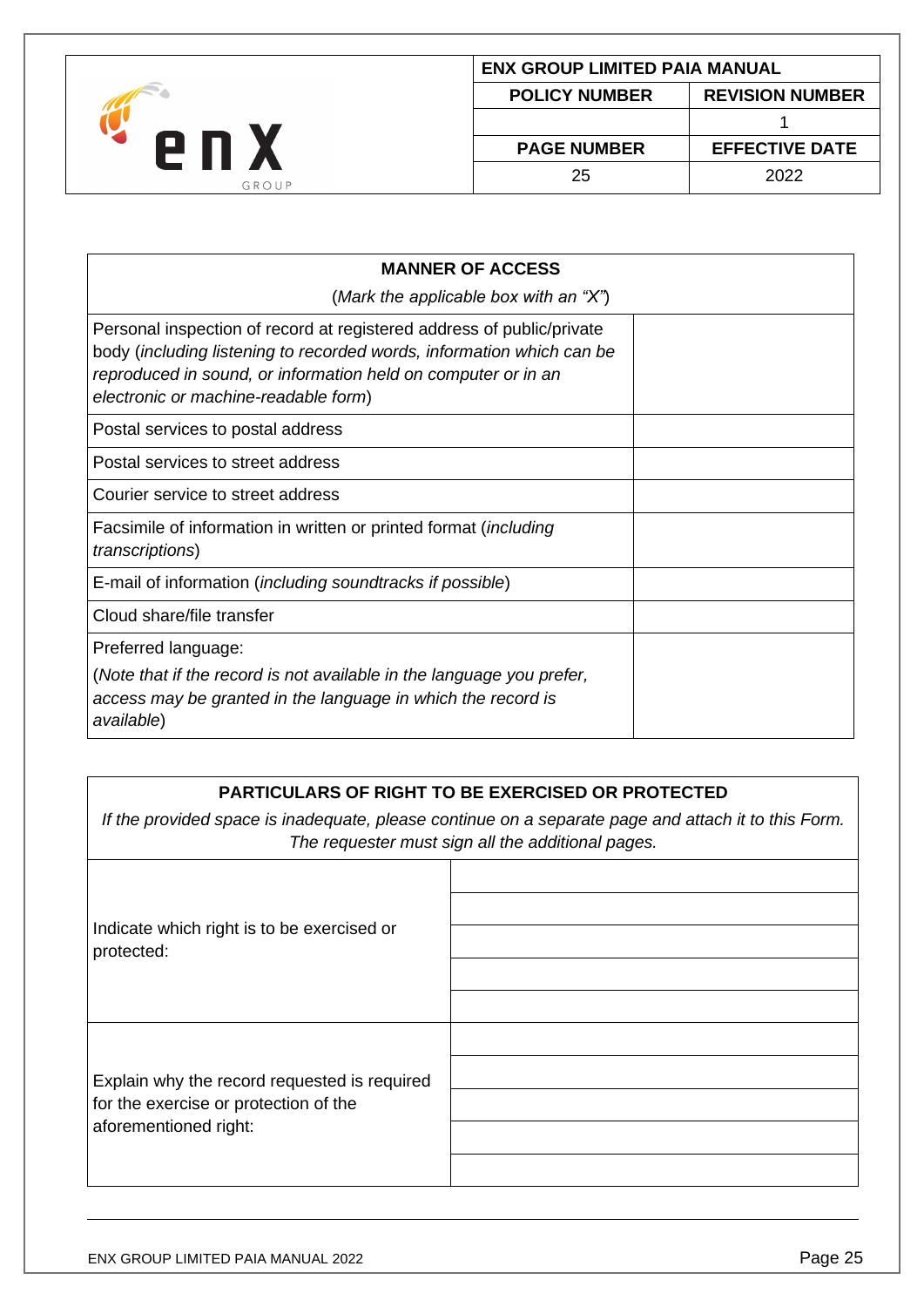

| <b>ENX GROUP LIMITED PAIA MANUAL</b>           |                       |  |  |
|------------------------------------------------|-----------------------|--|--|
| <b>REVISION NUMBER</b><br><b>POLICY NUMBER</b> |                       |  |  |
|                                                |                       |  |  |
| <b>PAGE NUMBER</b>                             | <b>EFFECTIVE DATE</b> |  |  |
| 26                                             | 2022                  |  |  |
|                                                |                       |  |  |

#### **FEES**

*a*)*A request fee must be paid before the request will be considered.*

*b*)*You will be notified of the amount of the access fee to be paid.*

*c*)*The fee payable for access to a record depends on the form in which access is required and the reasonable time required to search for and prepare a record.*

*d*)*If you qualify for exemption of the payment of any fee, please state the reason for exemption*

Reason:

You will be notified in writing whether your request has been approved or denied and if approved the costs relating to your request, if any. Please indicate your preferred manner of correspondence:

| Postal address                                                  |  | Facsimile   Electronic communication (Please specify) |  |  |
|-----------------------------------------------------------------|--|-------------------------------------------------------|--|--|
|                                                                 |  |                                                       |  |  |
|                                                                 |  |                                                       |  |  |
|                                                                 |  |                                                       |  |  |
| Signature of requester / person on whose behalf request is made |  |                                                       |  |  |
|                                                                 |  |                                                       |  |  |
|                                                                 |  |                                                       |  |  |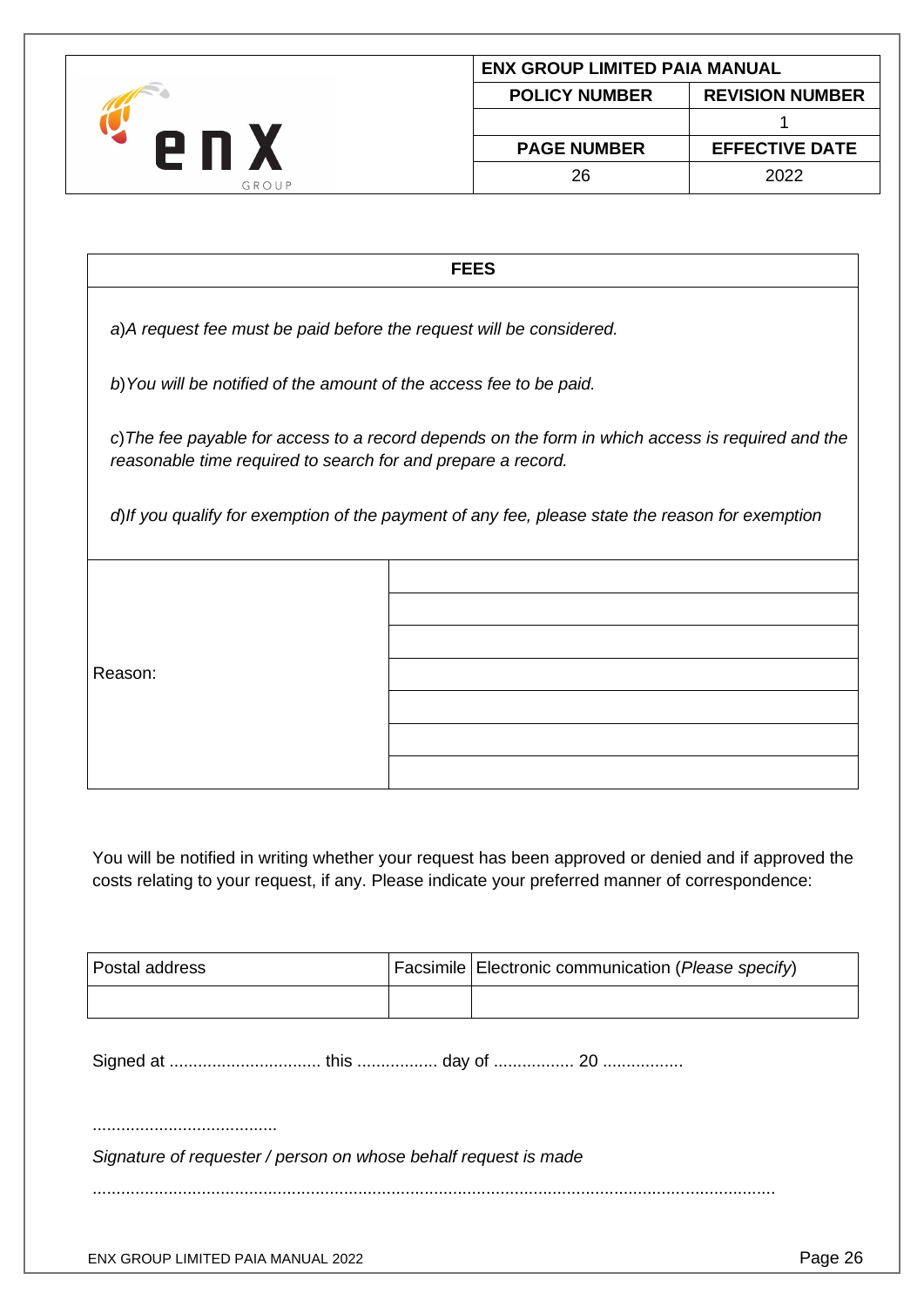

| ENX GROUP LIMITED PAIA MANUAL                  |                       |  |  |
|------------------------------------------------|-----------------------|--|--|
| <b>REVISION NUMBER</b><br><b>POLICY NUMBER</b> |                       |  |  |
|                                                |                       |  |  |
| <b>PAGE NUMBER</b>                             | <b>EFFECTIVE DATE</b> |  |  |
| 27                                             | 2022                  |  |  |

# **FOR OFFICIAL USE**

| Reference number:                                                             |  |
|-------------------------------------------------------------------------------|--|
| Request received by: (state rank, name and<br>surname of information officer) |  |
| Date received:                                                                |  |
| Access fees:                                                                  |  |
| Deposit (if any):                                                             |  |

.....................................................................

*Signature of information officer*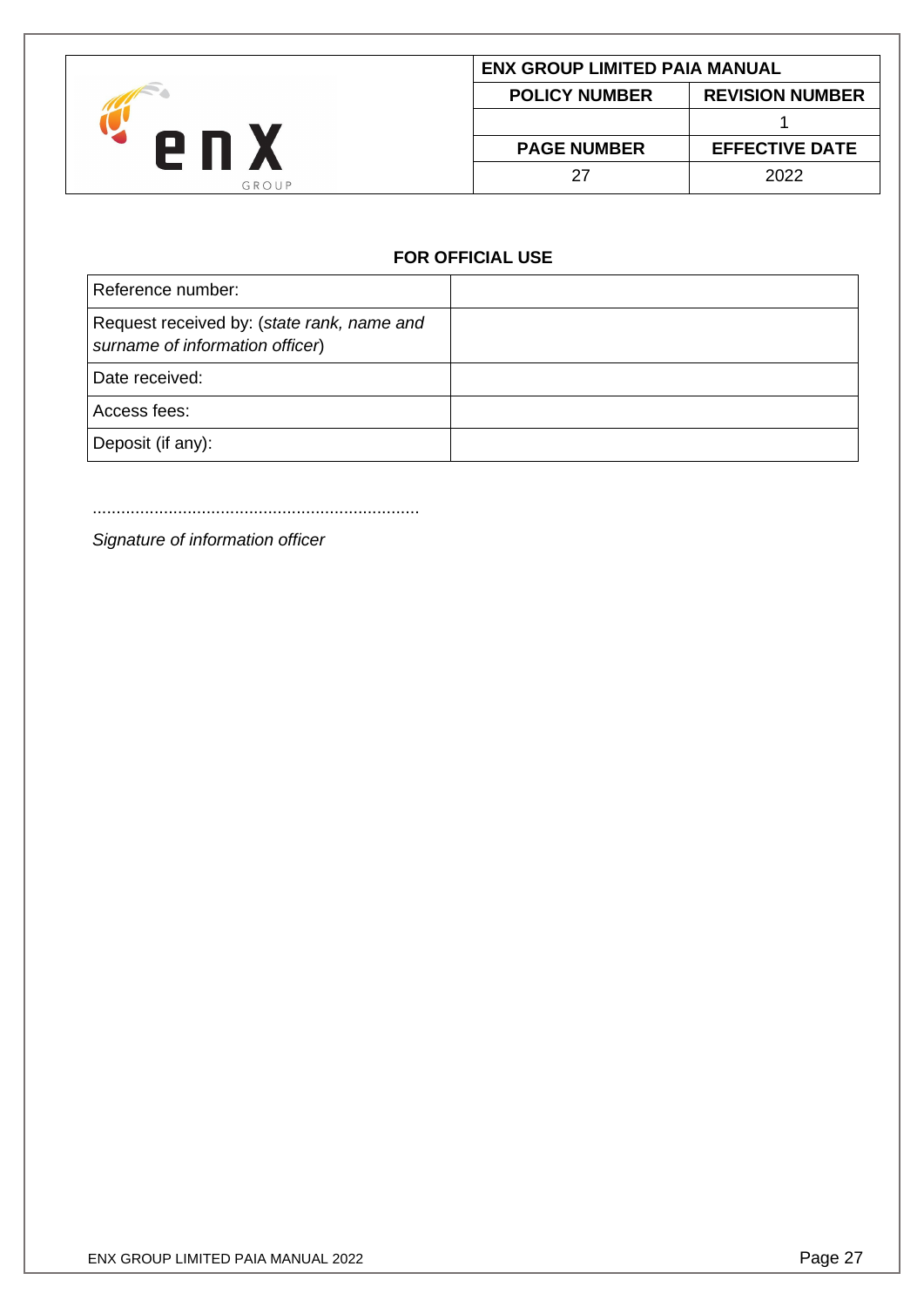

#### **FORM 3**

# **OUTCOME OF REQUEST AND OF FEES PAYABLE**

# <span id="page-27-1"></span><span id="page-27-0"></span>**FORM 3- OUTCOME OF REQUEST AND OF FEES PAYABLE**

[Regulation 8.]

*Note:*

*1.If your request is granted the—*

(*a*)*amount of the deposit,* (*if any*)*, is payable before your request is processed; and*

(*b*)*requested record/portion of the record will only be released once proof of full payment is received.*

*2.Please use the reference number hereunder in all future correspondence.*

Reference number: .........................................

**TO:**

..................................................

..................................................

..................................................

Your request dated ..................., refers.

ENX GROUP LIMITED PAIA MANUAL 2022 **Page 28**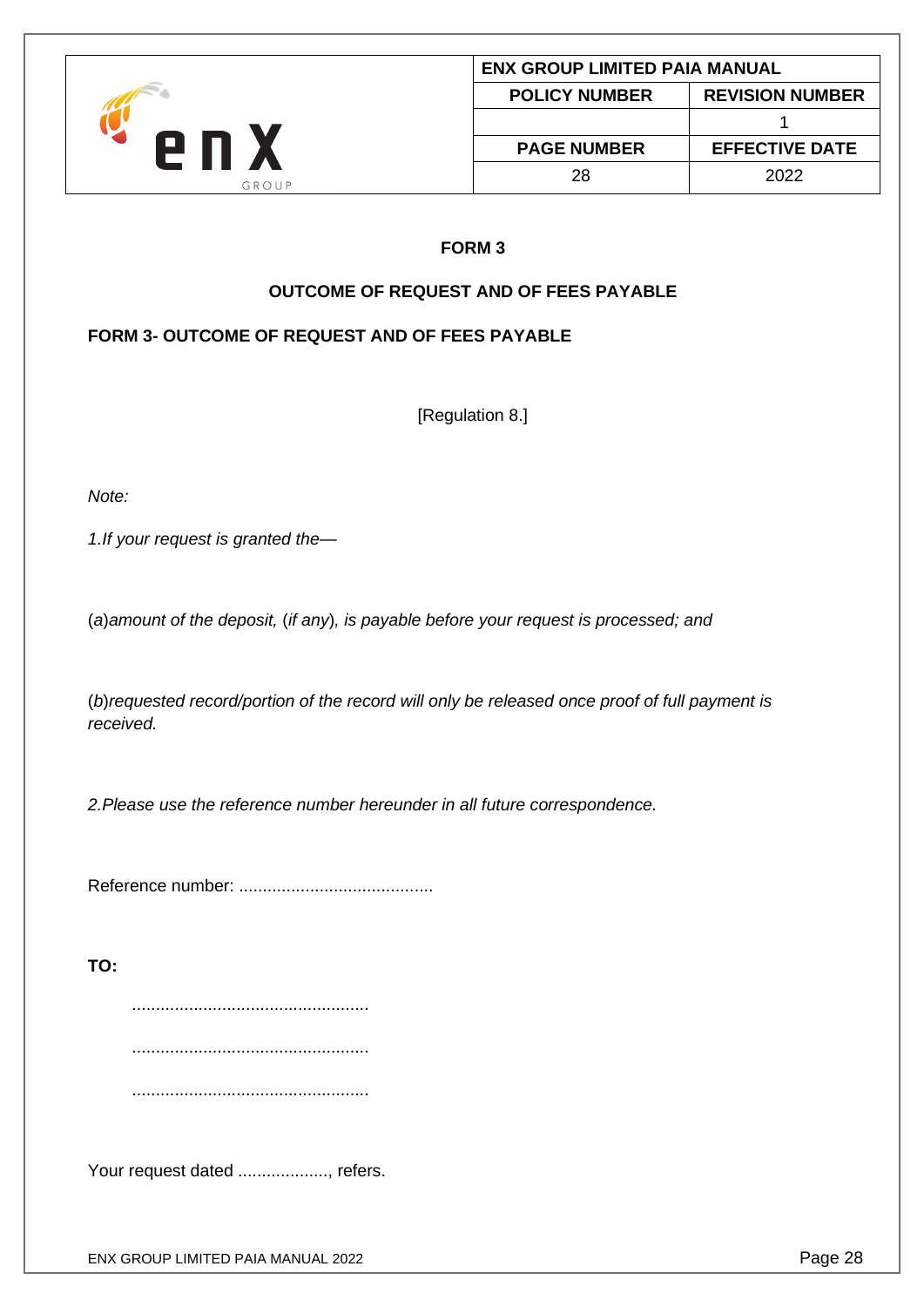

## **1.You requested:**

Personal inspection of information at registered address of public/private body (*including listening to recorded words, information which can be reproduced in sound, or information held on computer or in an electronic or machine-readable form*) is free of charge. You are required to make an appointment for the inspection of the information and to bring this Form with you. If you then require any form of reproduction of the information, you will be liable for the fees prescribed in Annexure B.

#### **OR**

#### **2.You requested:**

Printed copies of the information (*including copies of any virtual images, transcriptions and information held on computer or in an electronic or machine-readable form*)

Written or printed transcription of virtual images (*this includes photographs, slides, video recordings, computer-generated images, sketches, etc*)

Transcription of soundtrack (*written or printed document*)

Copy of information on flash drive (*including virtual images and soundtracks*)

Copy of information on compact disc drive (*including virtual images and soundtracks*)

Copy of record saved on cloud storage server

#### **3. To be submitted:**

Postal services to postal address Postal services to street address Courier service to street address Facsimile of information in written or printed format (*including transcriptions*) E-mail of information (*including soundtracks if possible*) Cloud share/file transfer Preferred language: (*Note that if the record is not available in the language you prefer, access may be granted in the language in which the record is available*)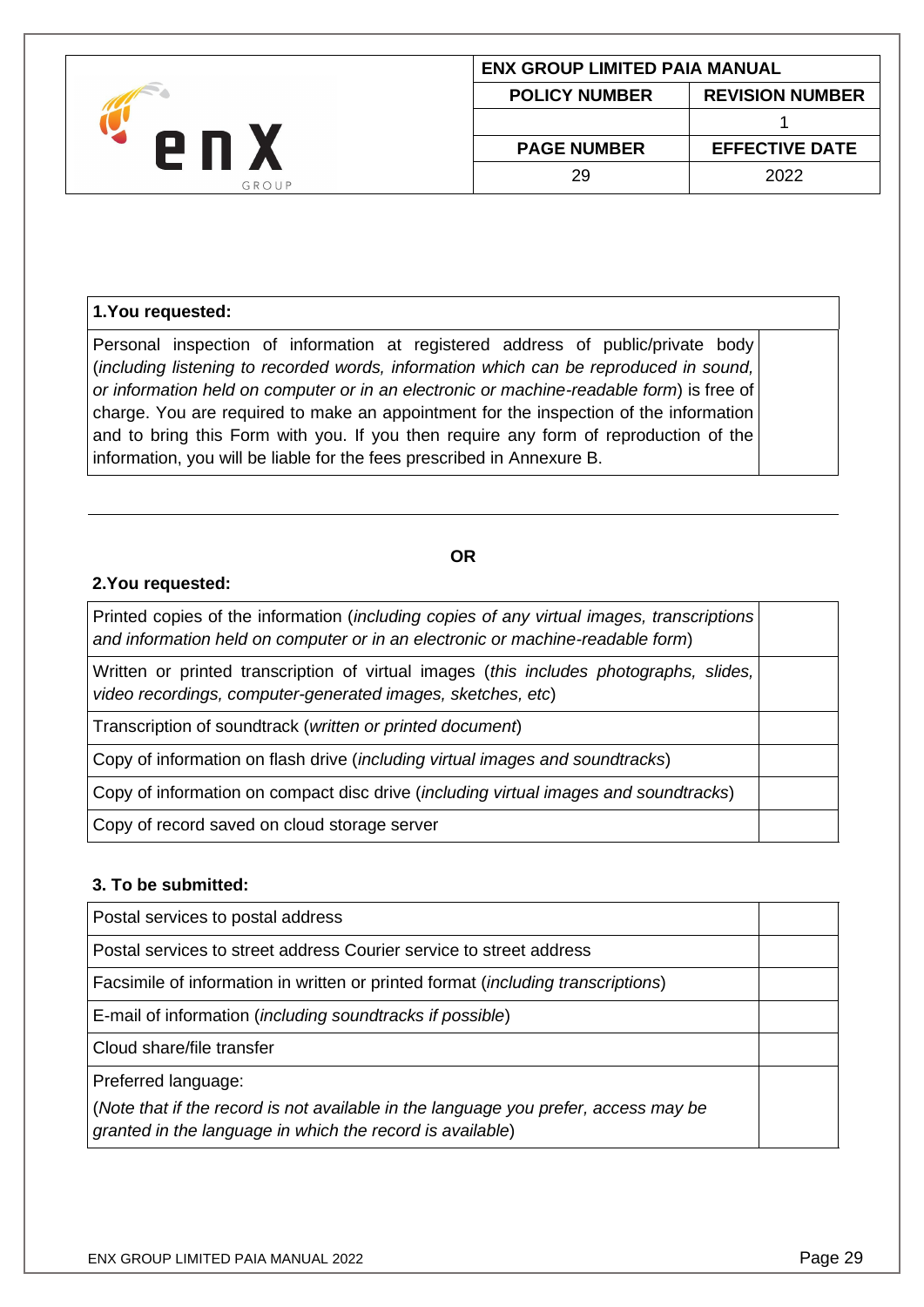|       | <b>ENX GROUP LIMITED PAIA MANUAL</b> |                        |
|-------|--------------------------------------|------------------------|
| 6 U   | <b>POLICY NUMBER</b>                 | <b>REVISION NUMBER</b> |
|       |                                      |                        |
|       | <b>PAGE NUMBER</b>                   | <b>EFFECTIVE DATE</b>  |
| GROUP | 30                                   | 2022                   |

Kindly note that your request has been:



Approved

Denied, for the following reasons:

# **4. Fees payable with regards to your request:**

| Item                                             | Cost per A4-<br>size page or<br>part<br>thereof/item | <b>Number of</b><br>pages/items | <b>Total</b> |
|--------------------------------------------------|------------------------------------------------------|---------------------------------|--------------|
| Photocopy                                        |                                                      |                                 |              |
| Printed copy                                     |                                                      |                                 |              |
| For a copy in a<br>computer-readable<br>form on: |                                                      |                                 |              |
| Flash drive<br>(i)                               |                                                      |                                 |              |
| •To be provided<br>by<br>requestor               | R40.00                                               |                                 |              |
| Compact disc<br>(ii)                             |                                                      |                                 |              |
| .If provided by<br>requestor                     | R40.00                                               |                                 |              |
| •lf<br>provided<br>to<br>the                     | R60.00                                               |                                 |              |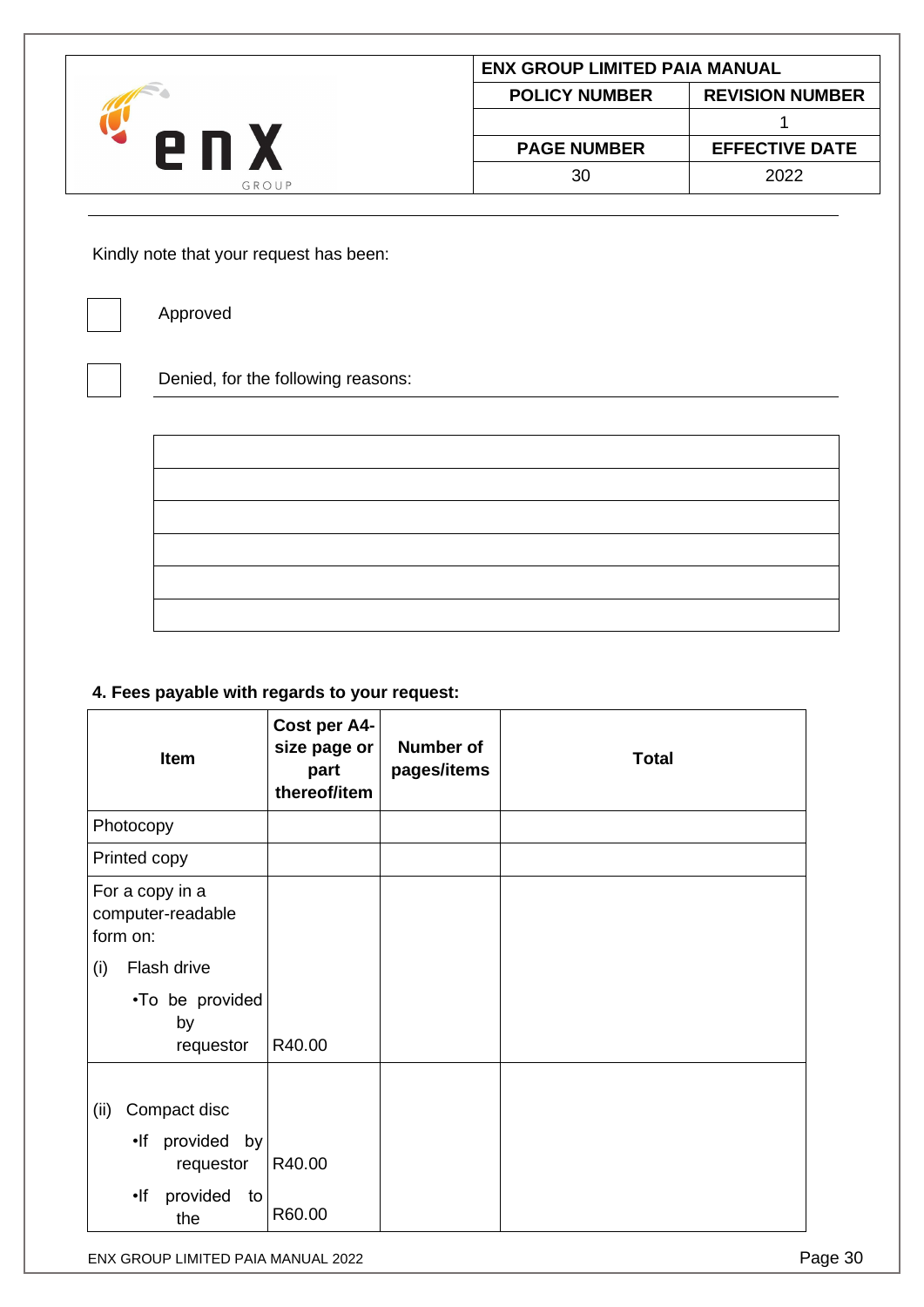| 2 N<br>GROUP | <b>ENX GROUP LIMITED PAIA MANUAL</b> |                        |  |
|--------------|--------------------------------------|------------------------|--|
|              | <b>POLICY NUMBER</b>                 | <b>REVISION NUMBER</b> |  |
|              |                                      |                        |  |
|              | <b>PAGE NUMBER</b>                   | <b>EFFECTIVE DATE</b>  |  |
|              | 31                                   | 2022                   |  |

| requestor                                                    |                                                       |  |
|--------------------------------------------------------------|-------------------------------------------------------|--|
| For a transcription of<br>visual images per A4-<br>size page | Service to be<br>outsourced.<br>Will depend<br>on the |  |
| Copy of visual images                                        | quotation of<br>the service<br>provider               |  |
| Transcription of an<br>audio record, per A4-<br>size         | R24.00                                                |  |
| Copy of an audio<br>record                                   |                                                       |  |
| (i)Flash drive                                               |                                                       |  |
| •To be provided<br>by<br>requestor                           | R40.00                                                |  |
| (ii)Compact disc                                             |                                                       |  |
| .If provided by<br>requestor                                 | R40.00                                                |  |
| provided<br>•lf<br>to<br>the<br>requestor                    | R60.00                                                |  |
| Postage, e-mail or<br>any other electronic<br>transfer:      | <b>Actual costs</b>                                   |  |
| <b>TOTAL:</b>                                                |                                                       |  |

# **5.Deposit payable (if search exceeds six hours):**

Yes No

|                 | Amount of deposit                 |  |
|-----------------|-----------------------------------|--|
| Hours of search | (calculated on one third of total |  |
|                 | amount per request)               |  |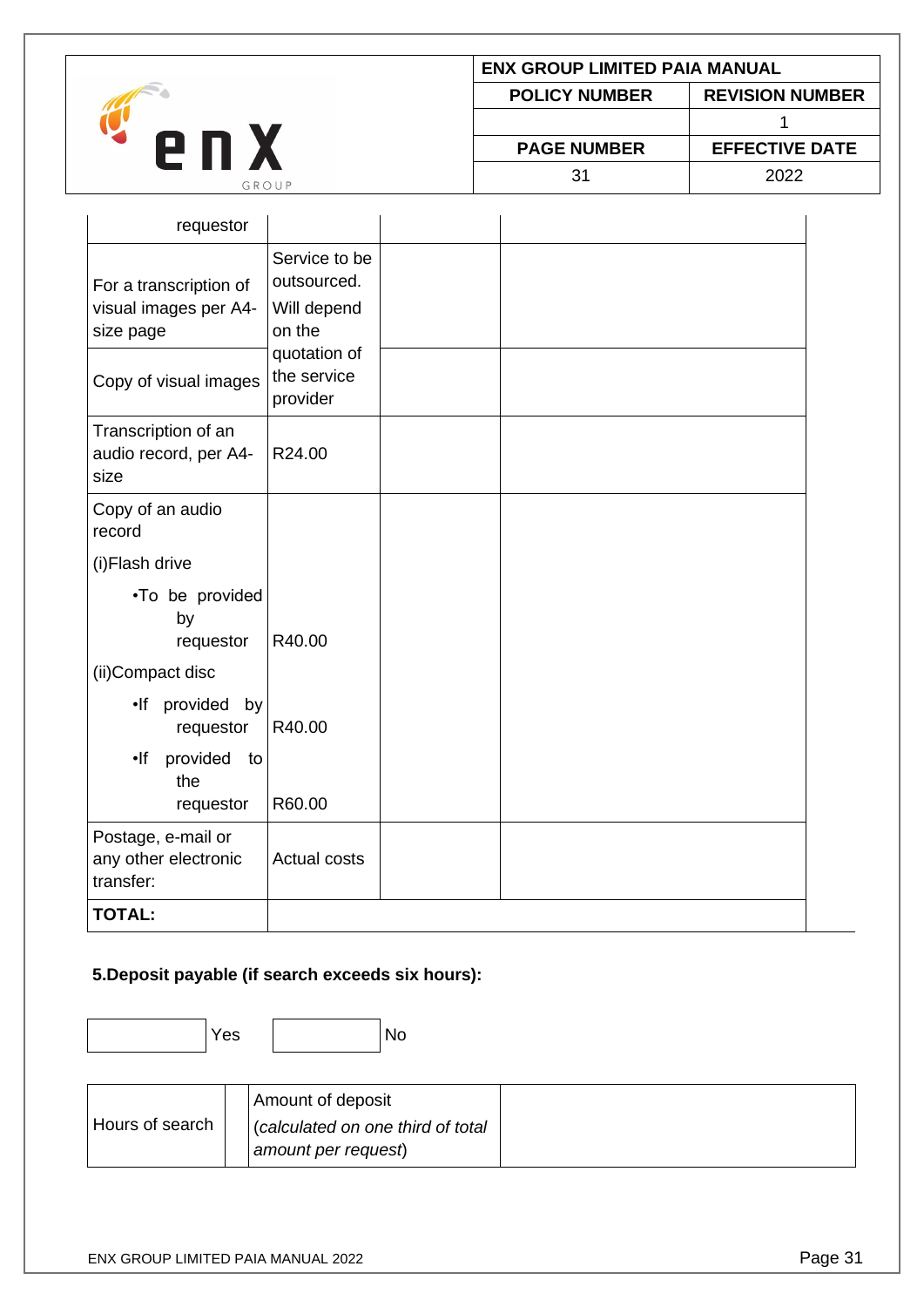|       | <b>ENX GROUP LIMITED PAIA MANUAL</b> |                        |  |
|-------|--------------------------------------|------------------------|--|
|       | <b>POLICY NUMBER</b>                 | <b>REVISION NUMBER</b> |  |
| 2 N   |                                      |                        |  |
|       | <b>PAGE NUMBER</b>                   | <b>EFFECTIVE DATE</b>  |  |
| GROUP | 32                                   | 2022                   |  |

The amount must be paid into the following Bank account: Name of Bank:

| Name of account<br>holder:     |  |
|--------------------------------|--|
| Type of account:               |  |
| Account number:                |  |
| <b>Branch Code:</b>            |  |
| Reference Nr:                  |  |
| Submit proof of<br>payment to: |  |
|                                |  |

Signed at ................................ this ................. day of ................. 20 .................

.......................................

*Information officer*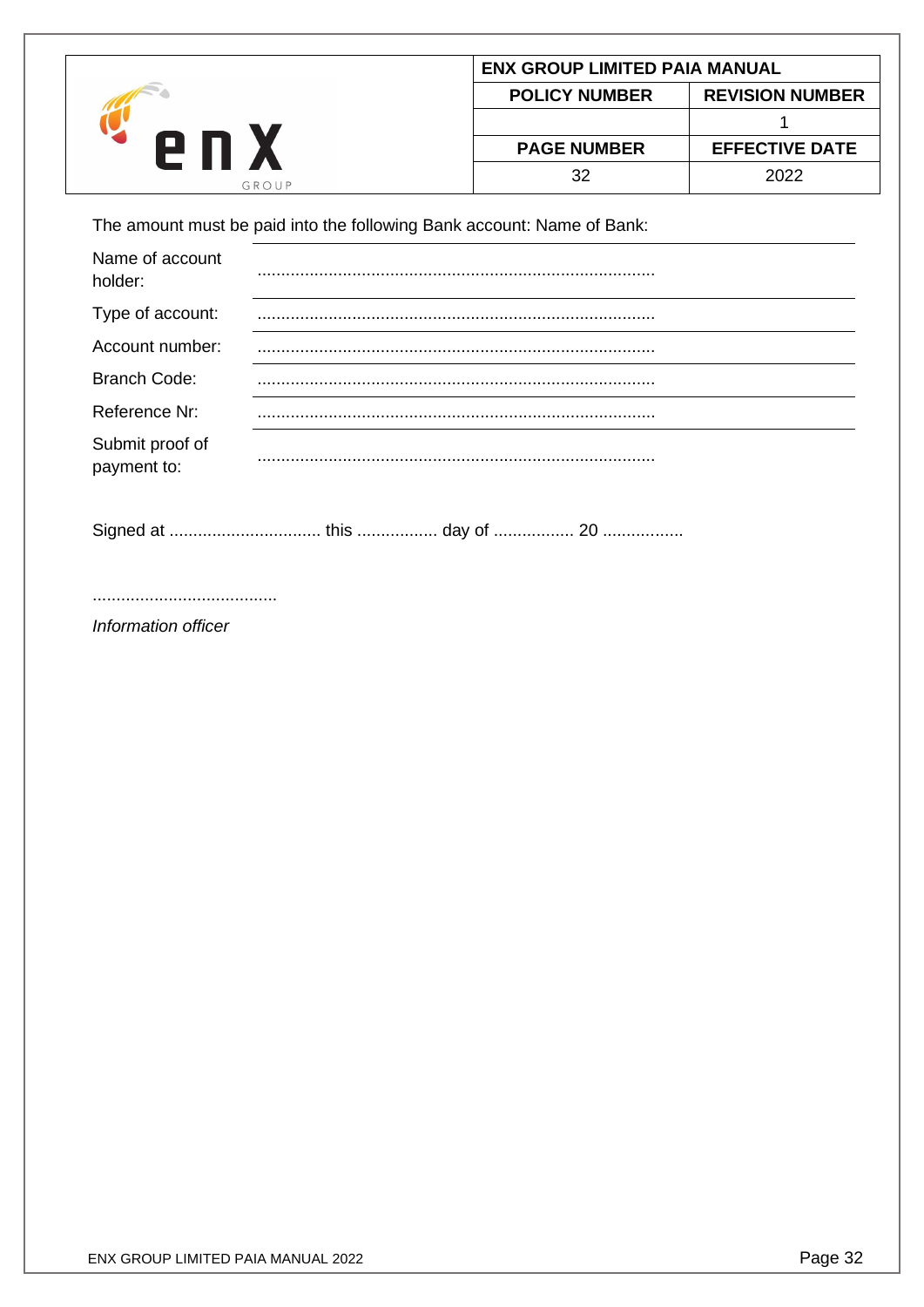<span id="page-32-0"></span>

# **FORM 5**

# **LODGING OF COMPLAINT**

[Regulation 10]

<span id="page-32-1"></span>*Note:*

1.This form is designed to assist the Requester (hereinafter referred to as "the Complainant") in requesting a review of a public or private body's response or non-response to a request for access to records under the Promotion of Access to Information Act, 2000 (Act No. 2 of 2000) ("PAIA").

Please fill out this form and send it to the Information Regulator or complete the online complaint form available at [https://www.justice.gov.za/inforeg/.](https://www.justice.gov.za/inforeg/)

2.PAIA gives a member of the public a right to file a complaint with the Information Regulator about any of the nature of complaints detailed in part E of this complaint form.

3.It is the policy of the Information Regulator to defer investigating or to reject a complaint if the Complainant has not first given the public or private body (herein after referred to as "the Body") an opportunity to respond to and attempt to resolve the issue. To help the Body address your concerns prior to approaching the Information Regulator, you are required to complete the prescribed PAIA form and submit it to the Body.

4.A copy of this form will be provided to the Body that is the subject of your complaint. The information you provide on this form, attached to this form or that you supply later, will only be used to attempt to resolve your dispute, unless otherwise stated herein.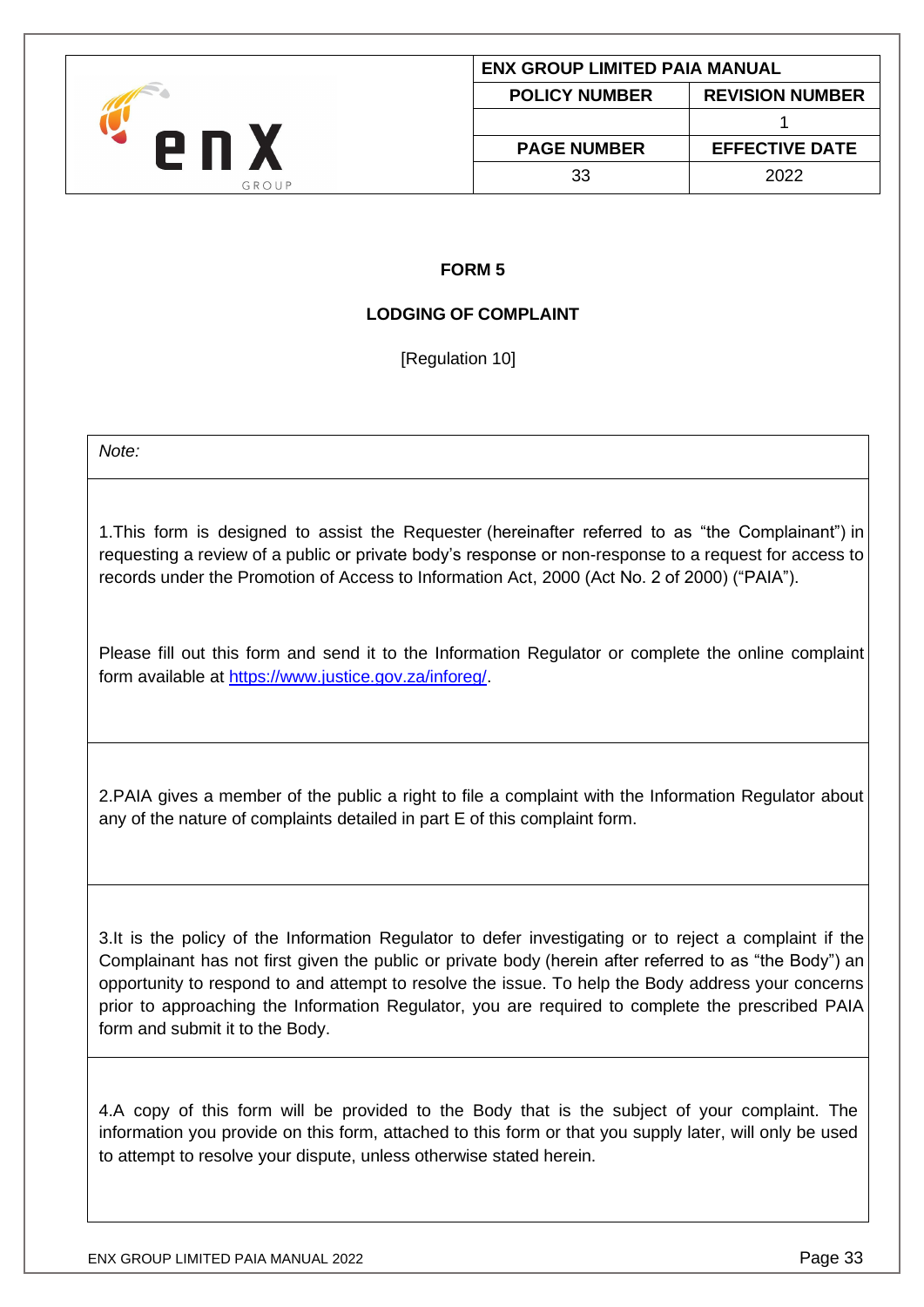|       |                      | <b>ENX GROUP LIMITED PAIA MANUAL</b> |  |  |  |
|-------|----------------------|--------------------------------------|--|--|--|
| GROUP | <b>POLICY NUMBER</b> | <b>REVISION NUMBER</b>               |  |  |  |
|       |                      |                                      |  |  |  |
|       | <b>PAGE NUMBER</b>   | <b>EFFECTIVE DATE</b>                |  |  |  |
|       | 34                   | 2022                                 |  |  |  |

5. The Information Regulator will only accept your complaint once you confirm having complied with the prerequisites below.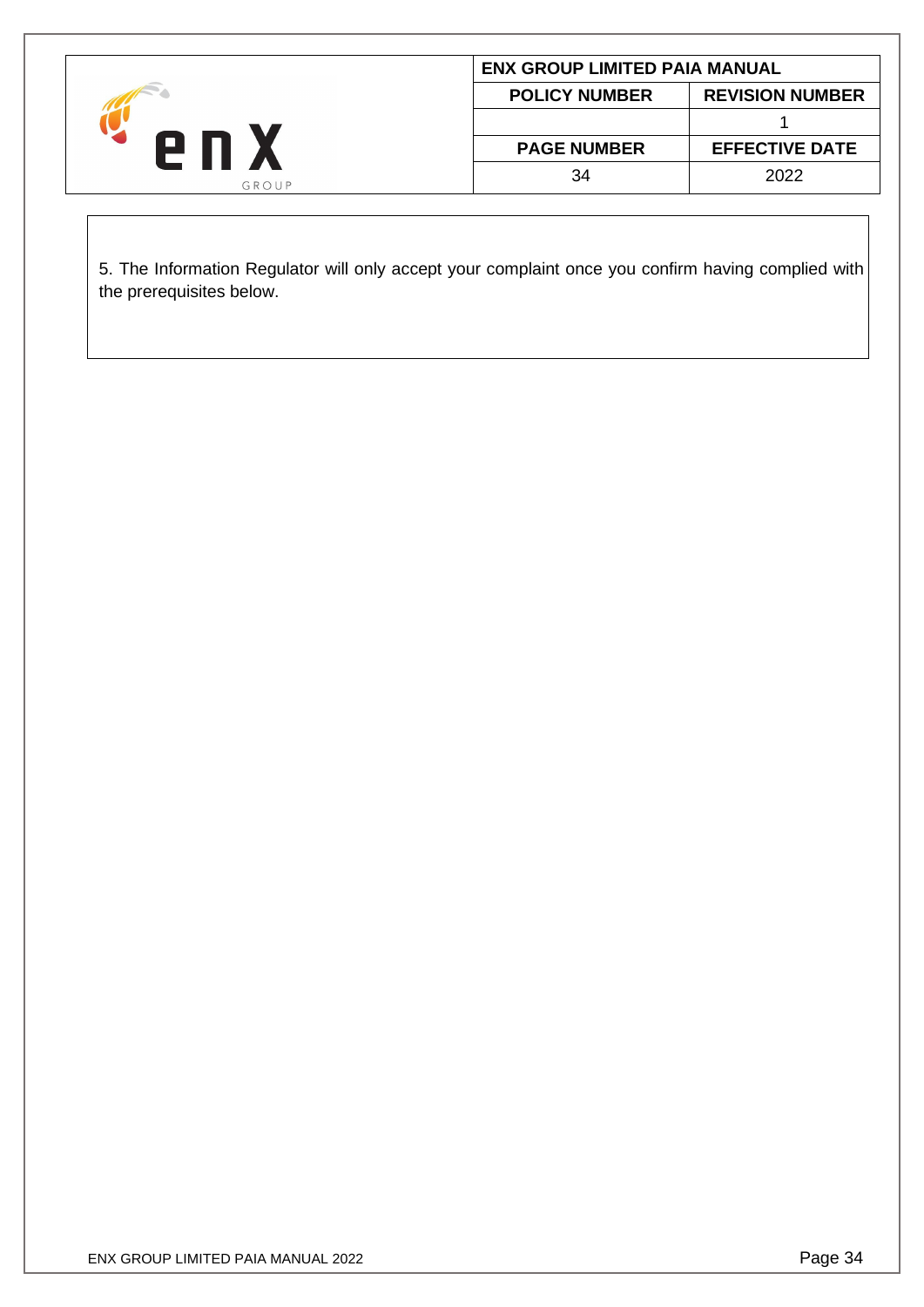

6.Please attach copies of the following documents, if you have them:

•Copy of the form to the Body requesting access to records;

•The Body's response to your complaint or access request;

•Any other correspondence between you and the Body regarding your request;

•Copy of the appeal form, if your compliant relate to a public body;

•The Body's response to your appeal;

•Any other correspondence between you and the Body regarding your appeal;

•Documentation authorizing you to act on behalf of another person (if applicable);

•Court order or court documents relevant to your complaint, if any.

7.If the space provided for in this Form is inadequate, submit information as

an Annexure to this Form and sign each page.

**TO:**

The Information Regulator

P.O Box 31533

Braamfontein,

2017

E-mail address: [inforeg@justice.gov.za](mailto:inforeg@justice.gov.za)

Tel number: +27 (0) 10 023 5200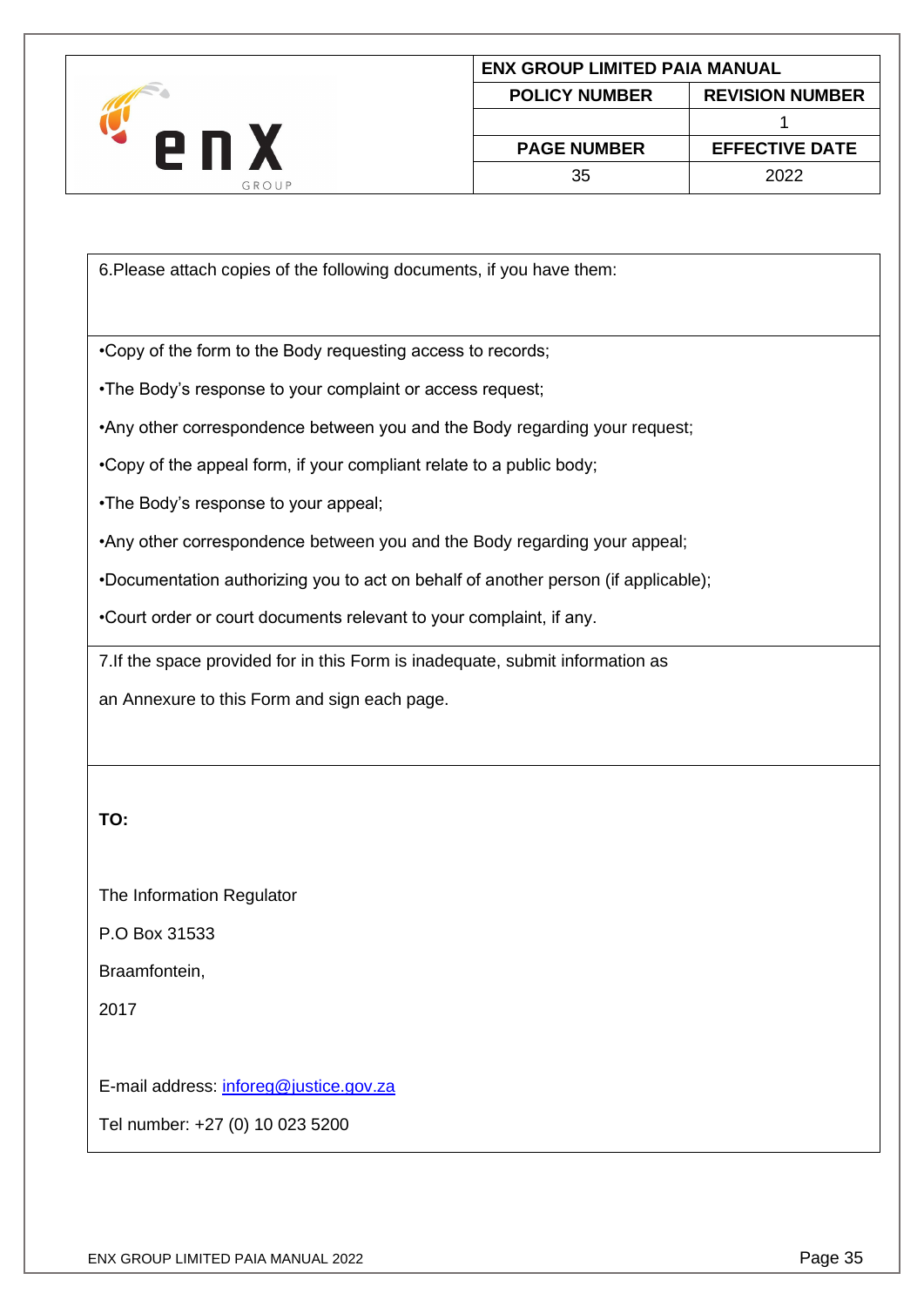| 9 N S<br>GROUP | <b>ENX GROUP LIMITED PAIA MANUAL</b> |                        |
|----------------|--------------------------------------|------------------------|
|                | <b>POLICY NUMBER</b>                 | <b>REVISION NUMBER</b> |
|                |                                      |                        |
|                | <b>PAGE NUMBER</b>                   | <b>EFFECTIVE DATE</b>  |
|                | 36                                   | 2022                   |

# **CAPACITY OF PERSON/PARTY LODGING A COMPLAINT**

(Mark with an "X")

Complainant personally

Representative of complainant

|  | Third party |  |
|--|-------------|--|
|--|-------------|--|

| <b>PREREQUISITES</b>                                                                                                 |     |        |
|----------------------------------------------------------------------------------------------------------------------|-----|--------|
| Did you submit request (PAIA form) for access to record of a public/private body?                                    | Yes | N<br>O |
| Has 30 days lapsed from the date on which you submitted your PAIA form?                                              | Yes | N<br>o |
| Did you exhaust all the internal appeal procedure against a decision of the Information<br>officer of a public body? | Yes | N<br>o |
| Have you applied to Court for appropriate relief regarding this matter?                                              | Yes | N<br>0 |

|                                           | FOR INFORMATION REGULATOR'S USE ONLY |     |                                |         |
|-------------------------------------------|--------------------------------------|-----|--------------------------------|---------|
| Received by: (Full names)                 |                                      |     |                                |         |
| Position:                                 |                                      |     |                                |         |
| Signature:                                |                                      |     |                                |         |
| Complaint accepted:                       |                                      | Yes | No                             |         |
| <b>Reference Number:</b>                  |                                      |     |                                |         |
| Date stamp                                |                                      |     |                                |         |
| Postal address                            | Facsimile                            |     | Other electronic communication |         |
| <b>ENX GROUP LIMITED PAIA MANUAL 2022</b> |                                      |     |                                | Page 36 |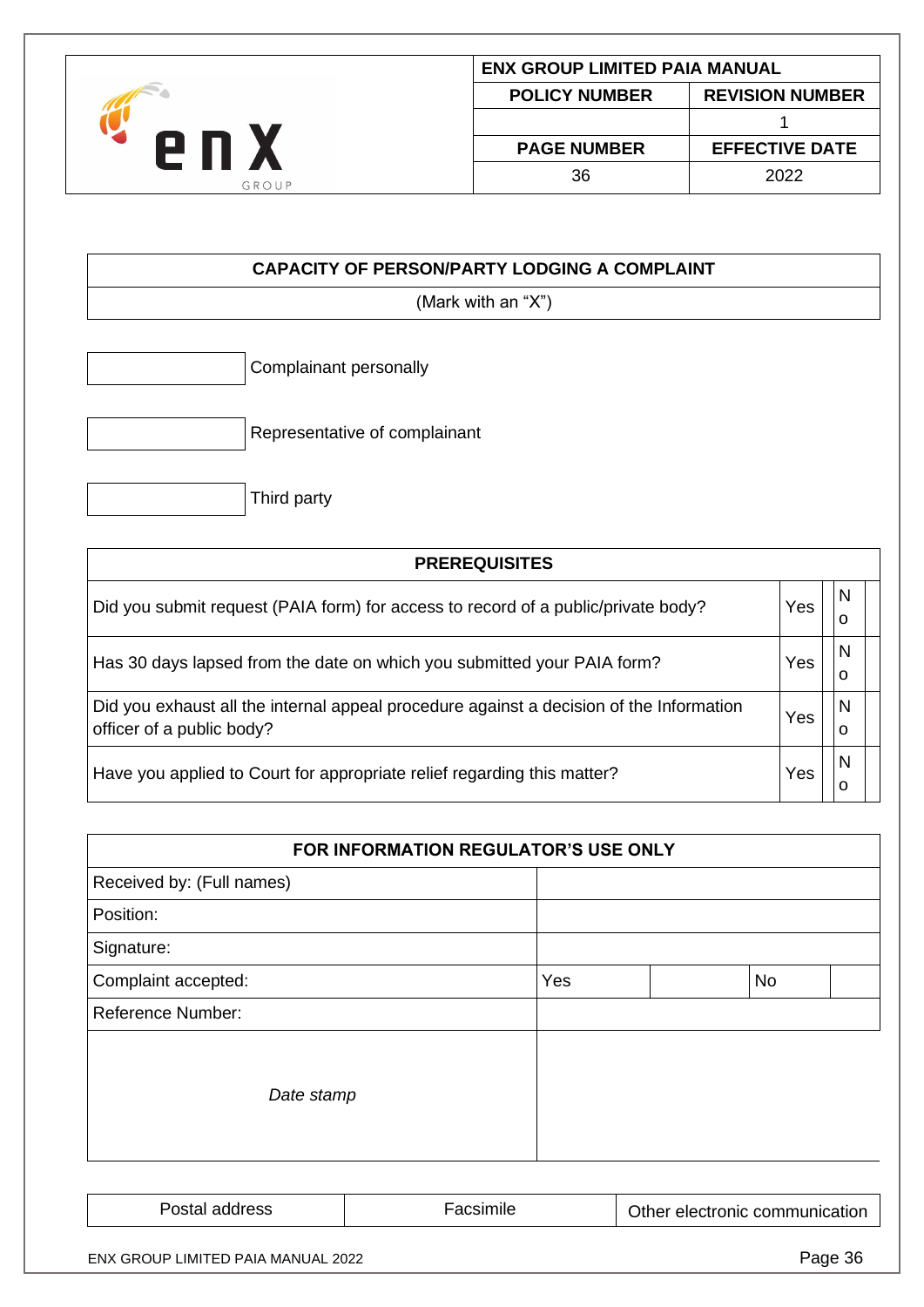| e n<br>GROUP |                      | <b>ENX GROUP LIMITED PAIA MANUAL</b> |  |  |
|--------------|----------------------|--------------------------------------|--|--|
|              | <b>POLICY NUMBER</b> | <b>REVISION NUMBER</b>               |  |  |
|              |                      |                                      |  |  |
|              | <b>PAGE NUMBER</b>   | <b>EFFECTIVE DATE</b>                |  |  |
|              | 37                   | 2022                                 |  |  |
|              |                      |                                      |  |  |

|  | (Please specify) |
|--|------------------|
|  |                  |
|  |                  |

| <b>PART A</b><br>PERSONAL INFORMATION OF COMPLAINANT                                                                               |                                                                                          |  |           |  |
|------------------------------------------------------------------------------------------------------------------------------------|------------------------------------------------------------------------------------------|--|-----------|--|
| Full names:                                                                                                                        |                                                                                          |  |           |  |
| Identity number:                                                                                                                   |                                                                                          |  |           |  |
| Postal Address:                                                                                                                    |                                                                                          |  |           |  |
| <b>Street Address:</b>                                                                                                             |                                                                                          |  |           |  |
| E-mail Address:                                                                                                                    |                                                                                          |  |           |  |
| Contact numbers:                                                                                                                   | Tel. (B):                                                                                |  | Facsimile |  |
|                                                                                                                                    | Cellular                                                                                 |  |           |  |
| (Complete only if you will be represented. A Power of Attorney must be attached if complainant is<br>Full names of representative: | REPRESENTATIVE INFORMATION<br>represented, failing which the complaint will be rejected) |  |           |  |
| Nature of representation:                                                                                                          |                                                                                          |  |           |  |
| Identity number/Registration<br>number:                                                                                            |                                                                                          |  |           |  |
| Postal Address:                                                                                                                    |                                                                                          |  |           |  |
| <b>Street Address:</b>                                                                                                             |                                                                                          |  |           |  |
| E-mail Address:                                                                                                                    |                                                                                          |  |           |  |
| Contact numbers:                                                                                                                   | Tel. (B):                                                                                |  | Facsimile |  |
|                                                                                                                                    | Cellular                                                                                 |  |           |  |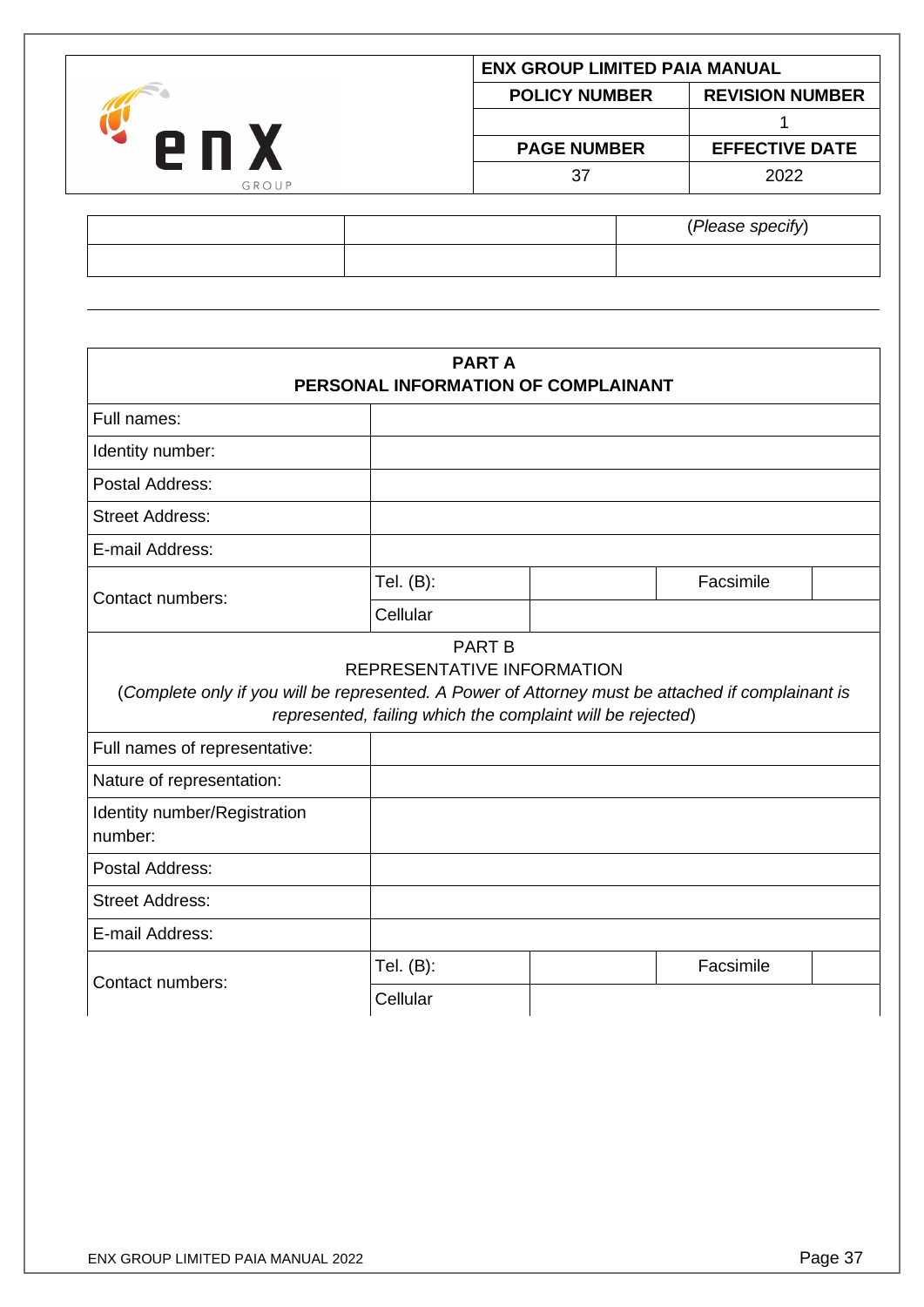

| <b>ENX GROUP LIMITED PAIA MANUAL</b>           |                       |  |  |
|------------------------------------------------|-----------------------|--|--|
| <b>POLICY NUMBER</b><br><b>REVISION NUMBER</b> |                       |  |  |
|                                                |                       |  |  |
| <b>PAGE NUMBER</b>                             | <b>EFFECTIVE DATE</b> |  |  |
| 38.                                            | 2022                  |  |  |
|                                                |                       |  |  |

# **PART C THIRD PARTY INFORMATION**

(*Please attach letter of authorisation*)

| Type of body:                                                          | Private         |  | Public    |  |
|------------------------------------------------------------------------|-----------------|--|-----------|--|
| Name of *public/private body:                                          |                 |  |           |  |
| Registration number (if any):                                          |                 |  |           |  |
| Name, surname and title of<br>person authorised to lodge<br>complaint: |                 |  |           |  |
| Postal Address:                                                        |                 |  |           |  |
| <b>Street Address:</b>                                                 |                 |  |           |  |
| E-mail Address:                                                        |                 |  |           |  |
| Contact numbers:                                                       | Tel.<br>$(B)$ : |  | Facsimile |  |
|                                                                        | Cellular        |  |           |  |

| <b>PART D</b><br><b>BODY AGAINST WHICH THE COMPLAINT IS LODGED</b>                                                                                                  |           |  |           |  |
|---------------------------------------------------------------------------------------------------------------------------------------------------------------------|-----------|--|-----------|--|
| Type of body:                                                                                                                                                       | Private   |  | Public    |  |
| Name of *public/private body:                                                                                                                                       |           |  |           |  |
| Registration number (if any):                                                                                                                                       |           |  |           |  |
| Name, surname and title of<br>person you dealt with at the<br>public or private body to try to<br>resolve your complaint or<br>request to access of<br>information: |           |  |           |  |
| Postal Address:                                                                                                                                                     |           |  |           |  |
| <b>Street Address:</b>                                                                                                                                              |           |  |           |  |
| E-mail Address:                                                                                                                                                     |           |  |           |  |
|                                                                                                                                                                     | Tel. (B): |  | Facsimile |  |
| Contact numbers:                                                                                                                                                    | Cellular  |  |           |  |
| Reference number given (if                                                                                                                                          |           |  |           |  |

ENX GROUP LIMITED PAIA MANUAL 2022 **Page 38**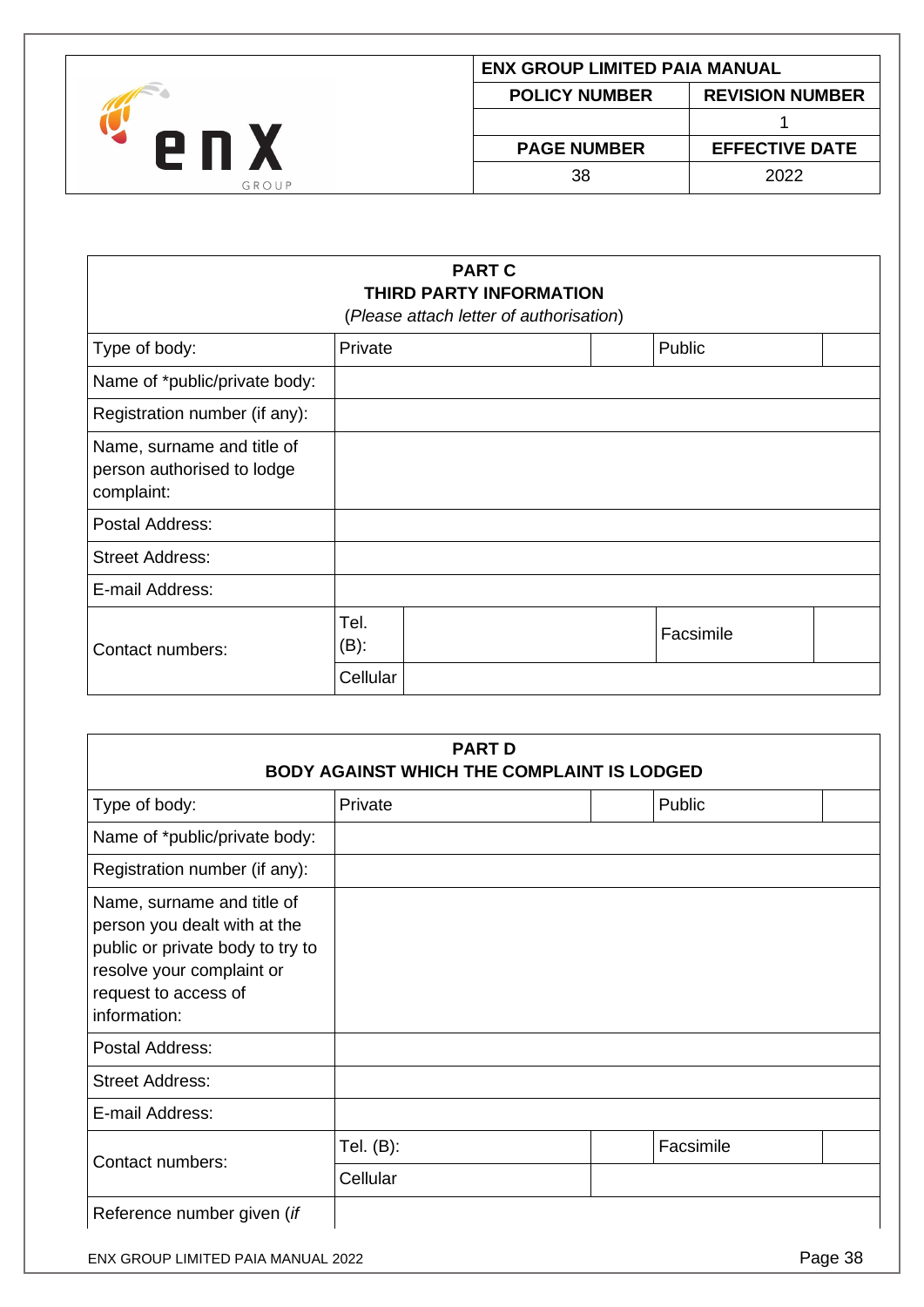| <b>POLICY NUMBER</b><br><b>PAGE NUMBER</b> | <b>ENX GROUP LIMITED PAIA MANUAL</b> |              |  |
|--------------------------------------------|--------------------------------------|--------------|--|
|                                            | <b>REVISION NUMBER</b>               | 2 N<br>GROUP |  |
|                                            |                                      |              |  |
|                                            | <b>EFFECTIVE DATE</b>                |              |  |
| 39                                         | 2022                                 |              |  |

| ×<br>۰, |  |
|---------|--|

#### **PART E COMPLAINT**

*Tell us about the steps you have taken to try to resolve your complaint* (*Complaints should first be submitted directly to the public body for response and possible resolution; there are limited exceptions*)

| Date on which request for access to records submitted:                                                               |     |           |
|----------------------------------------------------------------------------------------------------------------------|-----|-----------|
| Please specify the nature of the right(s) to be exercised or protected, if a<br>compliant is against a private body: |     |           |
| Have you attempted to resolve the matter with the organisation?                                                      | Yes | No        |
| If yes, when did you receive it? (Please attach the letter to this<br>application.)                                  |     |           |
| Did you appeal against a decision of the information officer of the public body?                                     | Yes | <b>No</b> |
| If yes, when did you lodge an appeal?                                                                                |     |           |
| Have you applied to Court for appropriate relief regarding this matter?                                              | Yes | <b>No</b> |
| If yes, please indicate when was the matter adjudicated by the Court?<br>Please attach Court Order, if there is any. |     |           |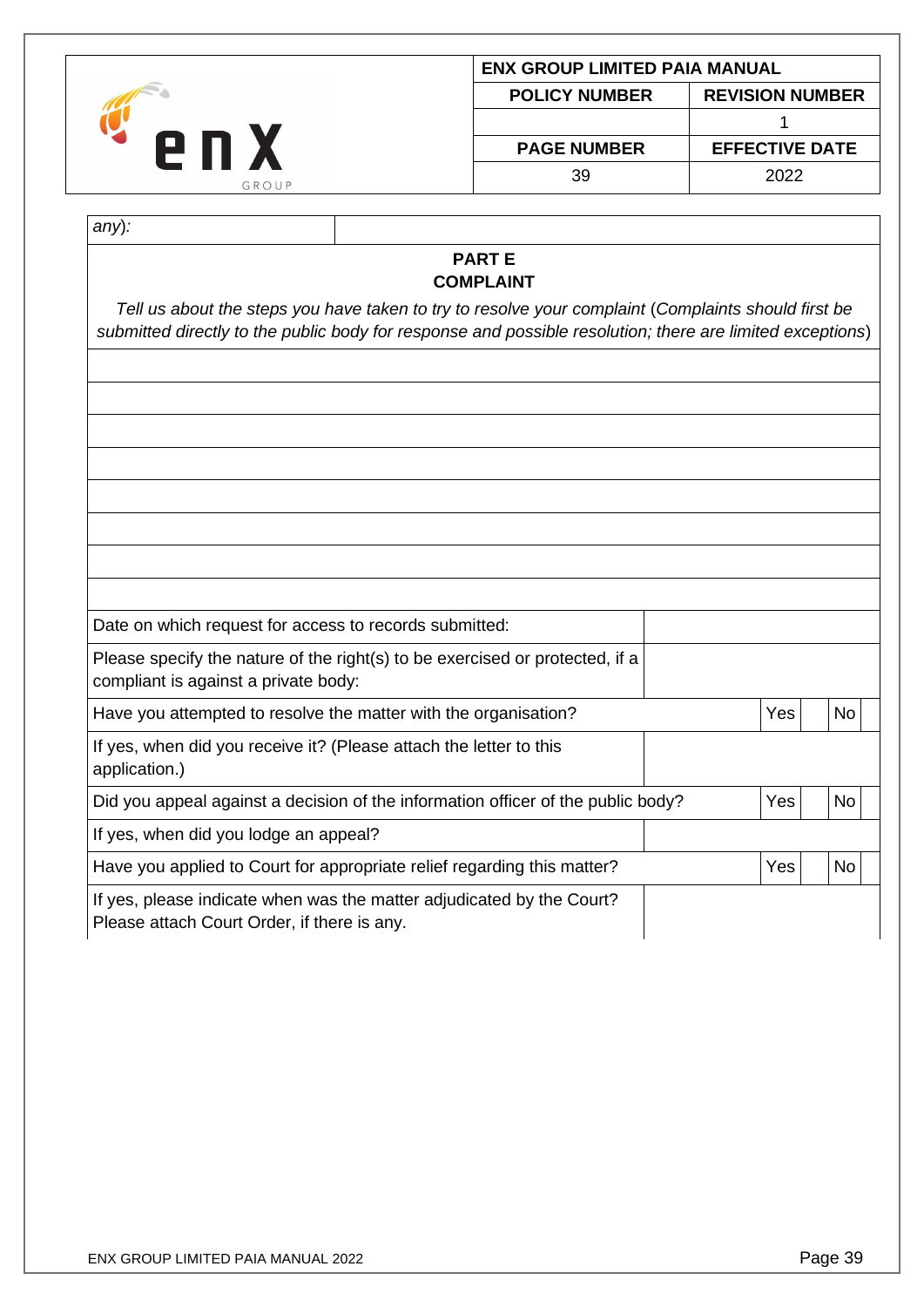

| ENX GROUP LIMITED PAIA MANUAL                  |                       |  |  |
|------------------------------------------------|-----------------------|--|--|
| <b>REVISION NUMBER</b><br><b>POLICY NUMBER</b> |                       |  |  |
|                                                |                       |  |  |
| <b>PAGE NUMBER</b>                             | <b>EFFECTIVE DATE</b> |  |  |
| 40                                             | 2022                  |  |  |
|                                                |                       |  |  |

| <b>PART F</b>                                                                                                                                     |                                                                                                                                                                                                       |  |  |  |
|---------------------------------------------------------------------------------------------------------------------------------------------------|-------------------------------------------------------------------------------------------------------------------------------------------------------------------------------------------------------|--|--|--|
| <b>DETAILED TYPE OF ACCESS TO RECORDS</b><br>(Please select one or more of the following to describe your complaint to the Information Regulator) |                                                                                                                                                                                                       |  |  |  |
| Unsuccessful appeal: (Section<br>77A (2) (a) or section 77A (3) (a) of<br>PAIA)                                                                   | I have appealed against the decision of the<br>public body and the appeal is unsuccessful.                                                                                                            |  |  |  |
| Unsuccessful application for<br>condonation: (Sections 77A (2) (b) and<br>75 (2) of PAIA)                                                         | I filed my appeal against the decision of the<br>public body late and applied for condonation.<br>The condonation application was dismissed.                                                          |  |  |  |
| Refusal of a request for access:<br>(Section 77A (2) (c) (i) or 77A (2) (d) (i)<br>or 77A (3) (b) of PAIA)                                        | I requested access to information held by a<br>body and that request was refused or partially<br>refused.                                                                                             |  |  |  |
| The body requires me to pay a fee and I                                                                                                           | Tender or payment of the prescribed fee.                                                                                                                                                              |  |  |  |
| feel it is excessive: (Sections 22 or 54 of<br>PAIA)                                                                                              | The tender or payment of a deposit.                                                                                                                                                                   |  |  |  |
| Repayment of the deposit: (Section<br>22 (4) of PAIA)                                                                                             | The information officer refused to repay a<br>deposit paid in respect of a request for<br>access which is refused.                                                                                    |  |  |  |
| Disagree with time extension: (Sections<br>26 or 57 of PAIA)                                                                                      | The body decided to extend the time limit for<br>responding to my request, and I disagree with<br>the requested time limit extension or a time<br>extension taken to respond to my access<br>request. |  |  |  |
| Form of access denied: (Section 29 (3)<br>or 60 (a) of PAIA)                                                                                      | I requested access in a particular and<br>reasonable form and such form of access<br>was refused.                                                                                                     |  |  |  |
| Deemed refusal: (Section 27 or 58 of                                                                                                              | It is more than 30 days since I made my<br>request and I have not received a decision.                                                                                                                |  |  |  |
| PAIA)                                                                                                                                             | Extension period has expired and no<br>response was received.                                                                                                                                         |  |  |  |
| Inappropriate disclosure of a record:<br>(Mandatory grounds for refusal of<br>access to record)                                                   | Records (that are subject to the grounds for<br>refusal of access) have<br>inappropriately/unreasonable been disclosed.                                                                               |  |  |  |
| No adequate reasons for the refusal of<br>access: (Section 56 (3) (a) of PAIA)                                                                    | My request for access is refused, and no<br>valid or adequate reasons for the refusal,<br>were given, including the provisions of this<br>Act which were relied upon for the refusal.                 |  |  |  |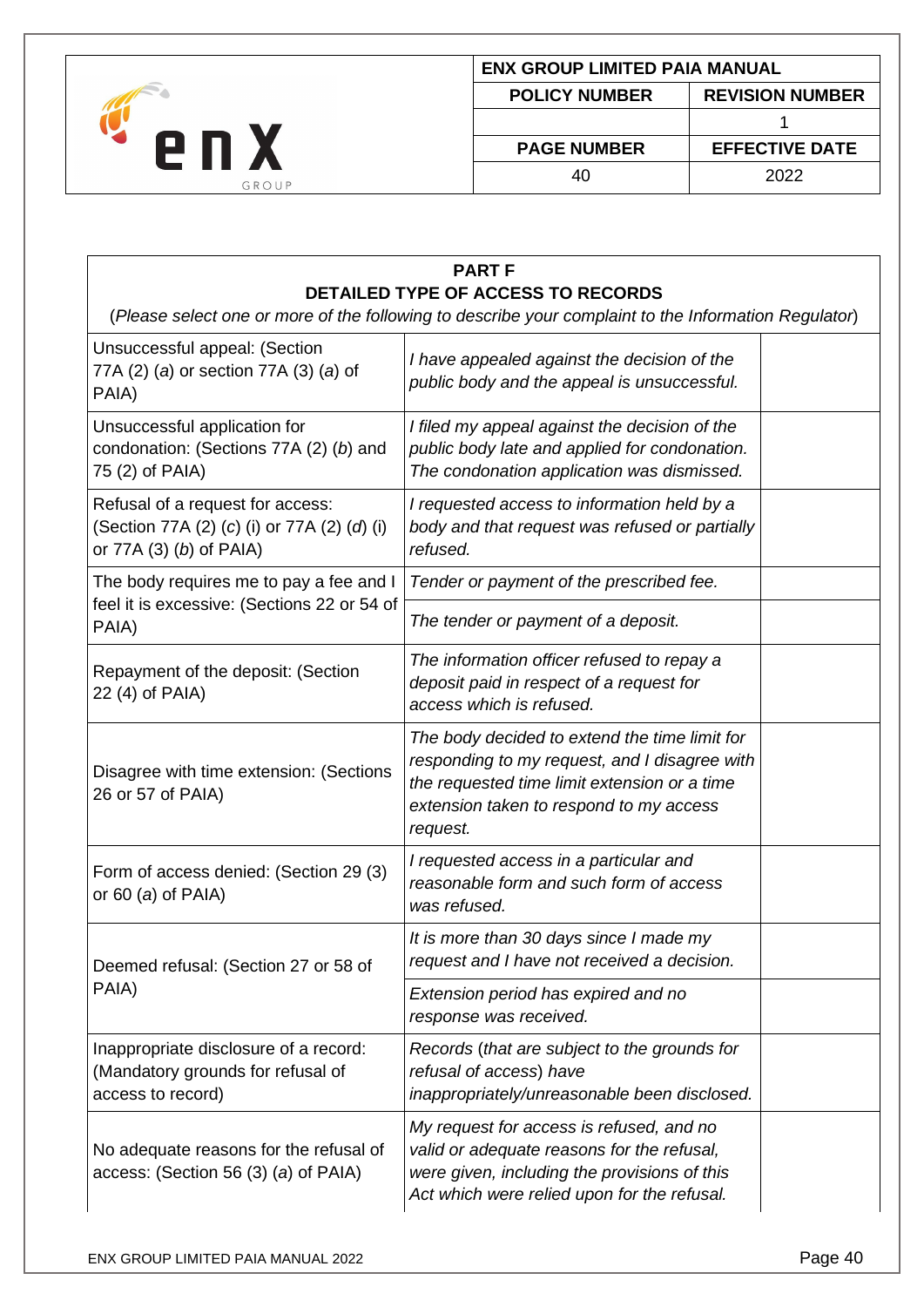|       |                      | <b>ENX GROUP LIMITED PAIA MANUAL</b> |  |  |
|-------|----------------------|--------------------------------------|--|--|
|       | <b>POLICY NUMBER</b> | <b>REVISION NUMBER</b>               |  |  |
|       |                      |                                      |  |  |
| PП    | <b>PAGE NUMBER</b>   | <b>EFFECTIVE DATE</b>                |  |  |
| GROUP | $4^{\prime}$         | 2022                                 |  |  |

| Partial access to record: (Section 28 (2)<br>or 59 $(2)$ of PAIA)                       | Access to only a part of the requested<br>records was granted and I believe that more<br>of the records should have been disclosed. |  |
|-----------------------------------------------------------------------------------------|-------------------------------------------------------------------------------------------------------------------------------------|--|
| Fee waiver: (Section 22 (8) or 54 (8) of<br>PAIA)                                       | I am exempt from paying any fee and my<br>request to waive the fees was refused.                                                    |  |
| Records that cannot be found or do not<br>exist: (Section 23 or 55 of PAIA)             | The Body indicated that some or all of the<br>requested records do not exist and I believe<br>that more records do exist.           |  |
| Failure to disclose records:                                                            | The Body decided to grant me access to the<br>requested records, but I have not received<br>them.                                   |  |
| No jurisdiction (exercise or protection of<br>any rights): (Section 50 (1) (a) of PAIA) | The Body indicated that the requested<br>records are excluded from PAIA and I<br>disagree.                                          |  |
| Frivolous or vexatious request: (Section<br>45 of PAIA)                                 | The Body indicated that my request is<br>manifestly frivolous or vexatious and I<br>disagree.                                       |  |
| Other: (Please explain):                                                                |                                                                                                                                     |  |

# **PART G EXPECTED OUTCOME**

How do you think the Information Regulator can assist you? Describe the result or outcome that you seek.

### **PART H AGREEMENTS**

*The legal basis for the following agreements is explained in the Privacy Notice on how to file your complaint document. In order for the Information Regulator to process your complaint, you need to check each one of the checkboxes below to show your agreement:*

*I agree that the information Regulator may use the information provided in my complaint to assist it in researching issues relating to the promotion of the right of access to information as well as the protection of the right to privacy in South Africa. I understand that the Information Regulator will*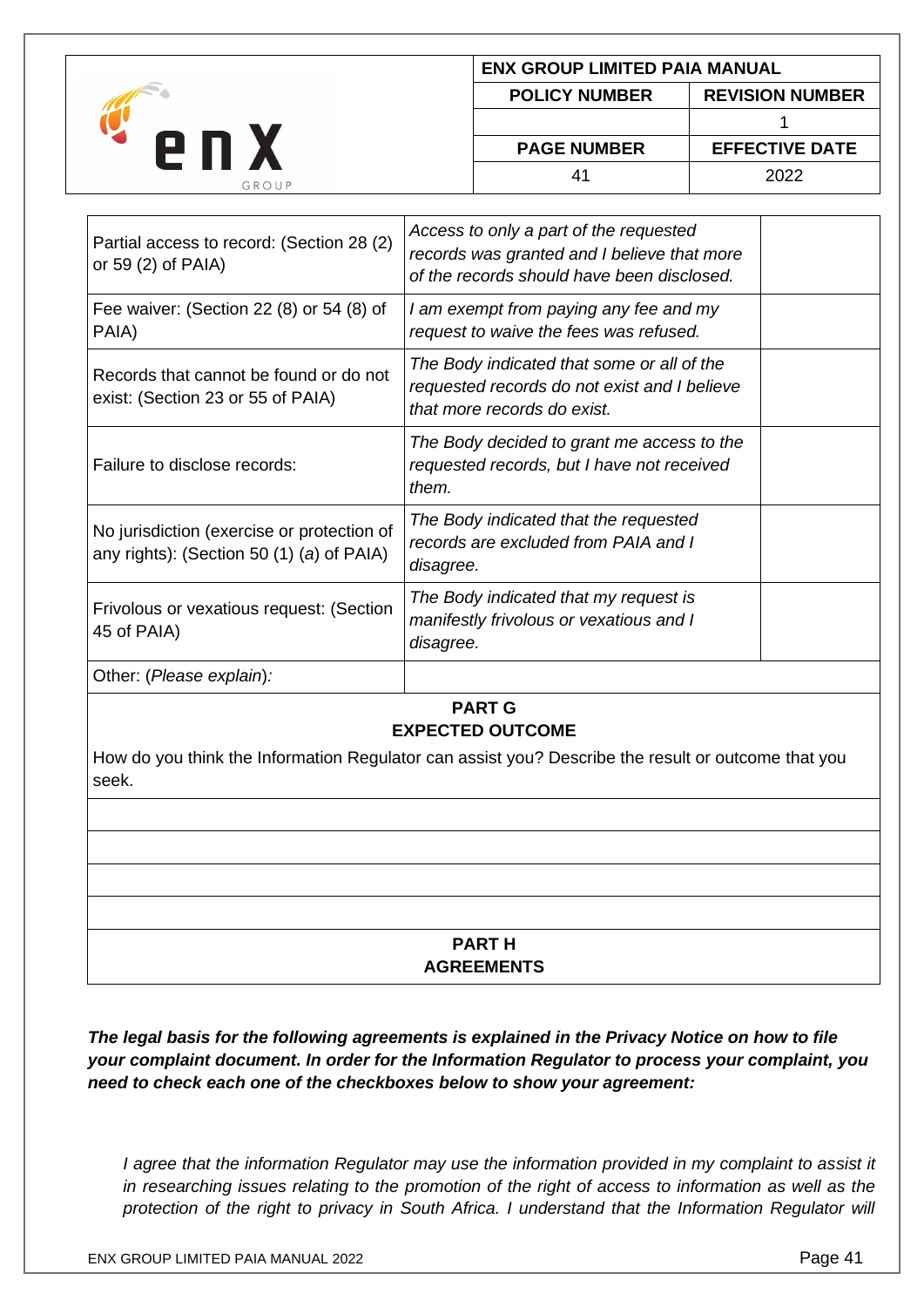|       | <b>ENX GROUP LIMITED PAIA MANUAL</b> |                        |  |
|-------|--------------------------------------|------------------------|--|
|       | <b>POLICY NUMBER</b>                 | <b>REVISION NUMBER</b> |  |
|       |                                      |                        |  |
|       | <b>PAGE NUMBER</b>                   | <b>EFFECTIVE DATE</b>  |  |
| GROUP | 42                                   | 2022                   |  |

*never include my personal or other identifying information in any public report, and that my personal information is still protected by the Protection of Personal Information Act, 2013* (*Act No. 4 of 2013*)*. I understand that if I do not agree, the Information Regulator will still process my complaint.*

*The information in this Complaint Form is true to the best of my knowledge and belief.*

*I authorize the Information Regulator to collect my personal complaint information* (*such as the information about me in this complaint form*) *and use it to process my human rights complaint relating to the right of access to information and / or the protection of the right to privacy.*

*I authorise anyone* (*such as an employer, service provider, witness*) *who has information needed to process my complaint to share it with the information Regulator. The Information Regulator can obtain this information by talking to witnesses or asking for written records. Depending on the nature of the complaint, these records could include personnel files or employer data, medical or hospital records, and financial or taxpayer information.*

*If any of my contact information changes during the complaint process, it is my responsibility to inform the Information Regulator; otherwise my complaint could experience a delay or even be closed.*

Signed at *.*............................... this ................. day of ............................... 20 .................

........................................................................

*Complainant/Representative/Authorised person of Third party*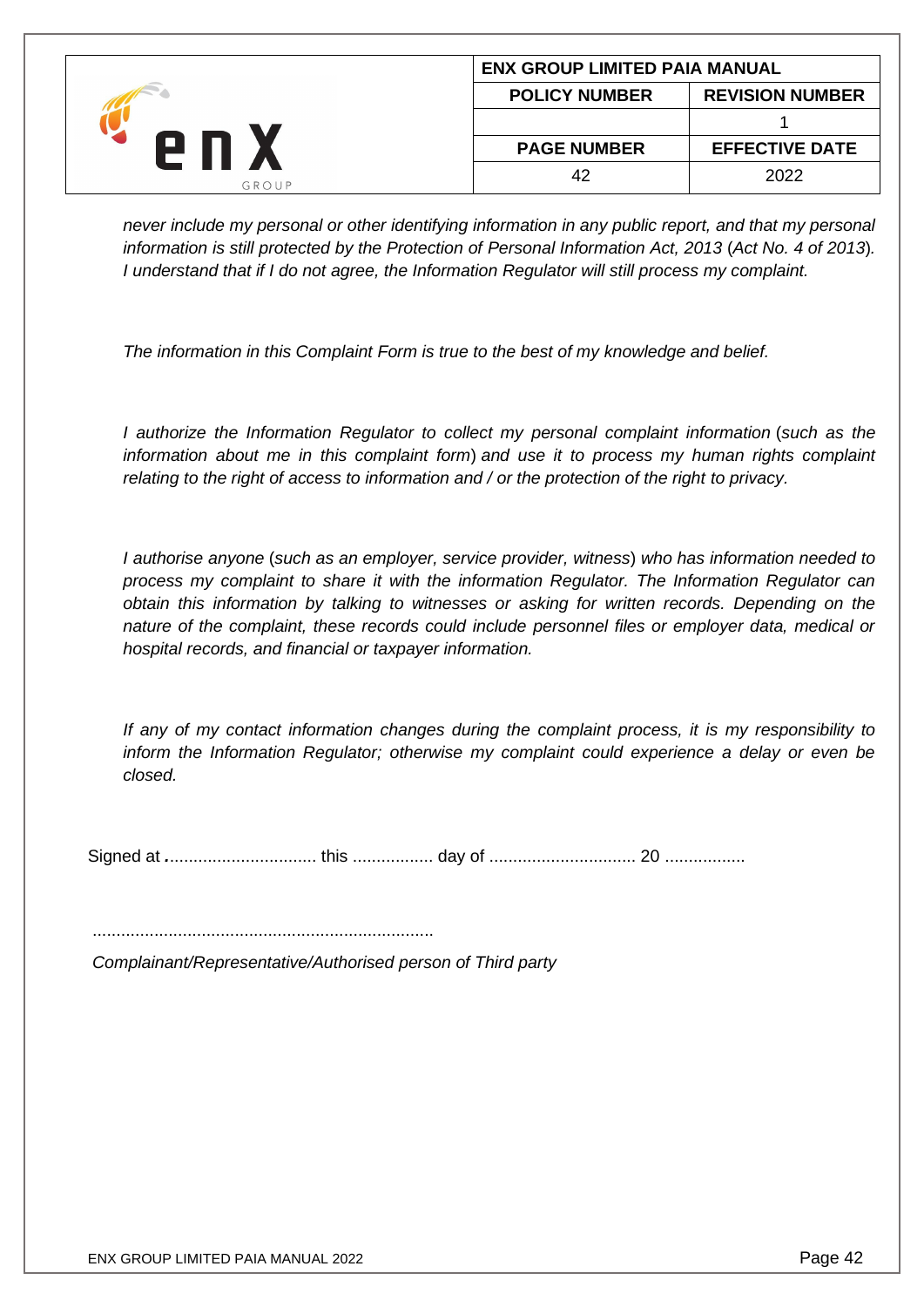

#### **ANNEXURE B**

#### **Fees**

## **Fees in respect of Private Bodies**

<span id="page-42-2"></span><span id="page-42-1"></span><span id="page-42-0"></span>

| Item           | <b>Description</b>                                        | <b>Amount</b>                               |
|----------------|-----------------------------------------------------------|---------------------------------------------|
| 1.             | The<br>request fee<br>payable<br>by<br>every<br>requester | R140.00                                     |
| 2.             | Photocopy of A4-size page                                 | R2.00 per<br>page or<br>part                |
|                |                                                           | thereof.                                    |
| 3.             | Printed copy of A4-size page                              | R <sub>2.00</sub><br>per<br>page or<br>part |
|                |                                                           | thereof.                                    |
| 4.             | For a copy in a computer-readable form on:                |                                             |
|                | Flash drive (to be provided by<br>(i)                     | R40.00                                      |
|                | requestor)                                                |                                             |
|                | Compact disc<br>(ii)                                      | R40.00                                      |
|                | • If provided by requestor                                | R60.00                                      |
|                | • If provided<br>to<br>by<br>the<br>requestor             |                                             |
| 5.             | For a transcription of visual images per A4-              | Service to be outsourced.                   |
|                | size page                                                 | Will depend on quotation                    |
| 6.             | Copy of visual images                                     | from Service provider.                      |
| $\overline{7}$ | Transcription of an audio record, per A4-                 | R24.00                                      |
|                | size page                                                 |                                             |
| 8.             | Copy of an audio record on:                               |                                             |
|                | (iii)<br>Flash drive (to be provided by                   | R40.00                                      |
|                | requestor)                                                |                                             |
|                | (iv)<br>Compact disc                                      | R40.00                                      |
|                | • If provided by requestor                                | R60.00                                      |
|                | If provided to by the requestor                           |                                             |
| 9.             | To search for and prepare the record for                  | R145.00                                     |
|                | disclosure for each hour or part of an hour,              |                                             |
|                | excluding<br>the first hour, reasonably                   |                                             |
|                | required for such search and preparation.                 | R435.00                                     |
|                | To not exceed a total of                                  |                                             |
| 10.            | Deposit: If search exceeds 6 hours                        | One third of amount per                     |
|                |                                                           | request calculated in terms                 |
|                |                                                           | of items 2 to 8                             |
| 11.            | Postage, e-mail or any other electronic                   | Actual expenses, if any                     |
|                | transfer                                                  |                                             |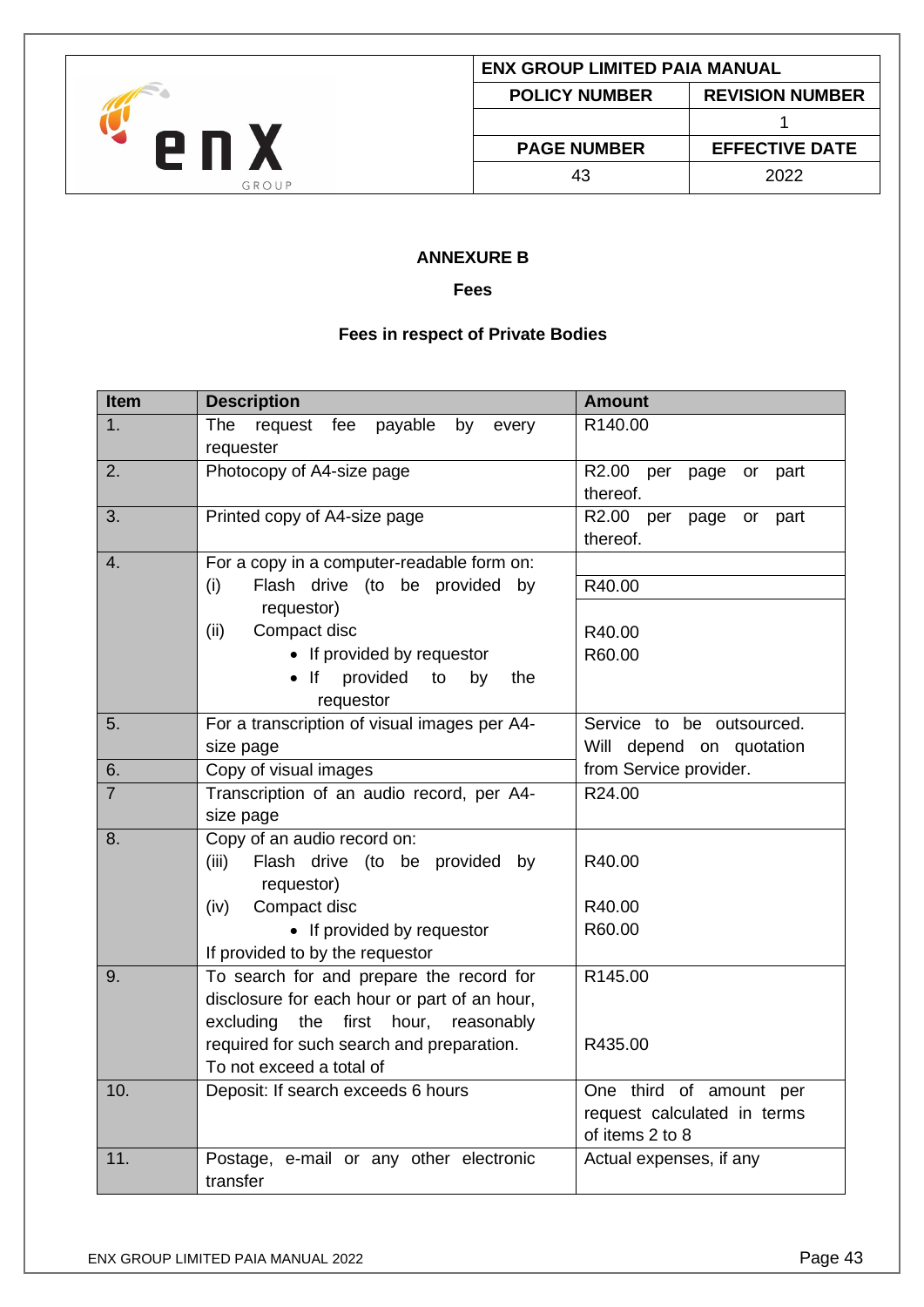

# **ANNEXURE C - POPIA FORMS**

# <span id="page-43-1"></span><span id="page-43-0"></span>**FORM 1 - OBJECTION TO THE PROCESSING OF PERSONAL INFORMATION**

IN TERMS OF SECTION 11(3) OF POPIA REGULATIONS RELATING TO THE PROTECTION OF PERSONAL INFORMATION, 2018

# [Regulation 2]

*Note:* 

- 1. *Affidavits or other documentary evidence as applicable in support of the objection may be attached.*
- 2. *If the space provided for in this Form is inadequate, submit information as an Annexure to this Form and sign each page.*
- 3. *Complete as is applicable.*

| $\mathbf{A}$                                                | <b>DETAILS OF DATA SUBJECT</b> |
|-------------------------------------------------------------|--------------------------------|
| Name(s) and surname/<br>registered name of data<br>subject: |                                |
| Unique Identifier/ Identity<br><b>Number</b>                |                                |
| Residential, postal or<br>business address:                 |                                |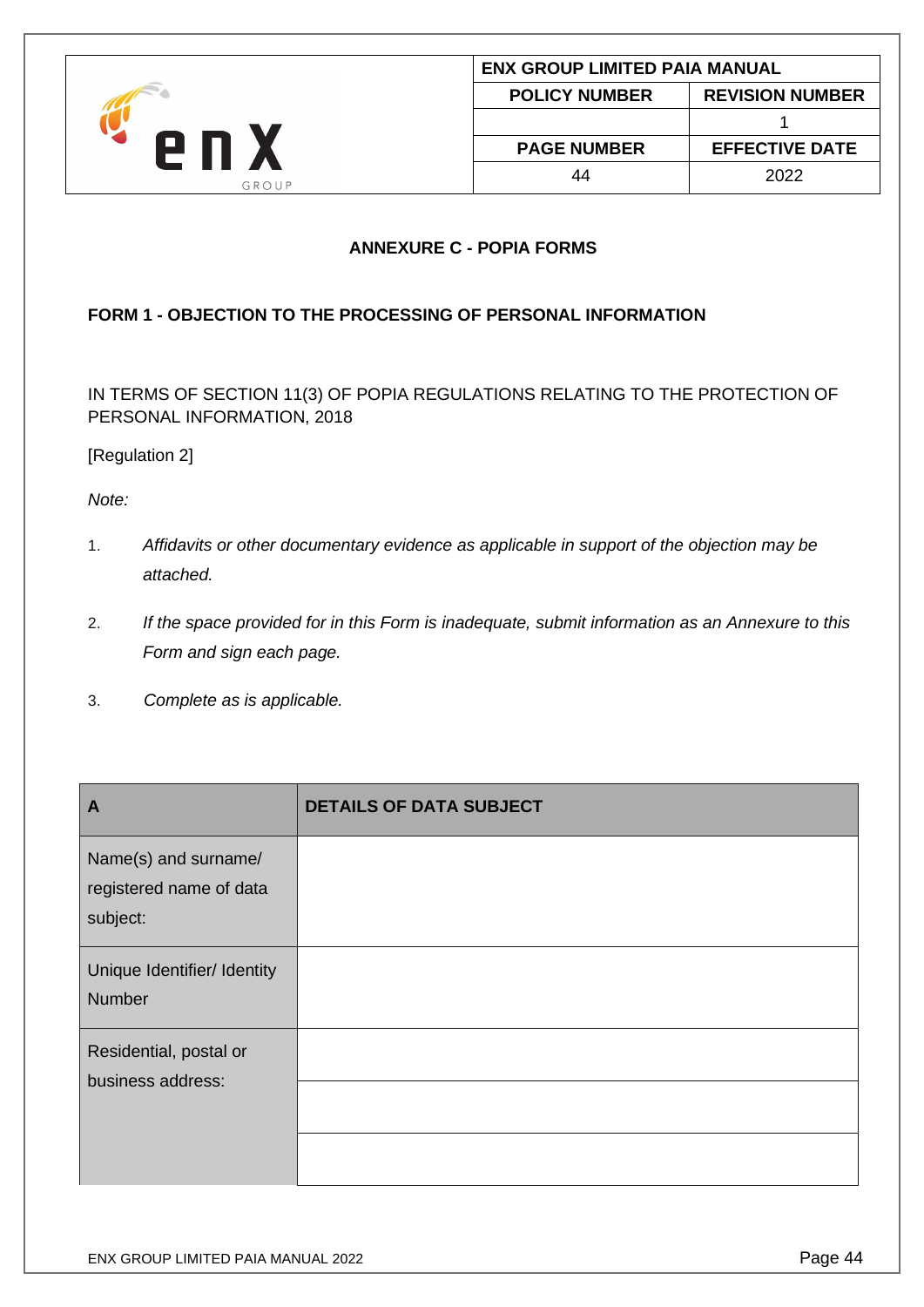

| <b>ENX GROUP LIMITED PAIA MANUAL</b>           |                       |  |  |
|------------------------------------------------|-----------------------|--|--|
| <b>REVISION NUMBER</b><br><b>POLICY NUMBER</b> |                       |  |  |
|                                                |                       |  |  |
| <b>PAGE NUMBER</b>                             | <b>EFFECTIVE DATE</b> |  |  |
| 45                                             | 2022                  |  |  |

|                                                                   | Code (<br>$\lambda$                 |
|-------------------------------------------------------------------|-------------------------------------|
| Contact number(s):                                                |                                     |
| Fax number / E-mail<br>address:                                   |                                     |
| $\mathbf B$                                                       | <b>DETAILS OF RESPONSIBLE PARTY</b> |
| Name(s) and surname /<br>Registered name of<br>responsible party: |                                     |
| Residential, postal or<br>business address:                       |                                     |
|                                                                   | Code (<br>$\lambda$                 |
| Contact number(s):                                                |                                     |
| Fax number/ E-mail<br>address:                                    |                                     |

| C | REASONS FOR OBJECTION IN TERMS OF SECTION 11(1)(d) to (f)<br>(Please provide detailed reasons for the objection) |
|---|------------------------------------------------------------------------------------------------------------------|
|   |                                                                                                                  |
|   |                                                                                                                  |
|   |                                                                                                                  |
|   |                                                                                                                  |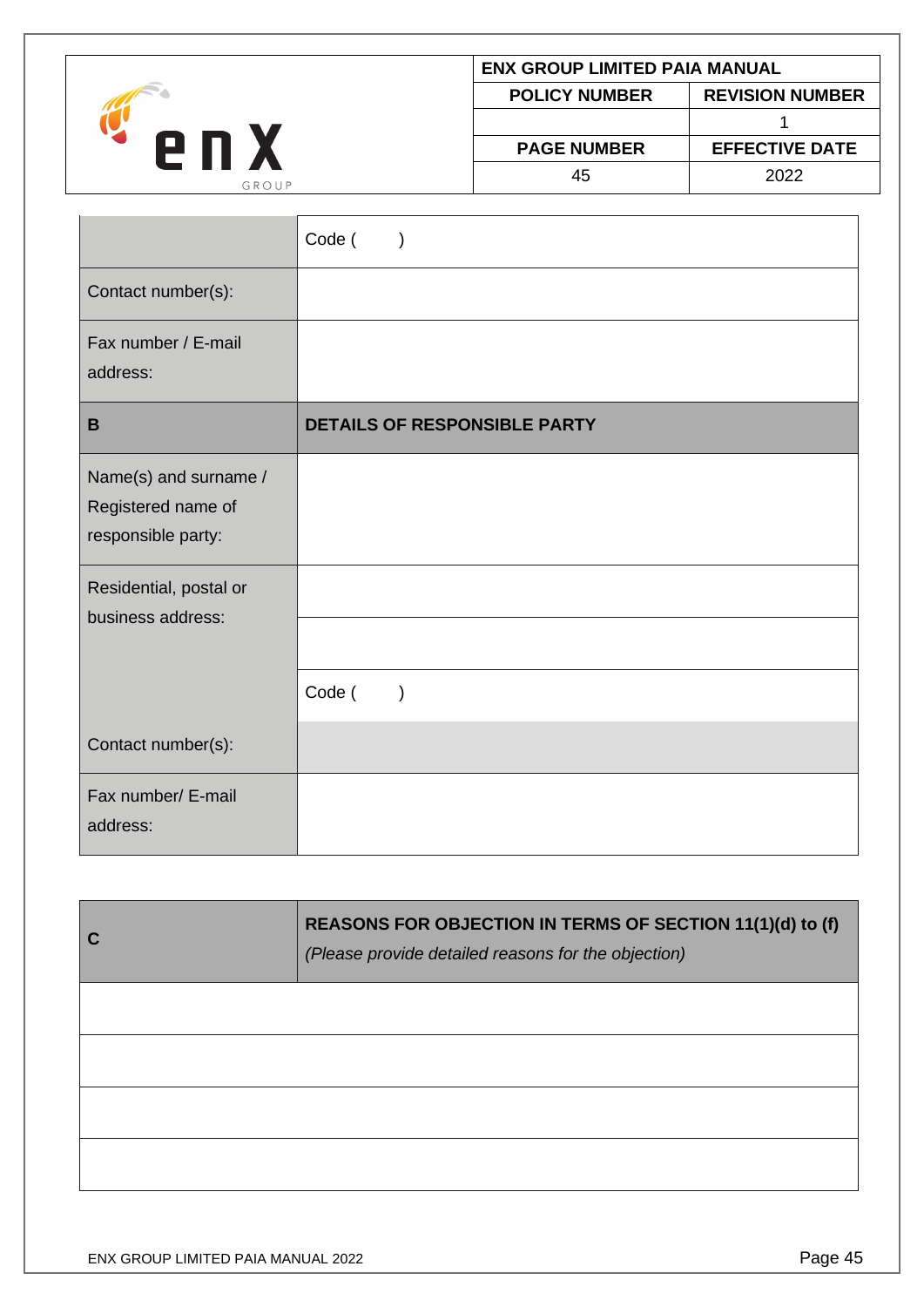|       | <b>ENX GROUP LIMITED PAIA MANUAL</b> |                        |
|-------|--------------------------------------|------------------------|
|       | <b>POLICY NUMBER</b>                 | <b>REVISION NUMBER</b> |
|       |                                      |                        |
|       | <b>PAGE NUMBER</b>                   | <b>EFFECTIVE DATE</b>  |
| GROUP | 46                                   | 2022                   |

Signed at .......................................... this ...................... day of ...........................20………...

.........................................................................

*Signature of data subject/designated person*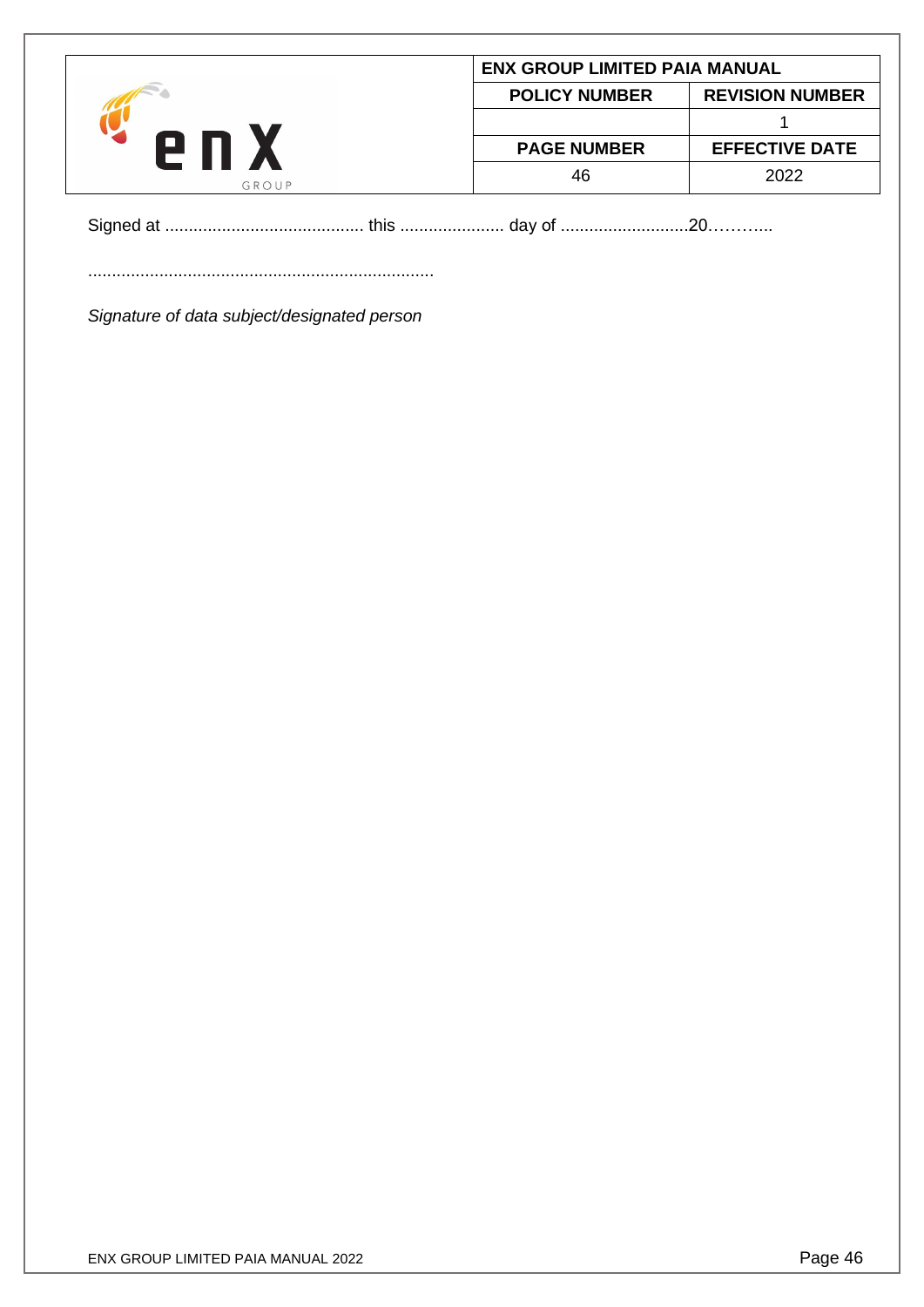

# <span id="page-46-0"></span>**FORM 2 - REQUEST FOR CORRECTION DELETION**

**REQUEST FOR CORRECTION OR DELETION OF PERSONAL INFORMATION OR DESTROYING OR DELETION OF RECORD OF PERSONAL INFORMATION IN TERMS OF SECTION 24(1) OF THE PROTECTION OF PERSONAL INFORMATION ACT, 2013 (ACT NO. 4 OF 2013)**

**REGULATIONS RELATING TO THE PROTECTION OF PERSONAL INFORMATION, 2018**

### [Regulation 3]

*Note:* 

- *1. Affidavits or other documentary evidence as applicable in support of the request may be attached.*
- *2. If the space provided for in this Form is inadequate, submit information as an Annexure to this Form and sign each page.*
- *3. Complete as is applicable.*

Mark the appropriate box with an "x".

#### **Request for:**



Correction or deletion of the personal information about the data subject which is in possession or under the control of the responsible party.

Destroying or deletion of a record of personal information about the data subject which is in possession or under the control of the responsible party and who is no longer authorised to retain the record of information.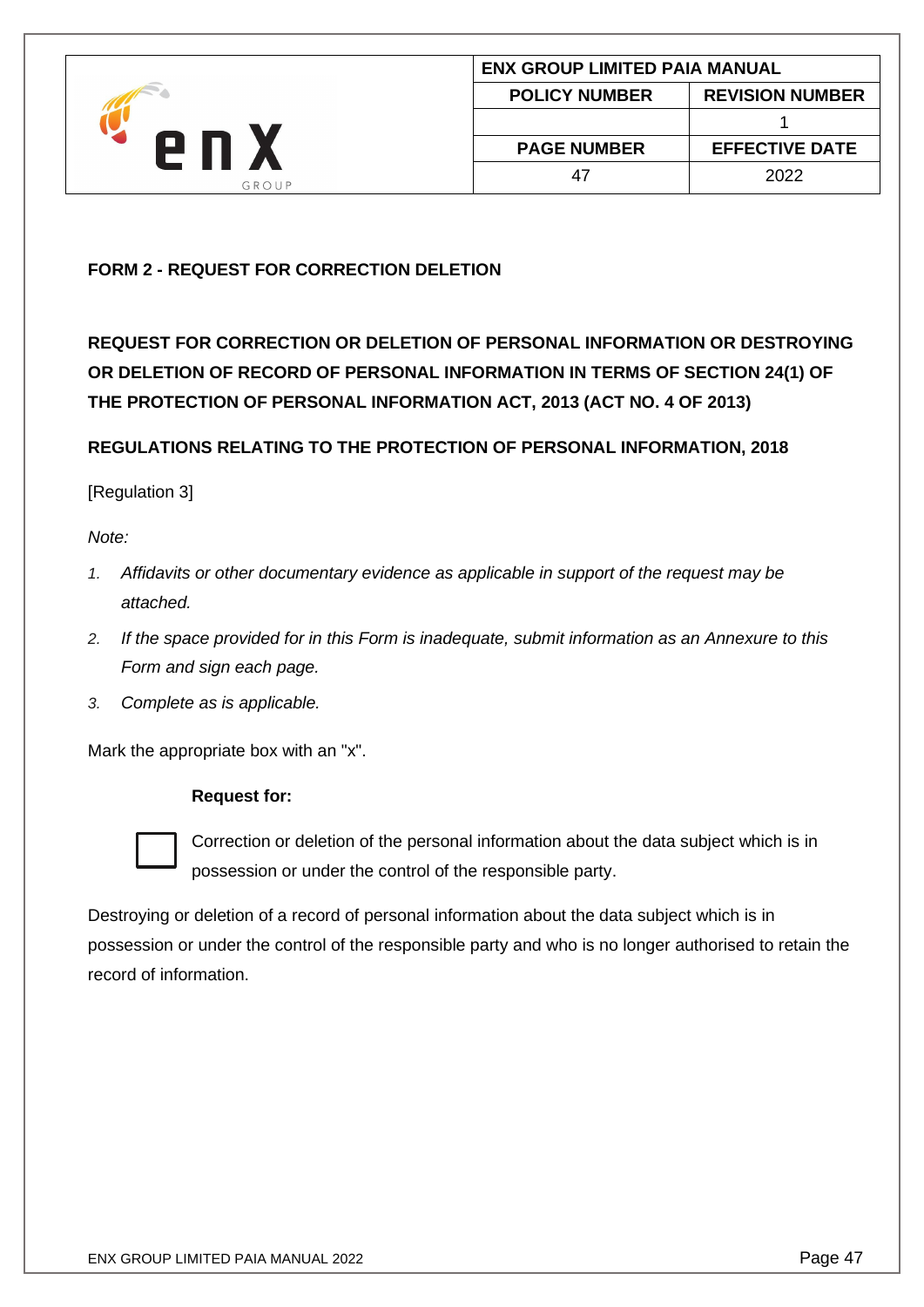

| ENX GROUP LIMITED PAIA MANUAL |                        |
|-------------------------------|------------------------|
| <b>POLICY NUMBER</b>          | <b>REVISION NUMBER</b> |
|                               |                        |
| <b>PAGE NUMBER</b>            | <b>EFFECTIVE DATE</b>  |
| 48                            | 2022                   |

| A                                                         | <b>DETAILS OF THE DATA SUBJECT</b> |
|-----------------------------------------------------------|------------------------------------|
| Name(s) and surname /<br>registered name of data subject: |                                    |
| Unique identifier/ Identity<br>Number:                    |                                    |
| Residential, postal or business<br>address:               |                                    |
| Contact number(s):                                        | Code (                             |
| Fax number/E-mail address:                                |                                    |

| B                                                                 | <b>DETAILS OF RESPONSIBLE PARTY</b> |
|-------------------------------------------------------------------|-------------------------------------|
| Name(s) and surname /<br>registered name of responsible<br>party: |                                     |
| Residential, postal or business<br>address:                       |                                     |
|                                                                   | Code (                              |
| Contact number(s):                                                |                                     |
| Fax number/ E-mail address:                                       |                                     |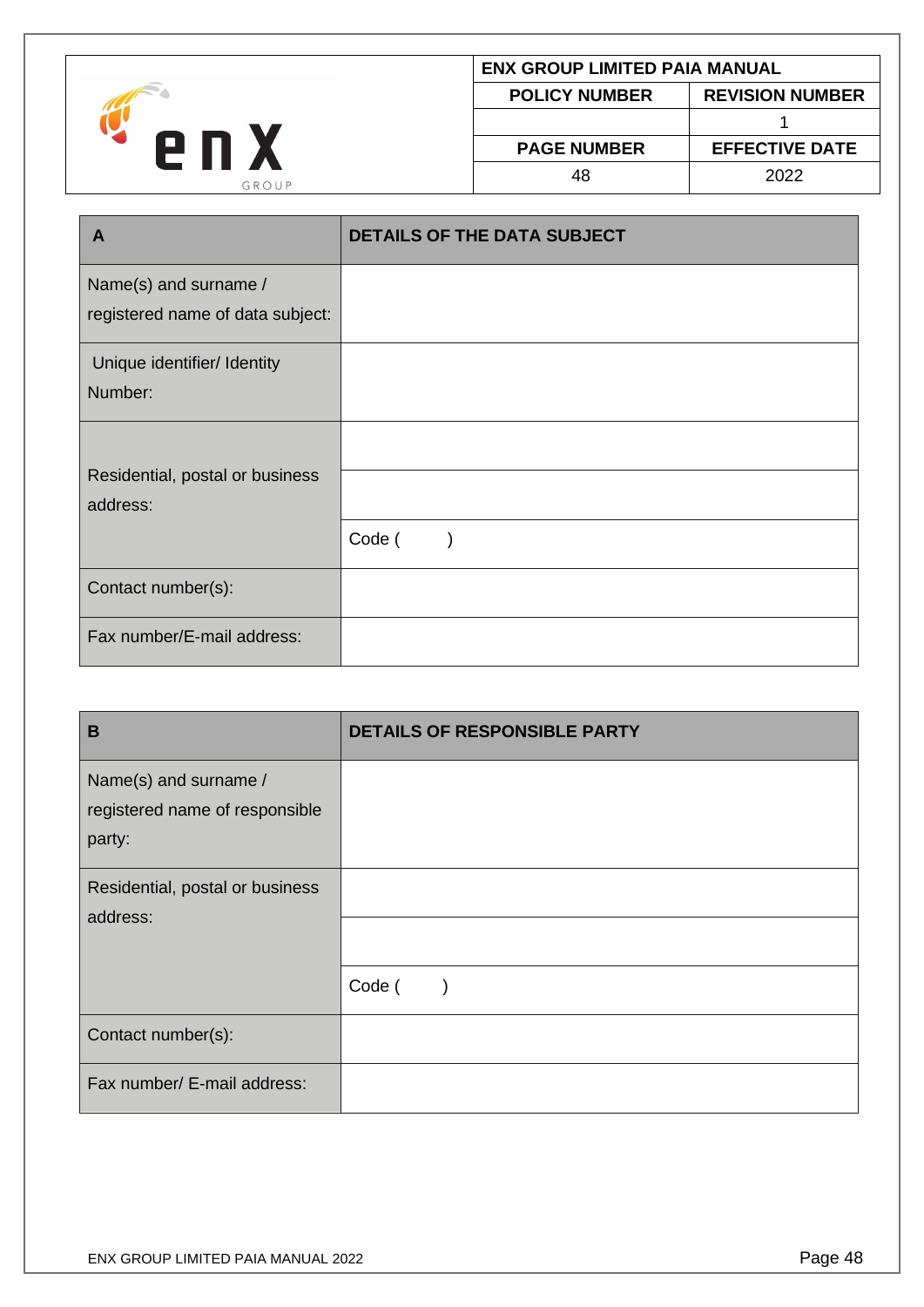| <b>POLICY NUMBER</b><br>2 N<br><b>EFFECTIVE DATE</b><br><b>PAGE NUMBER</b> |    |                                      |
|----------------------------------------------------------------------------|----|--------------------------------------|
|                                                                            |    | <b>REVISION NUMBER</b>               |
|                                                                            |    |                                      |
|                                                                            |    |                                      |
|                                                                            | 49 | 2022                                 |
| GROUP                                                                      |    | <b>ENX GROUP LIMITED PAIA MANUAL</b> |

| $\mathbf C$ | <b>INFORMATION TO BE CORRECTED/DELETED/</b>                                                         |
|-------------|-----------------------------------------------------------------------------------------------------|
|             | <b>DESTRUCTED/ DESTROYED</b>                                                                        |
|             |                                                                                                     |
|             |                                                                                                     |
|             |                                                                                                     |
|             |                                                                                                     |
|             |                                                                                                     |
|             |                                                                                                     |
| D           | <b>REASONS FOR *CORRECTION OR DELETION OF THE</b><br>PERSONAL INFORMATION ABOUT THE DATA SUBJECT IN |
|             | TERMS OF SECTION 24(1)(a) WHICH IS IN POSSESSION OR                                                 |
|             | UNDER THE CONTROL OF THE RESPONSIBLE PARTY;<br>and/or                                               |
|             | <b>REASONS FOR *DESTRUCTION OR DELETION OF A</b>                                                    |
|             | RECORD OF PERSONAL INFORMATION ABOUT THE DATA                                                       |
|             | SUBJECT IN TERMS OF SECTION 24(1)(b) WHICH THE                                                      |
|             | <b>RESPONSIBLE PARTY IS NO LONGER AUTHORISED TO</b><br><b>RETAIN.</b>                               |
|             | (Please provide detailed reasons for the request)                                                   |
|             |                                                                                                     |
|             |                                                                                                     |
|             |                                                                                                     |
|             |                                                                                                     |
|             |                                                                                                     |
|             |                                                                                                     |
|             |                                                                                                     |
|             |                                                                                                     |
|             |                                                                                                     |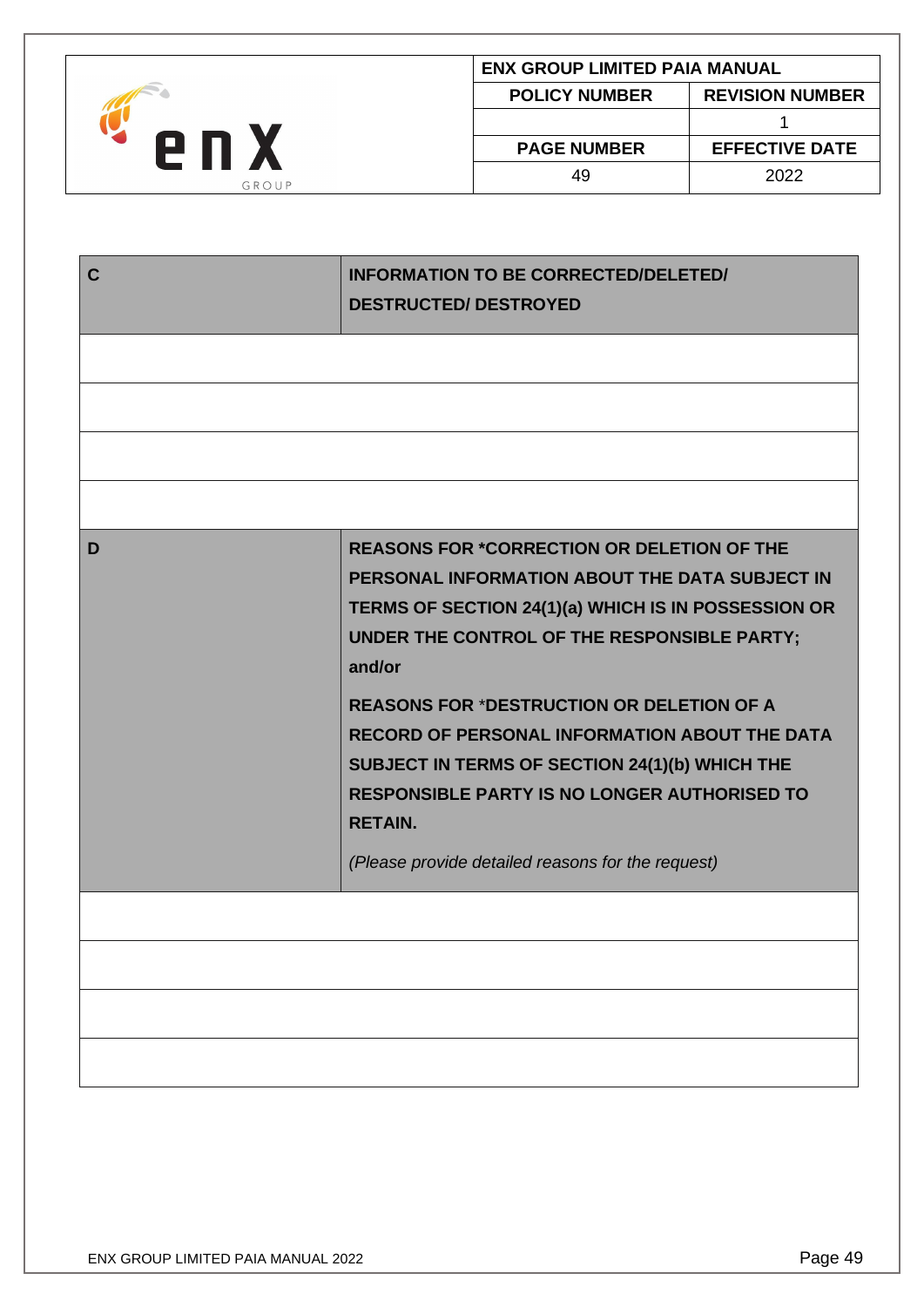|       | <b>ENX GROUP LIMITED PAIA MANUAL</b> |                        |
|-------|--------------------------------------|------------------------|
|       | <b>POLICY NUMBER</b>                 | <b>REVISION NUMBER</b> |
|       |                                      |                        |
| en x  | <b>PAGE NUMBER</b>                   | <b>EFFECTIVE DATE</b>  |
| GROUP | 50                                   | 2022                   |

Signed at .......................................... this ...................... day of ...........................20………...

...........................................................................

*Signature of data subject/ designated person*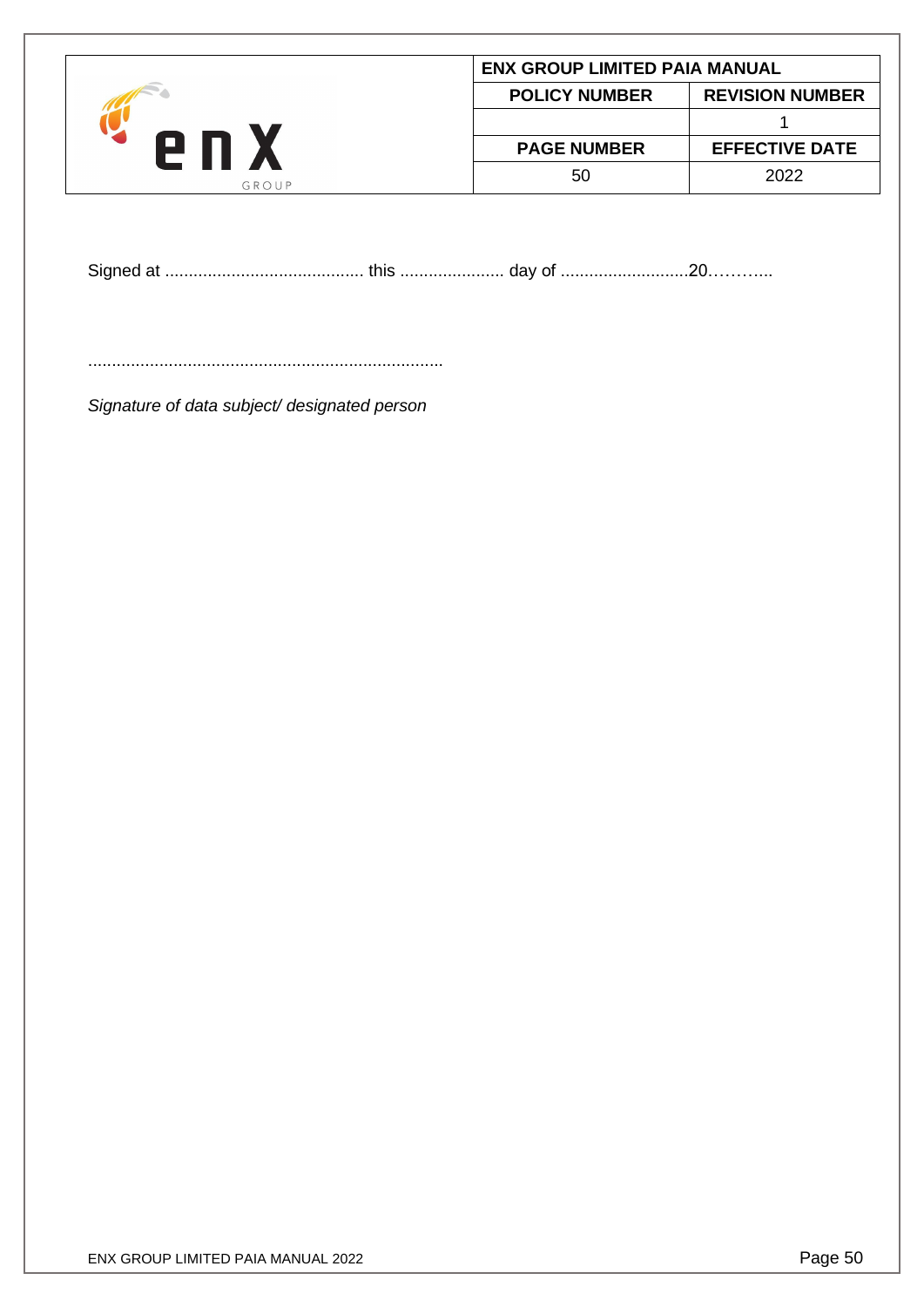|       | <b>ENX GROUP LIMITED PAIA MANUAL</b> |                        |
|-------|--------------------------------------|------------------------|
|       | <b>POLICY NUMBER</b>                 | <b>REVISION NUMBER</b> |
|       |                                      |                        |
| e n   | <b>PAGE NUMBER</b>                   | <b>EFFECTIVE DATE</b>  |
| GROUP | 5 <sup>1</sup>                       | 2022                   |

# <span id="page-50-0"></span>**ANNEXURE " LAWS " RECORDS KEPT IN TERMS OF THE OTHER LEGISLATION**

- Accreditation for Conformity Assessment, Calibration and Good Laboratory Practice Act 19 of 2006 (Science)
- Administrative Adjudication of Road Traffic Offences Act 46 of 1998 (Transport)
- Advertising on Roads and Ribbon Development Act 2 of 1940 (Environment and Conservation)
- Alienation of Land Act 68 of 1981 (Contract and Delict)
- Apportionment of Damages Act 34 of 1956 (Contract and Delict)
- Arbitration Act 42 of 1965 (Procedural Law)
- Auditing Profession Act 26 of 2005 (Professions)
- Basic Conditions of Employment Act 75 of 1997 (Labour)
- Bills of Exchange Act 34 of 1964 (Commercial Law)
- Broad-Based Black Economic Empowerment Act 53 of 2003 (Constitutional Law)
- Broadcasting Act 4 of 1999 (Communication)
- Business Names Act 27 of 1960 (Commercial Law)
- Companies Act 61 of 1973 (Corporate Law)
- Companies Act 71 of 2008 (Corporate Law)
- Compensation for Occupational Injuries and Diseases Act 130 of 1993 (Labour)
- Competition Act 89 of 1998 (Commercial Law)
- Constitution of the Republic of South Africa 108 of 1996 (Constitutional Law)
- Consumer Protection Act 68 of 2008 (Commercial Law)
- Conventional Penalties Act 15 of 1962 (Contract and Delict)
- Copyright Act 98 of 1978 (Commercial Law)
- Convention on Agency in the International Sale of Goods Act 4 of 1986 (Commercial Law)
- Council for Medical Schemes Levies Act 58 of 2000 (Health)
- Counterfeit Goods Act 37 of 1997 (Commercial Law)
- Criminal Procedure Act 51 of 1977 (Procedural Law)
- Customs and Excise Act 91 of 1964 (Revenue)
- Debt Collectors Act 114 of 1998 (Legal Administration)
- Designs Act 195 of 1993 (Commercial Law)
- Electronic Communications Act 36 of 2005 (Communication)
- Electronic Communications and Transactions Act 25 of 2002 (Communications)
- Employment Equity Act 55 of 1998 (Labour)
- Environment Conservation Act 73 of 1989 (Environment and Conservation)
- Financial Intelligence Centre Act 38 of 2001 (Criminal Law)
- Formalities in respect of Leases of Land Act 18 of 1969 (Contract and Delict)
- Hazardous Substances Act 15 of 1973 (Health)
- Health Act 63 of 1977 (Health)
- Identification Act 68 of 1997 (Citizenship)
- Immigration Act 13 of 2002 (Citizenship)
- Immovable Property (Removal or Modification of Restrictions) Act 4 of 1965 (Estates)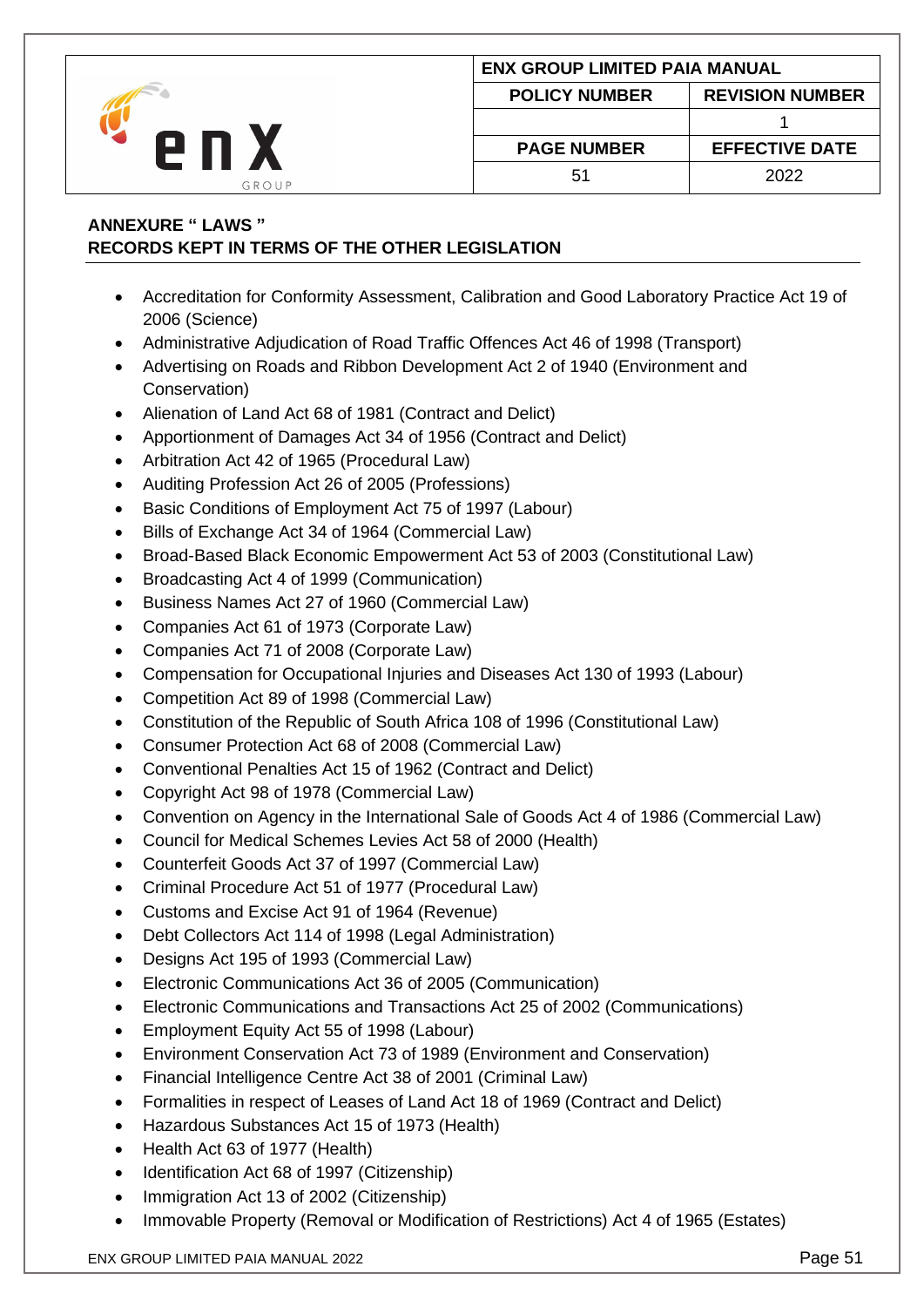|       | <b>ENX GROUP LIMITED PAIA MANUAL</b> |                        |
|-------|--------------------------------------|------------------------|
|       | <b>POLICY NUMBER</b>                 | <b>REVISION NUMBER</b> |
|       |                                      |                        |
| 2 N   | <b>PAGE NUMBER</b>                   | <b>EFFECTIVE DATE</b>  |
| GROUP | 52                                   | 2022                   |

- Import and Export Control Act 45 of 1963 (Commercial Law)
- Income Tax Act 58 of 1962 (Income Tax)
- Insolvency Act 24 of 1936 (Estates)
- Institution of Legal Proceedings against certain Organs of State Act 40 of 2002(Procedural Law)
- Justices of the Peace and Commissioners of Oaths Act 16 of 1963 (Legal Administration)
- Labour Relations Act 66 of 1995 (Labour)
- Long-term Insurance Act 52 of 1998 (Financial Institutions and Insurance)
- Measurement Units and Measurement Standards Act 18 of 2006 (Science)
- Medical Schemes Act 131 of 1998 (Health)
- Medicines and Related Substances Control Act, No 101 of 1965(Health)
- Mental Health Care Act No 17 of 2002 (Health)
- Merchandise Marks Act 17 of 1941 (Commercial Law))
- National Credit Act 34 of 2005 (Contract and Delict)
- National Environmental Management Act 107 of 1998 (Environment and Conservation)
- National Environmental Management: Air Quality Act 39 of 2004 (Environment and Conservation)
- National Environmental Management: Waste Act 59 of 2008 (Environment and Conservation
- National Health Act 61 of 2003 (Health)
- National Railway Safety Regulator Act 16 of 2002 (Transport)
- National Roads Act 54 of 1971 (Transport)
- National Road Safety Act 9 of 1972 (Transport)
- National Road Traffic Act 93 of 1996 (Transport)
- National Water Act 36 of 1998 (Resources)
- Nursing Act No 33 of 2005 (Health)
- Occupational Health and Safety Act 85 of 1993 (Labour)
- Patents Act 57 of 1978 (Commercial Law)
- Pension Funds Act 24 of 1956 (Welfare and Pensions)
- Pharmacy Act No 56 of 1974 (Health)
- Prescription Act 68 of 1969 (Procedural Law)
- Prescribed Rate of Interest Act 55 of 1975 (Contract and Delict)
- Private Security Industry Regulation Act 56 of 2001 (Professions)
- Promotion of Access to Information Act 2 of 2000 (Constitutional Law)
- Protection of Businesses Act 99 of 1978 (Commercial Law)
- Regulation of Interception of Communication and Provision of Communications- Related Information Act 70 of 2002 (Communication)
- Road Traffic Act 29 of 1989 (Transport)
- Short-term Insurance Act 53 of 1998 (Financial Institutions and Insurance)
- Skills Development Act 97 of 1998 (Labour)
- Skills Development Levies Act 9 of 1999 (Labour)
- South African Passports and Travel Documents Act (Citizenship)
- Standards Act 8 of 2008 (Science)